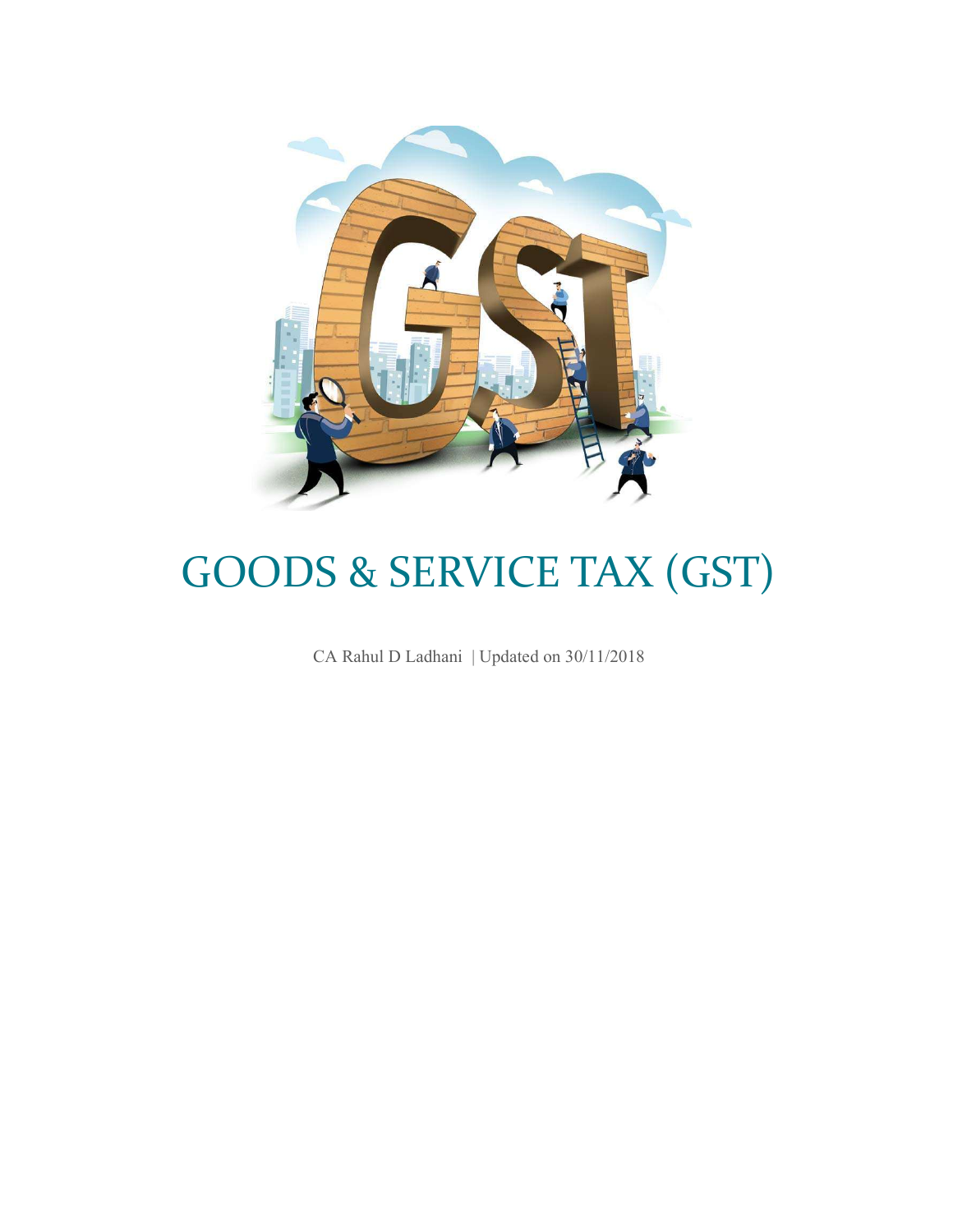# Index

| Sr. No.        | <b>Particulars</b>                  | Pages          |
|----------------|-------------------------------------|----------------|
| $\mathbf{A}$   | Preface                             | $\overline{2}$ |
| 1              | Salient features                    | $\overline{4}$ |
| $\overline{2}$ | Scope of Supply                     | 6              |
| $\overline{3}$ | Levy and Collection of tax          | 7              |
| $\overline{4}$ | Composition levy                    | 11             |
| 5              | Time of Supply                      | 14             |
| 6              | Place of Supply                     | 18             |
| 7              | Value of Supply                     | 24             |
| 8              | Input Tax Credit                    | 30             |
| $\mathbf{Q}$   | Registration                        | 34             |
| 10             | Tax Invoice, Credit and Debit Notes | 38             |
| 11             | Returns                             | 46             |
| $\mathcal{C}$  | Bibliography                        | 49             |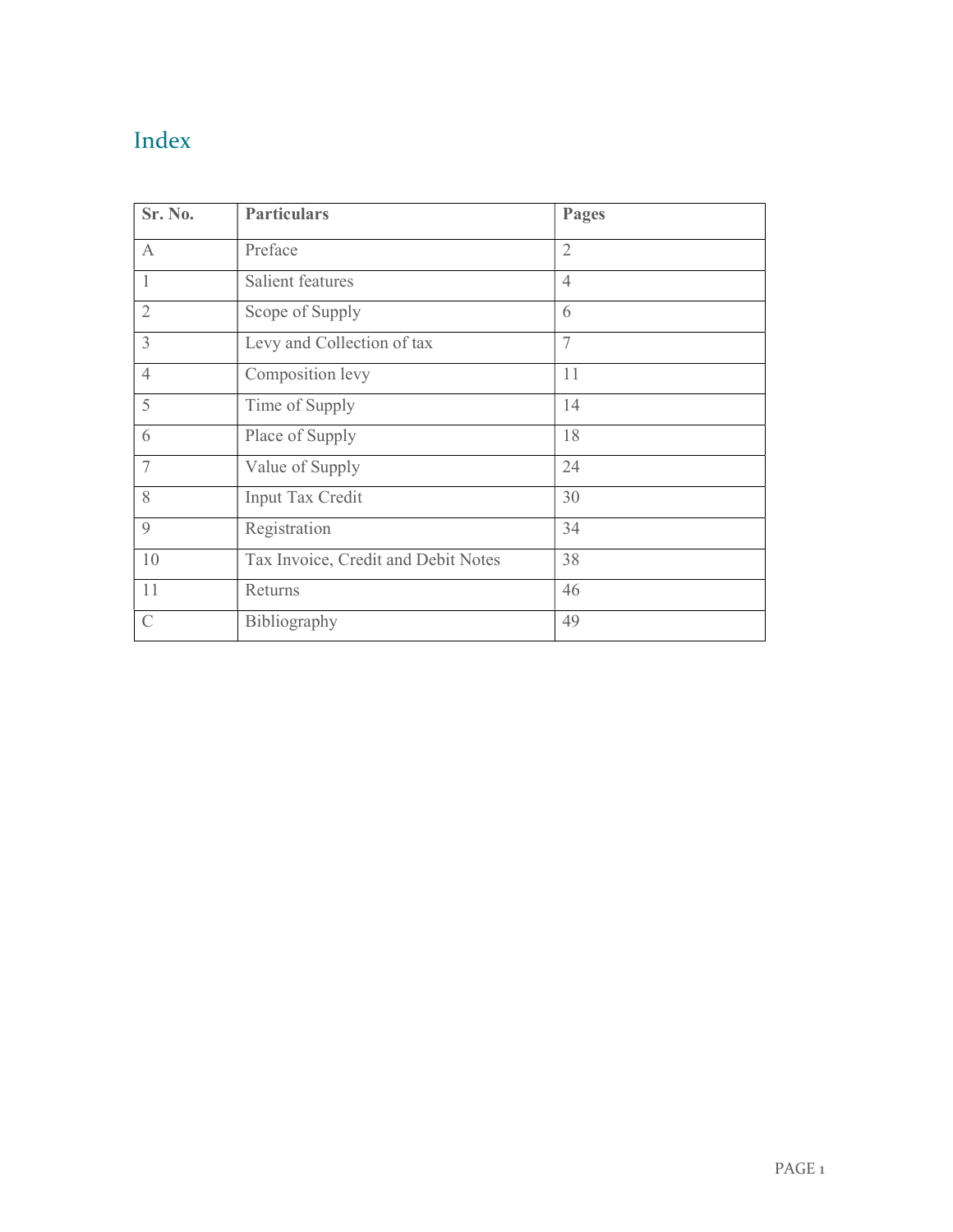### Preface

The idea of moving towards GST was first mooted by the then Union Finance Minister in his Budget speech for 2006-07. Initially, it was proposed that GST would be introduced from 1st April 2010.The Empowered Committee of State Finance Ministers (EC) which had formulated the design of State VAT was requested to come up with a roadmap and structure for GST. Joint Working Groups of officials having representatives of the States as well as the Centre were set up to examine various aspects of GST and draw up reports specifically on exemptions and thresholds, taxation of services and taxation of inter-State supplies. Based on discussions within and between it and the Central Government, the EC released its First Discussion Paper (FDP) on the GST in November, 2009. This spelt out features of the proposed GST and has formed the basis for discussion between the Centre and the States so far.

The introduction of the Goods and Services Tax (GST) is a very significant step in the field of indirect tax reforms in India. By amalgamating a large number of Central and State taxes into a single tax, GST will mitigate ill effects of cascading or double taxation in a major way and pave the way for a common national market. From the consumers point of view, the biggest advantage would be in terms of reduction in the overall tax burden on goods, which is currently estimated to be around 25%-30%. It would also imply that the actual burden of indirect taxes on goods and services would be much more transparent to the consumer. Introduction of GST would also make Indian products competitive in the domestic and international markets owing to the full neutralization of input taxes across the value chain of production and distribution. Studies show that this would have a boosting impact on economic growth. Last but not the least, this tax, because of its transparent and self-policing character, would be easier to administer. It would also encourage a shift from the informal to formal economy. The government proposes to introduce GST with effect from 1st July 2017.

#### GST and Centre-State Financial Relations

Earlier, fiscal powers between the Centre and the States are clearly demarcated in the Constitution with almost no overlap between the respective domains. The Centre had the powers to levy tax on the manufacture of goods (except alcoholic liquor for human consumption, opium , narcotics etc.) while the States have the powers to levy tax on sale of goods. In case of inter-states sales, the Centre has the powers to levy a tax (the Central Sales Tax) but, the tax is collected and retained entirely by the originating States. As for services, it was the Centre alone that is empowered to levy Service Tax. Since the States were not empowered to levy any tax on the sale or purchase of goods in the course of their importation into or exportations from India, the Centre levies and collects this tax in addition to the Basic Customs Duty. This additional duty of customs (commonly known as CVD and SAD) counterbalance excise duty, sales tax, State VAT and other taxes levied on the like domestic product. Introduction of GST required amendments in the Constitution so as to empower the Centre and the States concurrently to levy and collect GST.

The assignment of concurrent jurisdiction to the Centre and the States for the levy of GST required a unique institutional mechanism that would ensure that decisions about the structure, design and operation of GST are taken jointly by the two. To address all these and other issues, the Constitution (122nd Amendment) Bill was introduced in the 16th Lok Sabha on 19.12.2014. The Bill provides for a levy of GST on supply of all goods or services except alcohol for human consumption. The tax shall be levied as Dual GST separately, but concurrently the Union (CGST) and the States (SGST). The Parliament would have exclusive power to levy GST (IGST) on inter state trade or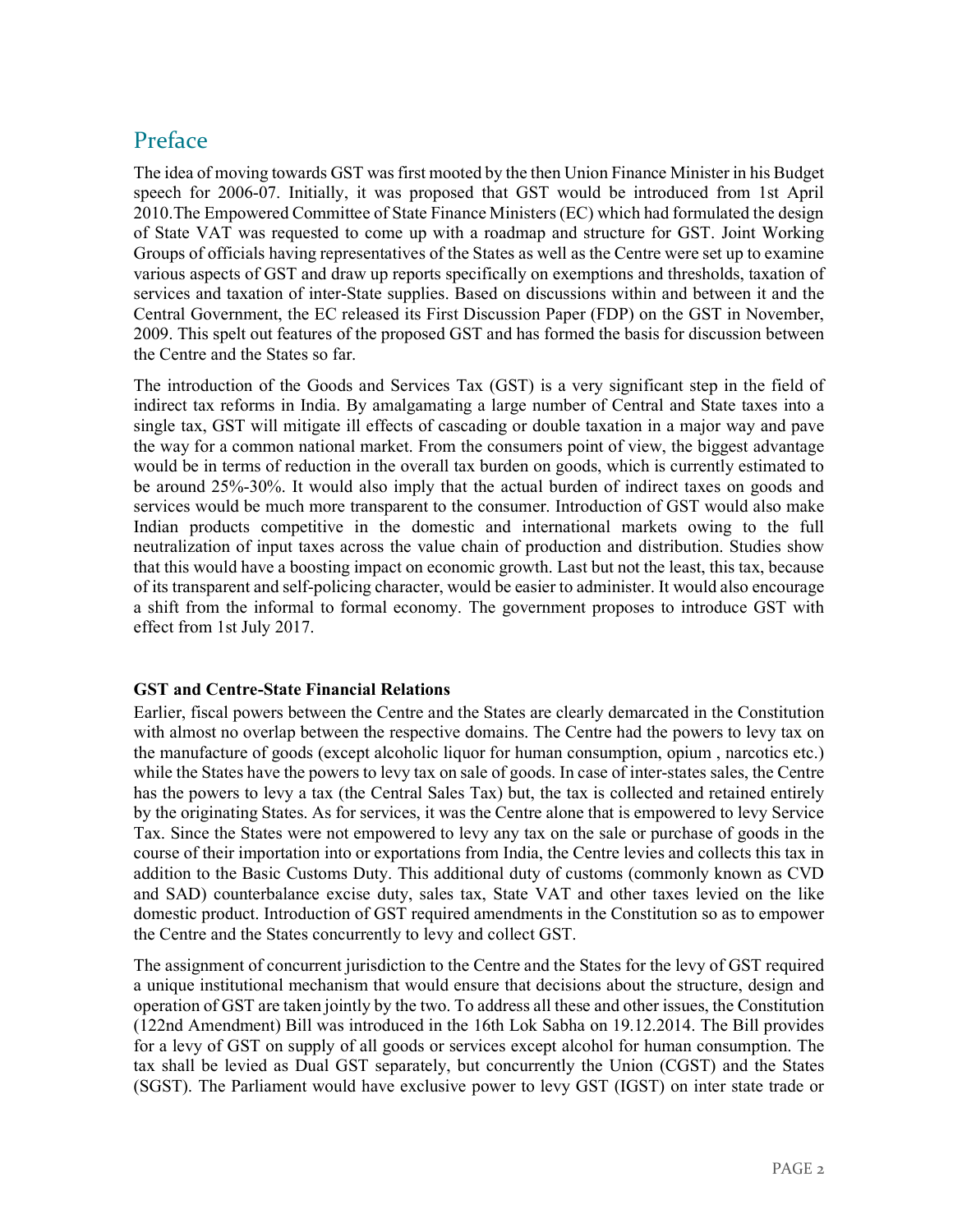commerce (including imports) in goods and services. The Central Government will have the power to levy excise duty in addition to GST, on tobacco and tobacco products.

The constitution Amendment Bill was passed by the Lok Sabha in May, 2015. The Bill with certain amendments was finally passed in the Rajya Sabha and thereafter by the Lok Sabha in August, 2016. Further, the Bill has been ratified by the required number of States and has since received the assent of the President on 8th September,2016 and has been enacted as the 101st Constitution Amendment Act, 2016. The GST Council has also been notified w.e.f. 12th September,2016. GST Council is being assisted by a Secretariat.

The Goods and Service Tax Council (hereinafter referred to as, "GSTC") comprises of the Union Finance Minister, the Minister of State (Revenue) and the State Finance Ministers to recommend on the GST rate, exemption and thresholds, taxes to be subsumed and other matters. One-half of the total number of members of GSTC form quorum in meetings of GSTC. Decision in GSTC are taken by a majority of not less than three-fourth of weighted votes cast. Centre has one-third weightage of the total votes cast and all the states taken together have two-third of weightage of the total votes cast.

All decisions taken by the GST Council has been arrived at through consensus. The option of exercising a vote has not been resorted to till date.

To ensure smooth roll-out of the GST, various Committees and Sectoral groups has been formed comprising of members from both Centre and States.

With effect from 1st July 2017 Goods and Services Act has been implemented. There are five acts as under:

- 1. Integrated Good and Services Tax Act 2017.
- 2. Central Goods and Services Tax Act 2017.
- 3. State Goods and Services Tax Act 2017.
- 4. Union Territory Goods and services Tax Act 2017
- 5. The Goods and Services Tax (Compensation to States) Act 2017.

Further there are 31 State Goods and Services Tax Act 2017 for all states but all the Acts are in harmonization with Central Goods and Services Tax Act 2017.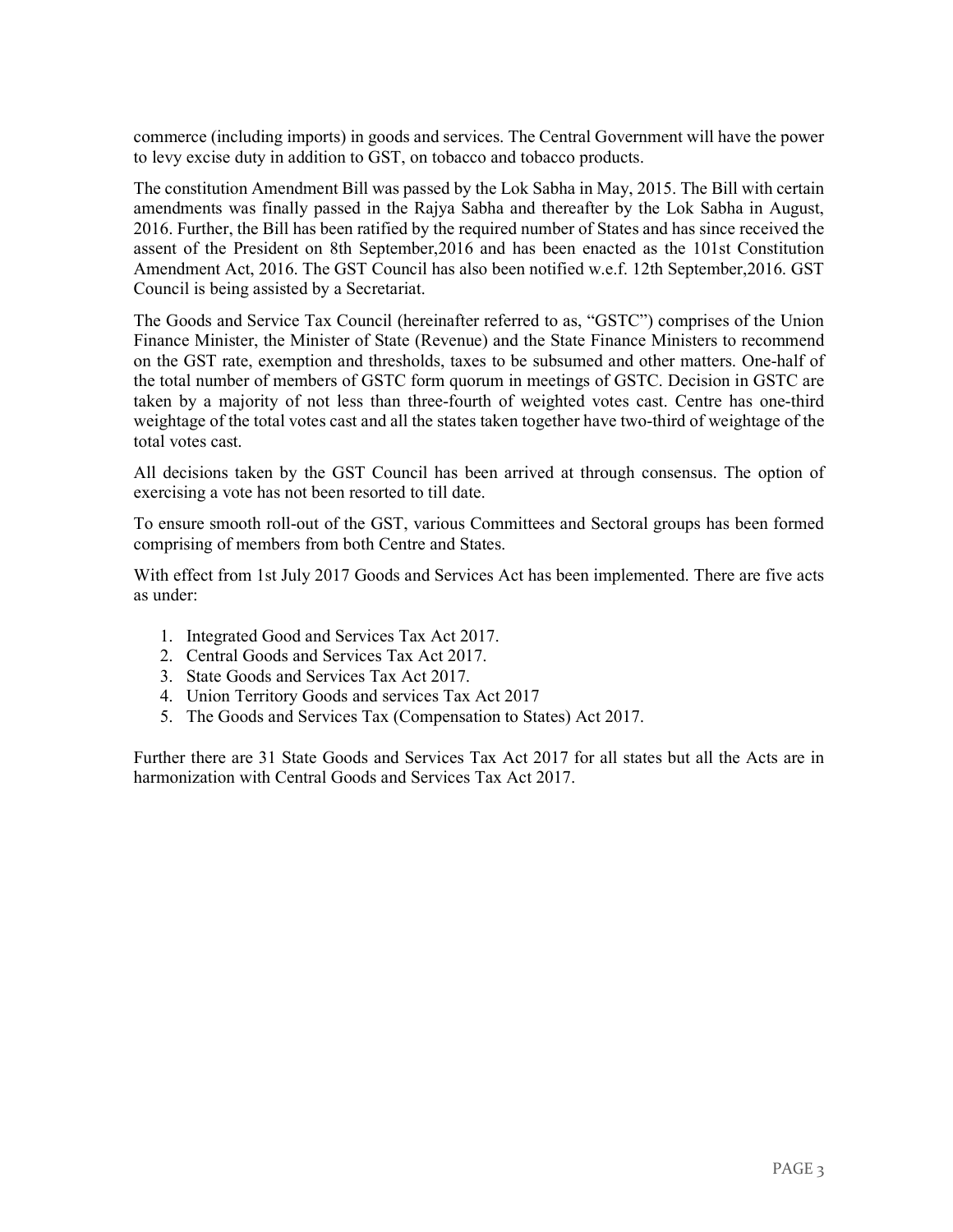### 1. Salient features of GST

The salient features of GST are as under:

- GST is applicable on 'supply' of goods or services as against the present concept on the manufacture of goods or on sale of goods or on provision of services.
- GST is based on the principle of destination-based consumption taxation as against the present principle of origin-based taxation.
- It is a dual GST with the Centre and the States simultaneously levying tax on a common base. GST to be levied by the Centre would be called Central GST(CGST) and that to be levied by the States would be called State GST (SGST).
- An Integrated GST (IGST) would be levied an inter-state supply (including stock transfers) of goods or services. This shall be levied and collected by the Government of India and such tax shall be apportioned between the Union and the States in the manner as may be provided by Parliament by Law on the recommendation of the GST Council.
- Import of goods or services would be treated as inter-state supplies and would be subject to IGST in addition to the applicable customs duties.
- CGST, SGST & IGST would be levied at rates to be mutually agreed upon by the Centre and the States. The rates would be notified on the recommendation of the GST Council. the GST Council has decided that GST would be levied at five rates viz. 3%, 5%, 12%, 18% and 28%. The schedule or list of items that would fall under each of these slabs has been worked out. In addition to these rates, a cess would be imposed on "demerit" goods to raise resources for providing compensation to States as States may lose revenue owing to the implementation of GST.
- GST would replace the following taxes currently levied and collected by the Centre:-
- o Central Excise Duty
- o Duties of Excise (Medicinal and Toilet Preparations)
- o Additional Duties of Excise (Goods of Special Importance)
- o Additional Duties of Excise (Textiles and Textile Products)
- o Additional Duties of Customs (commonly known as CVD)
- o Special Additional Duty of Customs (SAD)
- o Service Tax
- $\circ$  Cess and surcharge in so far as they relate to supply of goods and services.
- State taxes that would be subsumed within the GST are:-
- o State VAT
- o Central Sates Tax
- o Purchase Tax
- o Luxury Tax
- o Entry Tax (All forms)
- o Entertainment Tax and Amusement Tax (except those levied by the local bodies)
- o Taxes on advertisements
- o Taxes on lotteries, betting and gambling
- o State cess and surcharges in so far as they relate to supply of goods and services.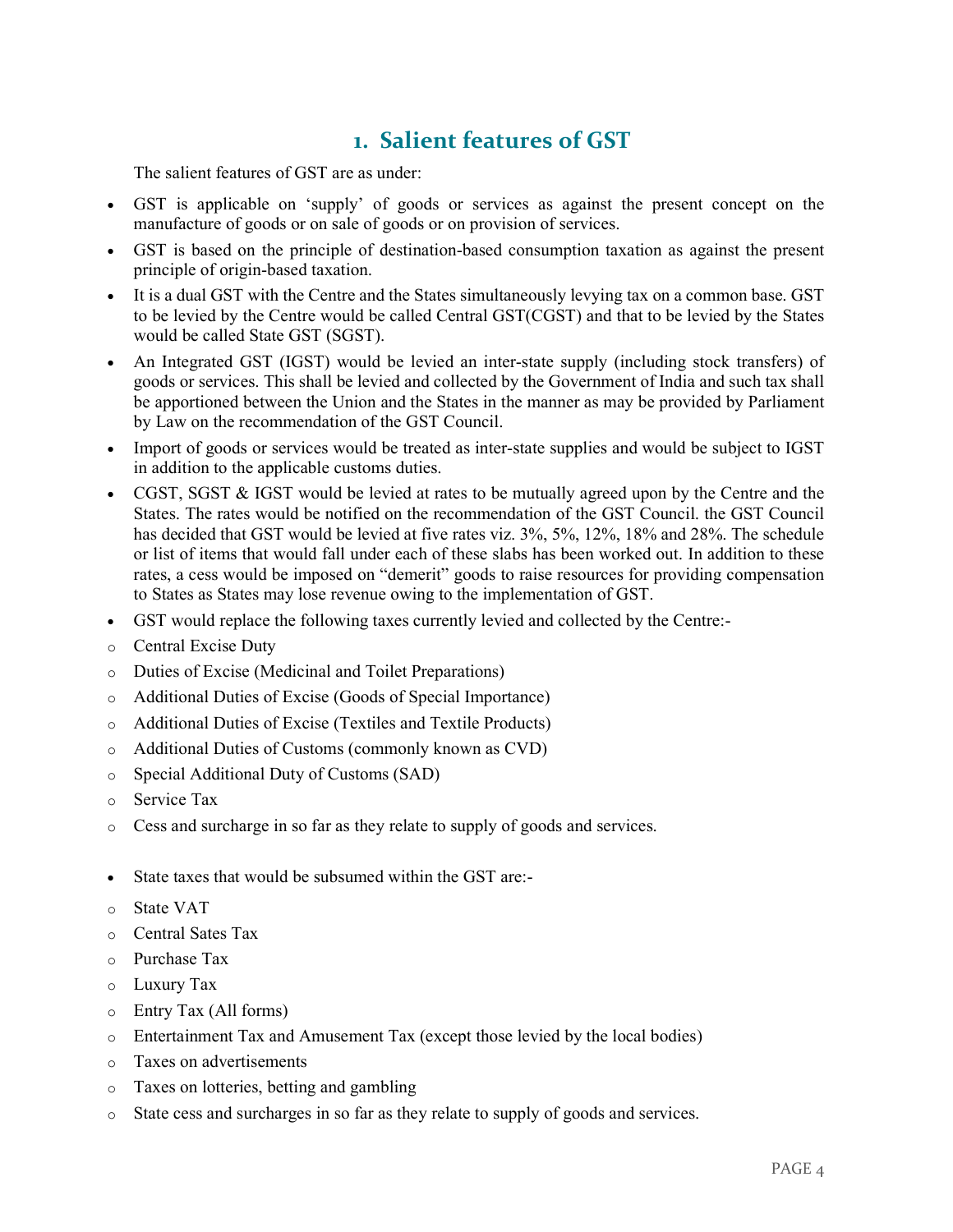- GST would apply on all goods and services except Alcohol for human consumption.
- GST on five specified petroleum products (Crude, Petrol, Diesel, ATF & Natural Gas) would by applicable from a date to be recommended by the GSTC.
- Tobacco and tobacco products would be subject to GST. In addition, the Centre would have the power to levy Central Excise duty on these products.
- A common threshold exemption would apply to both CGST and SGST. Tax payers with an annual turnover not exceeding Rs.20 lakh (Rs.10 Lakh for special category States) would be exempt from GST. For small taxpayers with an aggregate turnover in a financial year upto 1 Crores, a composition scheme is available. Under the scheme a taxpayer shall pay tax as a percentage of his turnover in a State during the year without benefit of Input Tax Credit. This scheme will be optional.
- The list of exempted goods and services would be kept to a minimum and it would be harmonized for the Centre and the States as well as across States as far as possible.
- Exports would be zero-rated supplies. Thus, goods or services that are exported would not suffer input taxes or taxes on finished products.
- Credit of CGST paid on inputs may be used only for paying CGST on the output and the credit of SGST paid on inputs may be used only for paying SGST. Input Tax Credit (ITC) of CGST cannot be used for payment of SGST and vice versa. In other words, the two streams of Input Tax Credit (ITC) cannot be cross-utilised, except in specified circumstances of inter-state supplies for payment of IGST. The credit would be permitted to be utilised in the following manner:-
- $\circ$  ITC of CGST allowed for payment of CGST & IGST in that order;
- $\circ$  ITC of SGST allowed for payment of SGST & IGST in that order;
- $\circ$  ITC of IGST allowed for payment of IGST, CGST & SGST in that order.
- Accounts would be settled periodically between the Centre and the States to ensure that the credit of SGST used for payment of IGST is transferred by the Exporting State to the Centre. Similarly, IGST used for payment of SGST would be transferred by the Centre to the Importing State. Further, the SGST portion of IGST collected on B2C supplies would also be transferred by the Centre to the destination State. The transfer of funds would be carried out on the basis of information contained in the returns filed by the taxpayers.
- The laws, regulations and procedures for levy and collection of CGST and SGST would be harmonized to the extent possible.
- The whole GST system is backed by a robust IT system. In this regard, Goods and Services Tax Network (GSTN) has been set up by the Government. It will provide front end services and will also develop back end IT modules for States who opted for the same.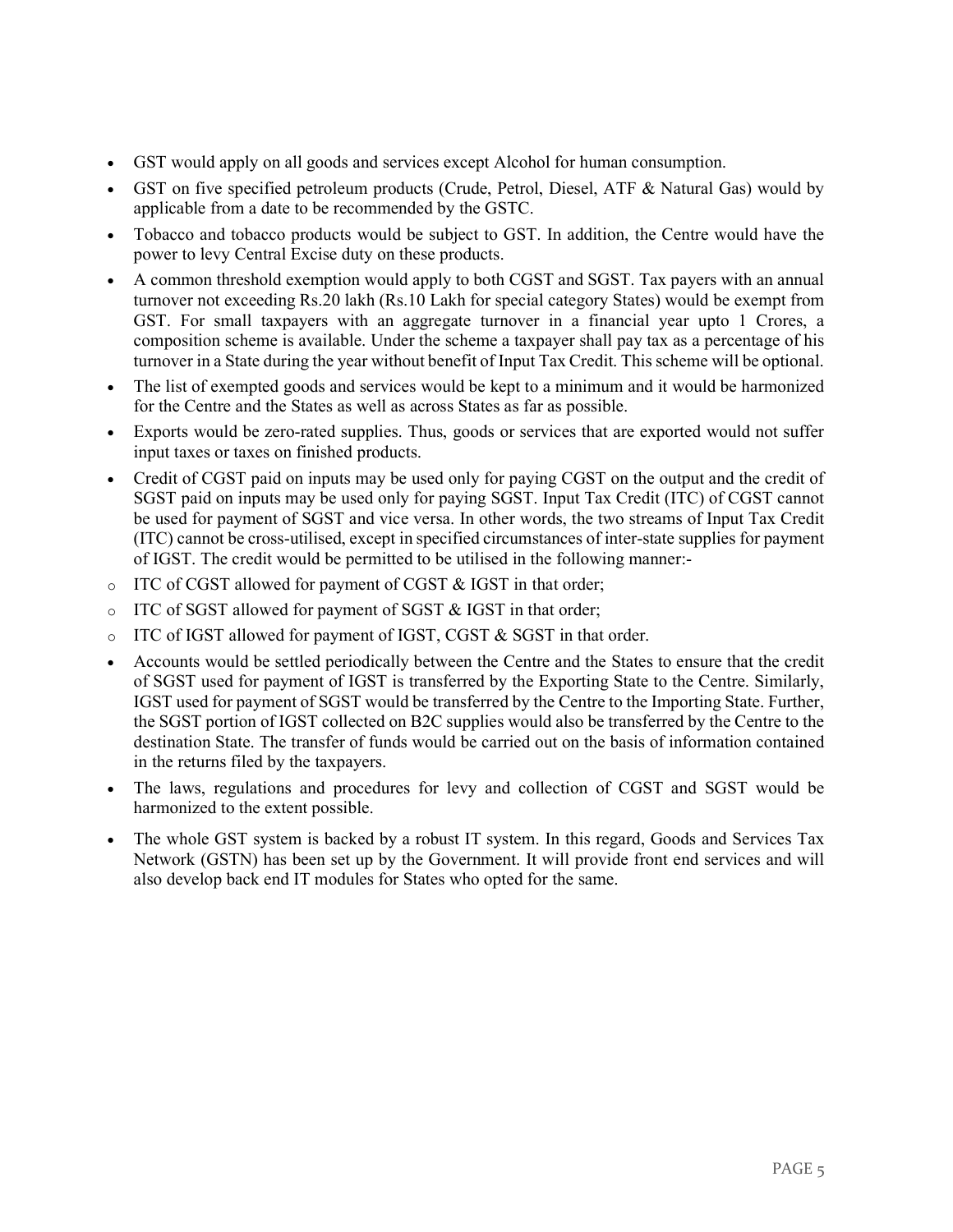## 2. Scope of Supply

#### As per Section 7 of CGST Act, the term 'Supply' includes:

- All forms of supply including any sale, transfer, barter, exchange, license, rental, lease or disposal of goods or services or both
- The transaction is in the course or furtherance of business
- The transaction is for a consideration
- Import of services whether or not in the course or furtherance of business
- The transactions as specified in Schedule I even without consideration
- The transactions as specified in Schedule II

#### Activities which are not Supply of Goods or Services:

- Transactions as specified in Schedule III
- Transactions undertaken by Central, State Governments or any local authority

Note: Subject to the above provisions, the Government may, on the recommendations of the GST Council, specify, by notification, the transactions that are to be treated as –

- A supply of goods and not as a supply of services; or
- A supply of services and not as a supply of goods

#### As per Section 8 of CGST Act, the tax liability of Composite Supply or Mixed Supply shall be determined as per below:

- Composite Supply Where a supply consists of two or more taxable supplies of goods or services or both, which are naturally bundled and supplied in conjunction with each other in the ordinary course of business. One of which is a main supply is considered as principal supply. The tax rate of principal supply will apply to other supplies also. Goods supplied along with transportation services. Goods are the principal supply.
- Mixed Supply Where a supply consists of two or more individual taxable supplies of goods or services or any combination thereof, made in conjunction with each other for a single price and which is not a composite supply. The highest tax rate of any supply in the mixed supply will apply for all the supplies. Gift boxes consists different products having different rates.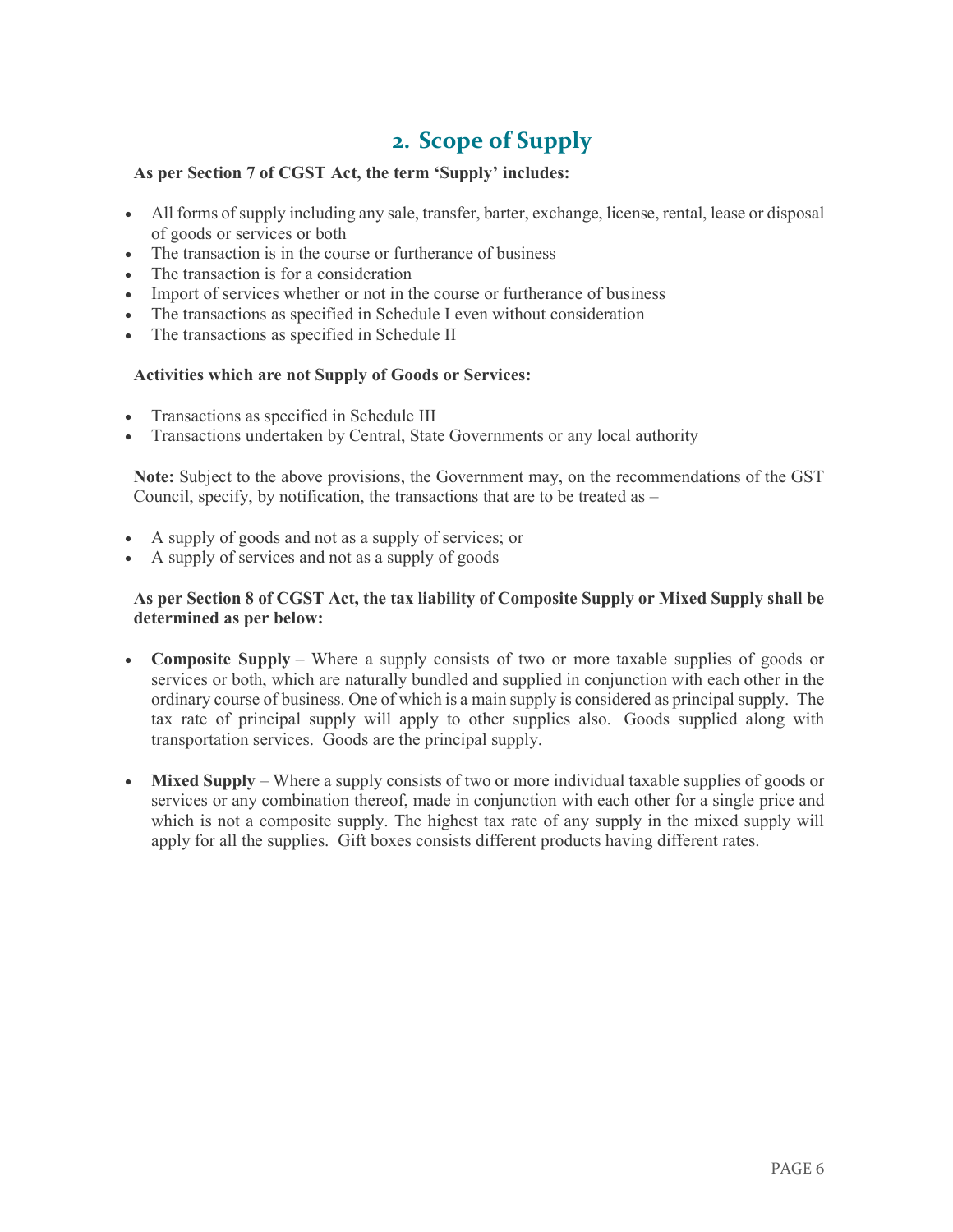# 3. Levy and Collection of Tax

Section 9 of CGST Act, 2017 deals with levy and collection of tax.

The section is divided into three parts:

1) First part (Normal charge or forward charge)

2) Second part (Reverse charge)

3) Third part (E-commerce operator)

#### First part (Normal charge or forward charge):

9(1) Subject to the provisions of sub-section (2), there shall be levied a tax called the Central Goods and Services Tax on all Intra-State Supplies of Goods or Services or Both, except on the supply of alcoholic liquor for human consumption, on the value determined under section 15 and at such rates, not exceeding twenty per cent., as may be notified by the Government on the recommendations of the Council and collected in such manner as may be prescribed and shall be paid by the Taxable Person.

9(2) The Central Tax on the Supply of petroleum crude, high speed diesel, motor spirit (commonly known as petrol), natural gas and aviation turbine fuel shall be levied with effect from such date as may be notified by the Government on the recommendations of the Council.

GST is a consumption-based tax i.e. the tax should be received by the state in which the goods or services are consumed and not by the state in which such goods are manufactured.

For example: Mr. A (in Haryana), supply any Goods to Mr. B (in Haryana), the tax should be received by the Haryana Govt. because Goods are going to be consumed in Haryana and in that case Mr. A will charge CGST + SGST from Mr. B.

Understanding of the words 'Subject to the provisions of sub-section (2) ' According to Section 9(1) there shall be levied a tax called CGST on ALL inter-state supply that means ALL the goods and ALL the services are subject to tax but if you see the Section 9 subsection (1) starts with the wordings 'Subject to the provisions of sub-section (2)' and after reading Section 9 Subsection (2) you will get a list of goods i.e. Petroleum Crude, High Speed Diesel, Motor Spirit, Natural Gas & Aviation Turbine Fuel which are also subject to CGST but on a later date and this date will be notified by the Govt. on the recommendations of the council. Now it can be concluded that there shall be levied a tax called CGST on ALL inter-state supply with immediate effect as the Central Goods & Service Tax come in to force but in case of supply of Petroleum Crude, High Speed Diesel, Motor Spirit, Natural Gas & Aviation Turbine Fuel, CGST shall be levied from the date as Govt. will notify in this regard.

Understanding of words 'at such rates, not exceeding twenty per cent.' - We all of know GST rates has been announced on various Goods & Services. The maximum rate announced of GST is 28% (i.e. 14% CGST+14% SGST) but it can be increased up to 40% (i.e. 20% CGST + 20% SGST). As the Section 9(1) clearly says that 'at such rates, not exceeding twenty percent' that means CGST Rate can be increased max. up to 20%.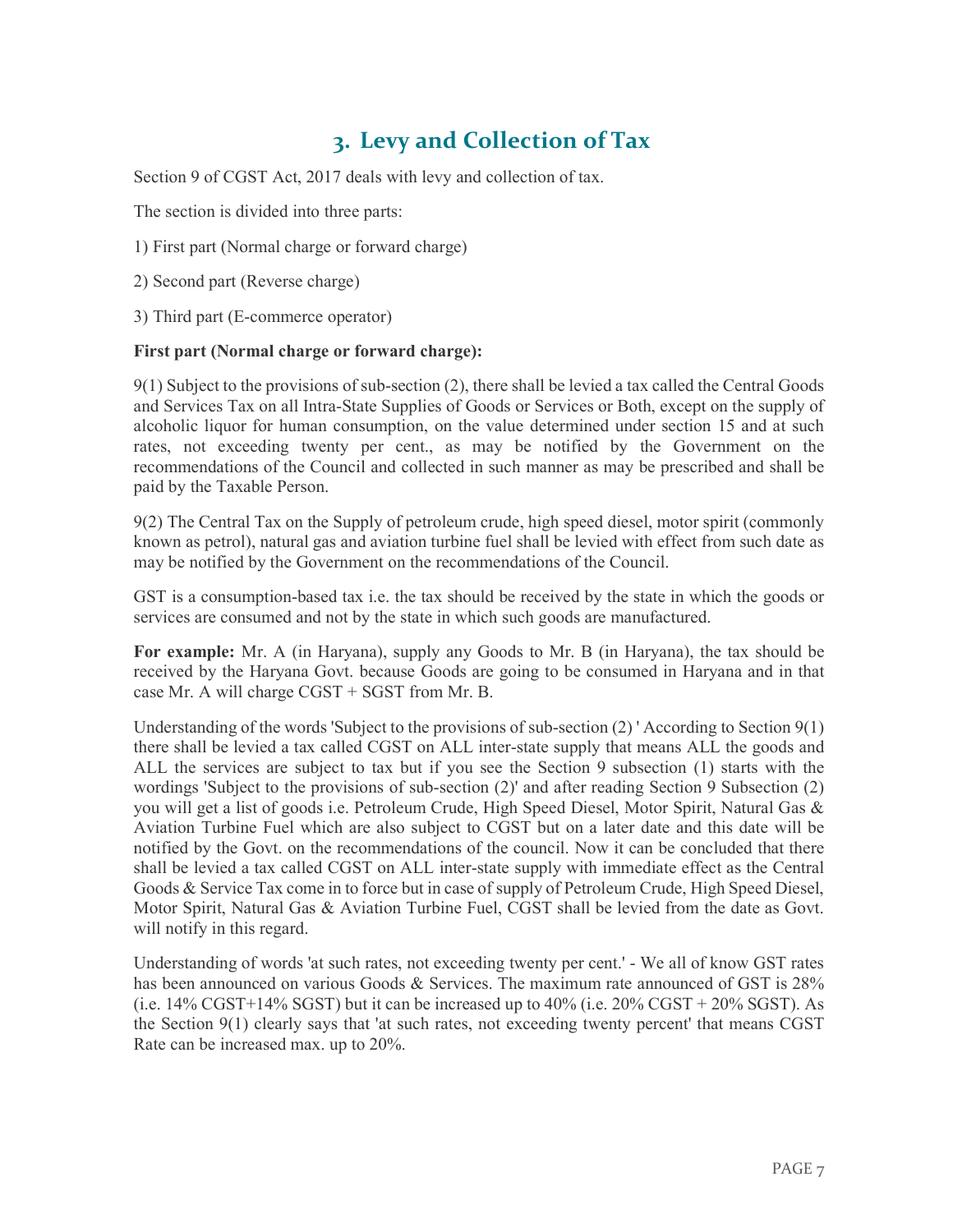Understanding of words 'collected in such manner as may be prescribed' - The CGST shall be collected by the Central Government in the manner as prescribed and the manner is prescribed in GST – Payment of Taxes Rules, 2017.

Understanding of words 'shall be paid by the Taxable Person' - For payment of CGST, the word is used Taxable Person, not the supplier. It means the tax shall by paid by the taxable person not by the supplier. We will gradually see in the GST there will be many instances where tax is levied on a person other than supplier like in reverse charge the tax shall be paid by the recipient not by the supplier that means taxable person is Recipient in case of reverse charge not the supplier. There can be many examples that's why the words are used Taxable Person not the supplier.

'Goods' means every kind of movable property other than money and securities but includes actionable claim, growing crops, grass and things attached to or forming part of the land which are agreed to be severed before supply or under a contract of supply;

'Services' means anything other than goods, money and securities but includes activities relating to the use of money or its conversion by cash or by any other mode, from one form, currency or denomination, to another form, currency or denomination for which a separate consideration is charged;

#### Second part (Reverse charge):

Section 9(3) The Government may, on the recommendations of the Council, by notification, specify categories of supply of goods or services or both, the tax on which shall be paid on reverse charge basis by the recipient of such goods or services or both and all the provisions of this Act shall apply to such recipient as if he is the person liable for paying the tax in relation to the supply of such goods or services or both.

Reverse Charge on Goods under section 9(3) Service Provider Service Receiver GST to be paid by:

1. Goods Transport Agency Casual Taxable person, body corporate, partnership firm, any society, factory, any person registered under CGST, SGST, UTGST Act. Service recipient.

2. Recovery Agent Banking Company, NBFC or any financial institution. Service recipient.

3. A director of a company or a body corporate a company or a body corporate Service recipient.

4. An individual advocate or firm of advocates, an arbitral tribunal any business entity. Service recipient.

5. Taxi driver or Rent a cab operator (if service provided by e-commerce operator) Any person Ecommerce Operator

6. An insurance agent Any person carrying on insurance business Service recipient.

7. Any person providing sponsorship services Anybody corporate or partnership firm. Service recipient.

8. A person located in non-taxable territory to a person located in non-taxable territory Importer Service recipient.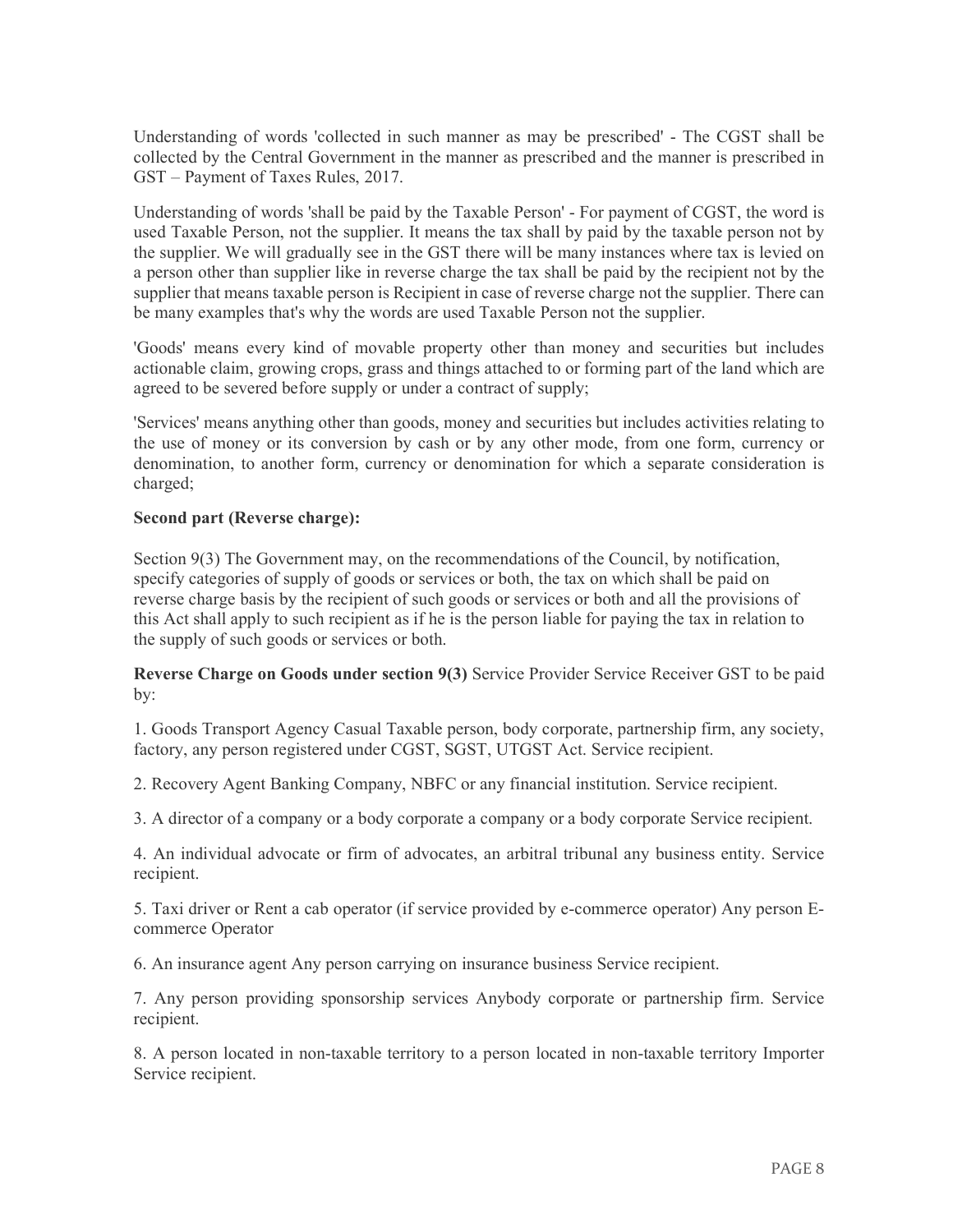9. Author or music composer, photographer, artist, etc Publisher, Music company, Producer Service recipient.

10. Any person who is located in a non-taxable territory to any person located in the taxable territory other than non-assessee online recipient (Business Recipient) Service recipient.

Understanding of the words 'Reverse Charge': The basic fundamental of Indirect taxes is taxes are to be collected from the buyer or service recipient by the manufacturer, trader or service provider as the case may be, and deposit the same with concerned authority. Generally, supplier collects the taxes from the recipient and deposits the same after adjusting his output liability with input tax credits to the concerned authority. Under the reverse charge mechanism liability to pay tax on a particular supply is on the recipient of the supply.

Reading of Section 9(3), its self-made clear that only Notified Supplies of Goods or Services or both will attract reverse charge provisions under section 9(3). So far as almost twelve (12) Supplies of Services are listed under Reverse Charge Mechanism and list of Supply of Goods under reverse charge is yet to be notified. Supplies of Goods or Service other than notified services will not be covered under section 9(3).

Section 9(4) The central tax in respect of the supply of taxable goods or services or both by a supplier, who is not registered, to a registered person shall be paid by such person on reverse charge basis as the recipient and all the provisions of this Act shall apply to such recipient as if he is the person liable for paying the tax in relation to the supply of such goods or services or both.

After Reading Section 9(4), It is clear that in case of Registered Person who receives the supply from an unregistered Person would be liable to pay CGST under Reverse Charge Basis. But the supply should be a Taxable Supply; no reverse charge shall be applicable in case of Exempt Supply on Non-Taxable Supply. After reading the section 9(4) carefully you will see that is no any words 'Supply of Goods or Services or both notified by the Govt' it means all the supply of goods or services or both will be covered under section 9(4), in other words we can say all the supply will be under reverse charge u/s 9(4).

If a Registered person receives any supply from an unregistered person (whether notified by Govt. u/s 9(3) or not) will subject to reverse charge u/s 9(4). Provided that the total supply from unregistered person exceeds Rs 5,000 in a day, then reverse charge will be applicable. (Notification No.8/2017-Central Tax)

Example: Mr. X is not registered in GST as his aggregate turnover of taxable supplies is below threshold limit. Mr. Y is a registered dealer purchased goods from Mr. X In such case, Mr. Y could be required to pay tax under reverse charge on value of such goods Thus, Threshold exemption for not-obtaining registration given under Sec. 22(1) is only an administrative relief given to small business entities  $\&$  it would not render the supplies made by them.

Note: GST reverse charge under section 9(4) is exempted till 30.09.2019 for goods purchased from unregistered dealers.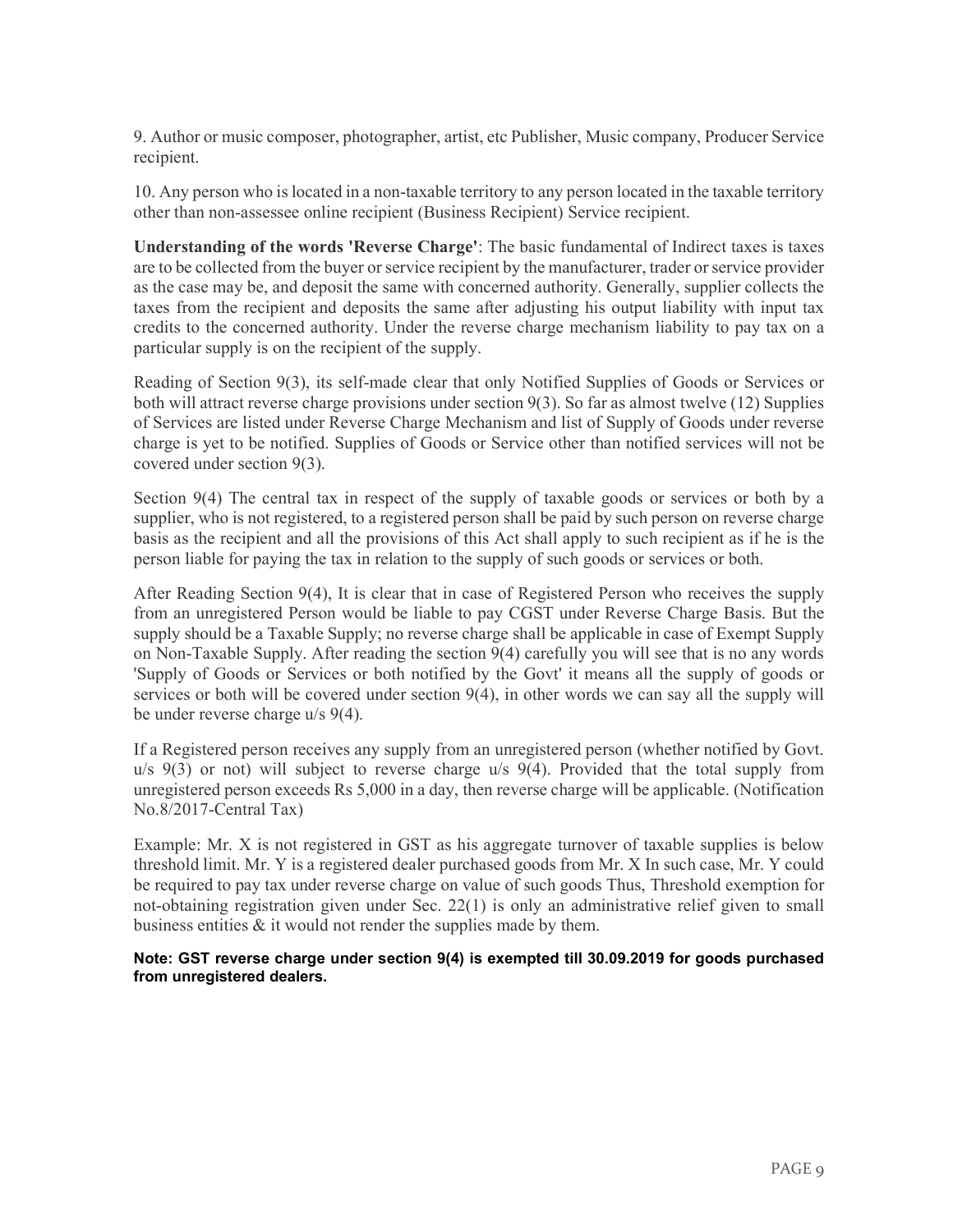#### Third part (E-commerce operator):

Section 9(5) The Government may, on the recommendations of the Council, by notification, specify categories of services the tax on intra-State supplies of which shall be paid by the electronic commerce operator if such services are supplied through it, and all the provisions of this Act shall apply to such electronic commerce operator as if he is the supplier liable for paying the tax in relation to the supply of such services:

Proviso (1): No Physical presence of E-commerce operator (ECO) in the taxable territory. In such case, Representative liable to pay service tax

Proviso (2): If ECO has neither the physical presence nor any representative in the taxable territory. In such case, Person liable to pay tax is the person appointed by ECO for the purpose of paying the tax. It is important to note that this exception is carved out only in respect of supply of service through an ECO. It is not applicable/relevant to supply of goods by ECO.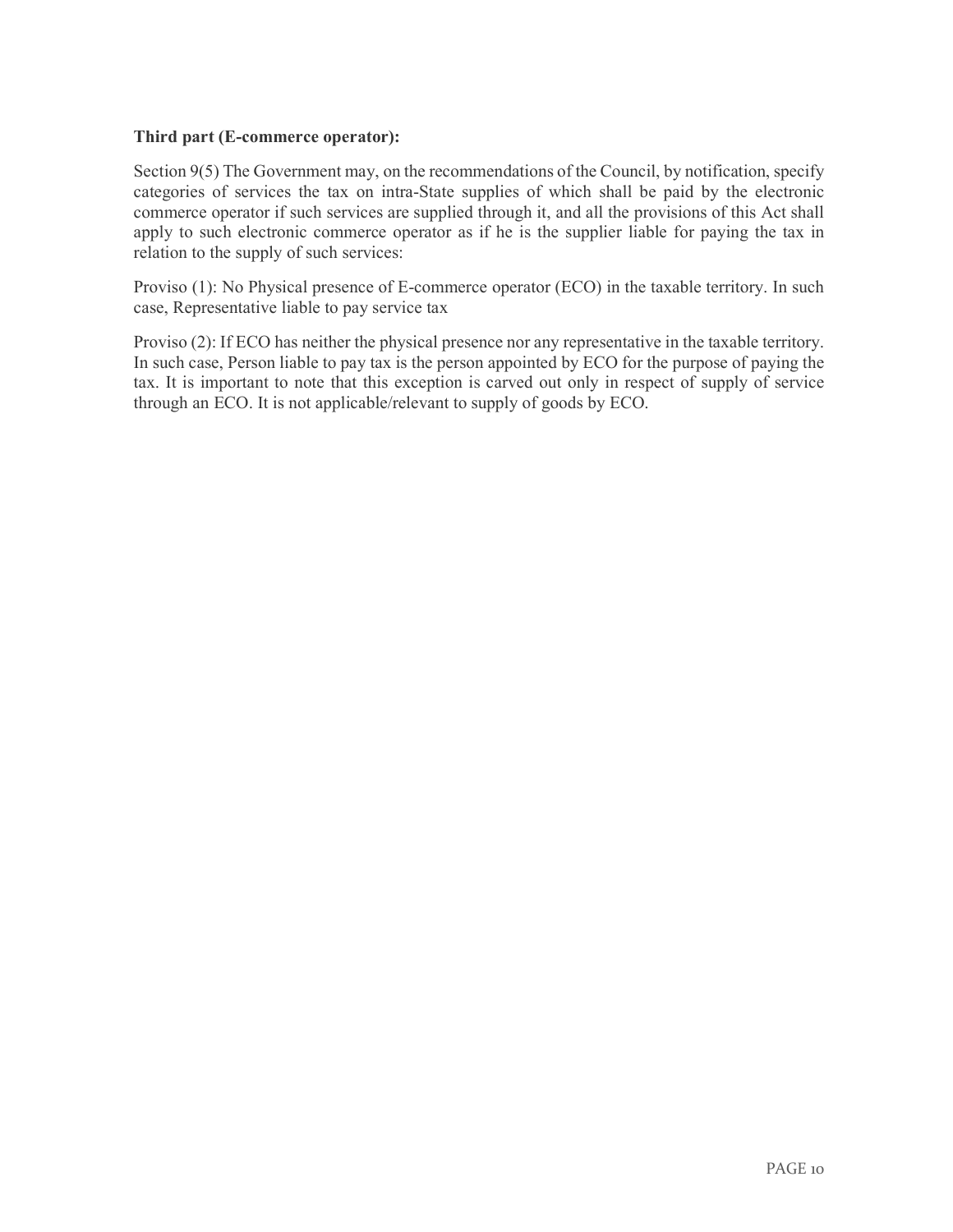# 4. Composition levy

The Composition levy scheme is a very simple, hassle free compliance scheme for small taxpayers. It is a voluntary and optional scheme.

#### Benefits of composition scheme

- Easy compliance as no elaborate accounts and records to be maintained
- Simple Quarterly Return
- Quarterly payment of tax

Provisions related to composition levy have been provided under section 10 of the Central GST Act, 2017 and Chapter 2 of the CGST Rules, 2017. Under this scheme, a registered taxable person, whose aggregate turnover does not exceed Rs. One Crores (Rs. 75 lakhs for special category States except J & K and Uttarakhand) in the financial year 2016-17 may opt for this scheme.

A taxpayer registered under composition levy scheme has to pay an amount equal to certain fixed percentage of his annual turnover as tax to the government. This tax has to be paid on quarterly basis. Such taxpayer does not have to maintain elaborate accounts and records and instead of two monthly statements and a return (which a normal taxpayer has to file under GST), he has to file a simple quarterly return in FORM GSTR-04. The time Limit for GSTR-4 for the quarter July to September, 2017 has been extended to 24th December, 2017 vide Notification No. 59/2017-CGST.

However, upon opting for this scheme, he cannot issue taxable invoice under GST law and can neither collect GST from his customers nor can claim Input Tax credit on his purchases

#### Method to calculate Aggregate Turnover:

Aggregate turnover is computed on all India basis for a person having same Permanent Account Number (PAN). It is sum of value of all outward supplies falling in the following four categories:

- Taxable supplies
- Exempt supplies
- Exports of goods or services or both
- Inter-state supplies,

#### but excludes

- The value of inward supplies on which tax is payable by a person on reverse charge basis &
- Taxes including cess paid under GST law.

CBEC vide Order No. 01/2017-Central Tax dated 13th October, 2017 has clarified that a person suppling any exempt services including services by way of extending deposits, loans or advances in so far as the consideration is represented by way of interest or discount, shall not be ineligible for the composition scheme. In computing his aggregate turnover in order to determine his eligibility for composition scheme, value of supply of the exempt services including services by way of extending deposits, loans or advances shall not be taken into account.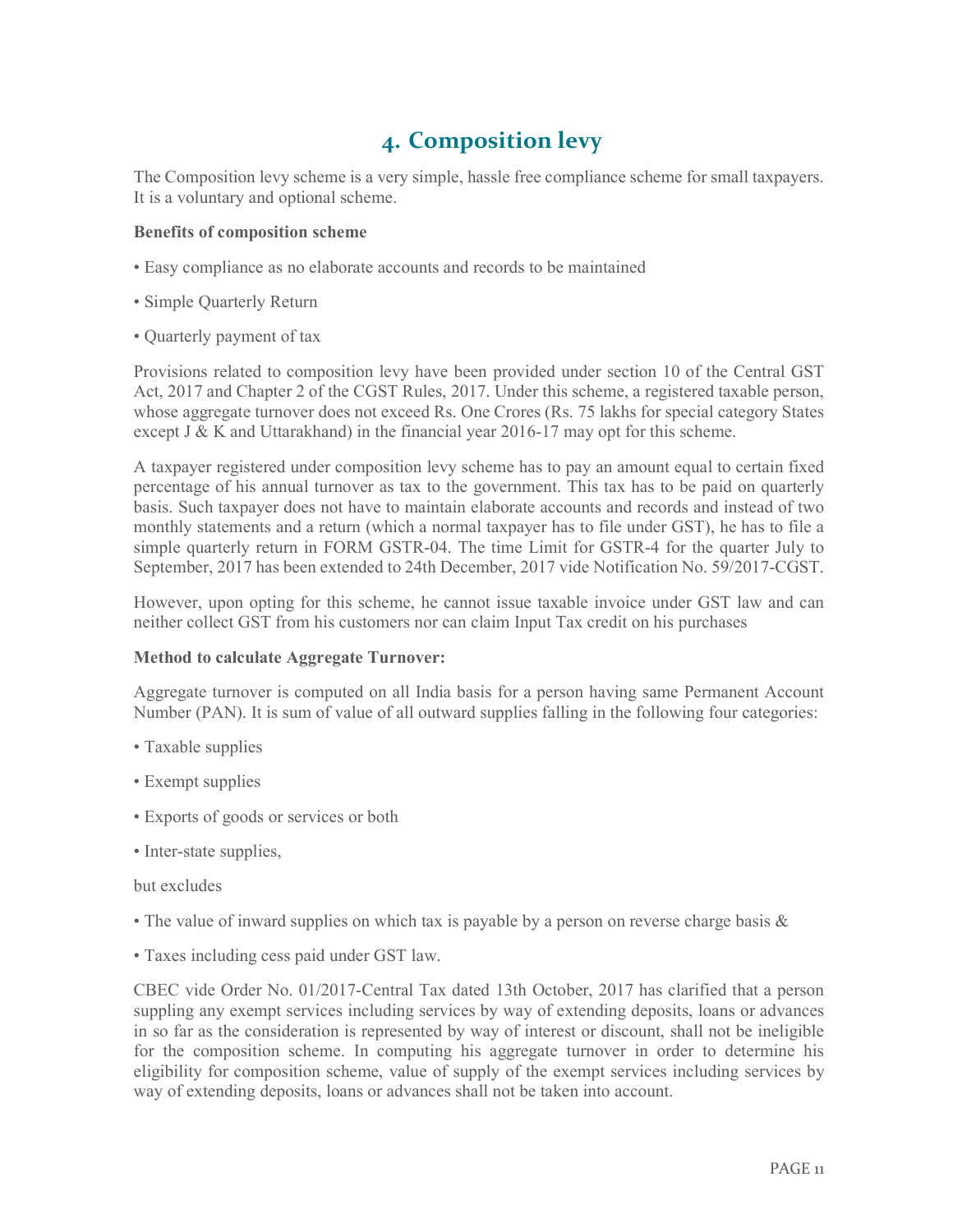#### Registration and intimation under the scheme:

Registration under GST law is compulsory for opting for the Composition scheme. A person who is registered under existing laws and has obtained a provisional registration under GST has to file an electronic intimation in the FORM GST CMP-01 on the common portal (www.gstn.gov.in). He can file this intimation either before the appointed day (i.e. day on which GST came into force 01/07/2017) or within 30 days (or as extended by the commissioner) of the appointed day (01/07/2017), (which was later extended up to 16/08/2017).

If he intimates after the appointed day, he shall not collect GST and issue bill of supply from the appointed day. Further such person has to furnish a statement containing details of stock including the inward supply of goods received from unregistered persons, held by him on the day preceding the date from which he opts for the scheme, in FORM GST CMP-03, within 60 days (or as extended by the commissioner) of the date from which the option for composition levy is exercised. As per Order No. 11/2017-GST dated 21.12.2017, the period for intimation of details of stock in FORM GST CMP-03 is extended till 31st January, 2018 A person who is not registered under existing law but applies for fresh registration under Rule 8 of the CGST Rules, 2017 may opt for the scheme by providing necessary information under part B of FORM GST REG-01.

Any registered person who wants to opt for composition levy has to file an electronic intimation in the FORM GST CMP-02 prior to the commencement of financial year for which the option to pay tax under composition levy is exercised and also has to a furnish a statement in FORM GST ITC-03 in accordance with the sub rule (4) of Rule 44 of CGST Rules, 2017, within 90 days from the commencement of the relevant financial year.

A person having a single PAN and registered in more than one State under GST can opt for the scheme, provided he meets all the conditions of the scheme, only if all such registered persons opt for the Composition scheme. A registered person cannot choose to opt for the Composition scheme in one state and not in other states. Further, an intimation for withdrawal from the scheme; or denial of the scheme with respect to any one registered person under the same PAN will be applicable for all such registered persons.

Effective Date for composition levy: Effective date for the taxpayers who are already registered under the existing laws and obtained provisional registration under GST law and intimates about opting for the scheme either before the appointed day (01/07/2017) or within 30 days (or as extended) of the appointed day, shall be the appointed date. Effective date for registered taxpayer who intimates about opting for the scheme under FORM GST CMP-02, shall be the beginning of the financial year.

Effective date for a person who applies for fresh registration under Rule 8 of the CGST Rules, 2017 by providing necessary information under part B of FORM GST REG-01, shall be the effective date of registration as per sub rule 2 or 3 of Rule 10 of CGST Rules, 2017.

Persons who are not eligible for the scheme. Barring few exceptions, all registered taxable persons whose aggregate turnover has not exceeded Rs. One crore (Rs. 75 lakhs for special category states except J & K and Uttarakhand) in the financial year  $2016-17$  are eligible to opt for this scheme. List of taxable persons who are not eligible for the scheme is as below:

i. A casual taxable person i.e. a person who occasionally undertakes supplies in a State or Union Territory where he has no fixed place of business.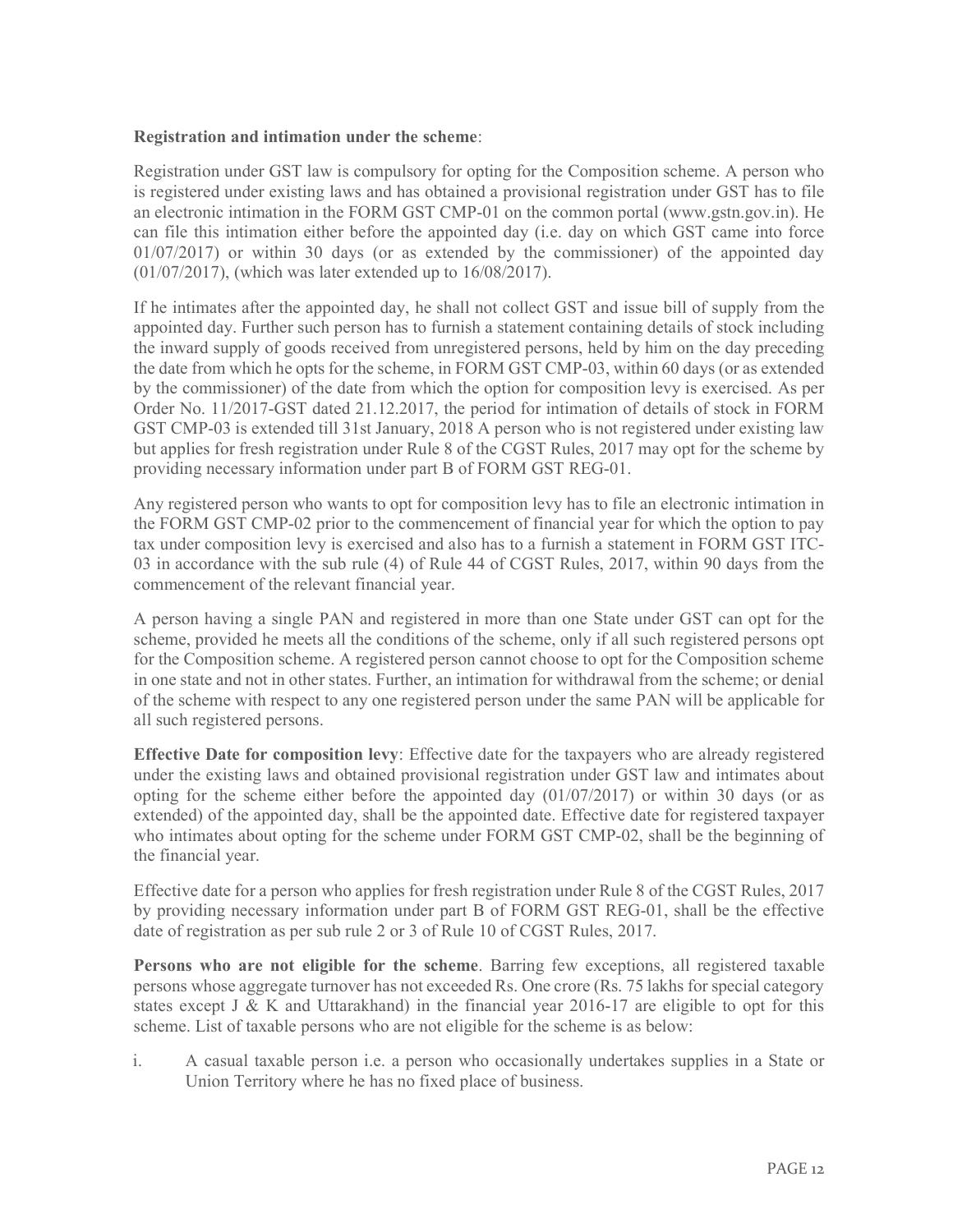- ii. A non-resident Taxable person i.e. a person who occasionally undertakes supplies but has no fixed place of business or residence in India.
- iii. A supplier of services except a person engaged in supply of restaurant service.
- iv. A person engaged in providing inter-state supply of goods.
- v. A person engaged in supply of non-taxable goods i.e. goods which are not taxable under GST law
- vi. A person engaged in supply of goods through an Electronic Commerce Operator (ECO) who is required to collect Tax at source under section 52 of the CGST Act.
- vii. The goods held in stock by him on the appointed day have not been purchased in the course of inter-State trade or commerce or imported from a place outside India or received from his branch situated outside the State or from his agent or principal outside the State where registration under the Composition Scheme has been taken.
- viii. The goods held in stock by him have not been purchased from an unregistered supplier and where purchased, he pays the tax under the reverse charge mechanism.
- ix. A person engaged in manufacturing of goods notified under sec 10 (2) (e) of the CGST Act either in the year 2016-17 or later. Following goods have been notified for which composition scheme is not available.
	- 1. Ice cream and other edible ice, whether or not containing cocoa (2105 00 00)
	- 2. Pan masala (2106 90 20)
	- 3. Tobacco and manufactured tobacco substitutes (24 03)

Rate of Tax under the scheme: There are three rates prescribed for three different categories of suppliers.

• An eligible Manufacturer has to pay 2% (1% CGST and 1% SGST/ UTGST) of turnover in a state or Union Territory, as the case may be.

• An eligible person engaged in making supplies mentioned in clause (b) of para 6 of Schedule II of the CGST Act (supplier of restaurant Service) has to pay 5% (2.5% CGST and 2.5% SGST/UTGST) of turnover in a state or Union Territory, as the case may be.

• An eligible person engaged in any other supply has to pay 1% (0.5% CGST and 0.5% SGST/UTGST) of turnover in a state or Union Territory, as the case may be.

#### Bill of Supply:

A taxable person opting for the scheme has to issue bill of supply as he is not eligible to issue taxable invoice under GST. He has to mention the words "composition taxable person, not eligible to collect tax on supplies" at the top of every bill of supply issued by him.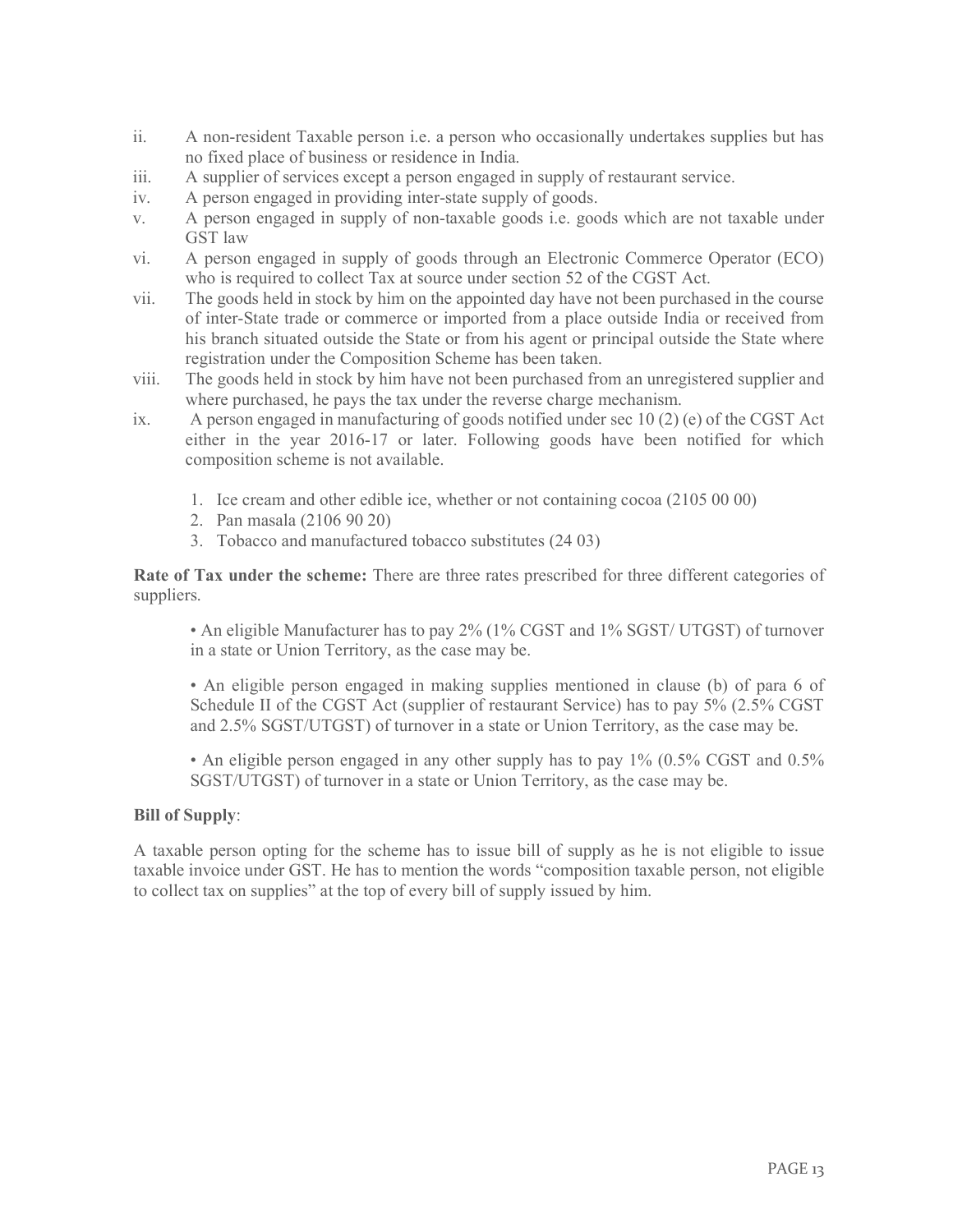# 5. Time of Supply

In order to calculate and discharge tax liability it is important to know the date when the tax liability arises i.e. the date on which the charging event has occurred. In GST law, it is known as Time of Supply. GST law has provided separate provisions to determine the time of supply of goods and time of supply of services. Sections 12, 13 & 14 of the CGST Act, 2017, deals with the provisions related to time of supply and by virtue of section 20 of the IGST Act, 2017, these provisions are also applicable to inter-State supplies leviable to Integrated tax.

#### Point of time when supplier receives the payment or date of receipt of payment

The phrase "the date on which supplier receives the payment" or "the date of receipt of payment" means the date on which payment is entered in his books of accounts or the date on which the payment is credited to his bank account, whichever is earlier.

#### Time of issue of invoice for supply

As per section 31 of the CGST Act, an invoice for supply of goods needs to be issued before or at the time of removal of goods for supply to the recipient, where the supply involves movement of goods. However, in other cases, an invoice needs to be issued before or at the time of delivery of goods or while making goods available to the recipient.

Similarly, an invoice for supply of services needs to be issued before or after the provision of service but not later than thirty days from the date of provision of service.

#### Time of supply of goods (Default Rule)

Earliest of the following dates:

• Date of issue of invoice by the supplier. If the invoice is not issued, then the last date on which the supplier is legally bound to issue the invoice with respect to the supply

• Date on which the supplier receives the payment

In exercise of powers conferred by this section 148 OF CGST Act, 2017, the government on the recommendations of the GST Council has notified the registered persons (who have not opted for composition levy) as the class of persons who shall pay GST on outward supply of goods at the time of supply specified in clause (a) of sub-section (2) of Section 12. Thus, in respect of supply of goods by normal registered persons (other than composition dealers), the time of supply will be the issue of invoice (or the last date by which invoice has to be issued in terms of Section 31) Therefore, all taxpayers (except composition taxpayers) are exempted from paying GST at the time of receipt of advance in relation to supply of goods. The entire GST shall be payable only when the invoice is issued for such supply of goods. The special procedure will be applicable to this class of persons (registered persons making supplies of goods other than composition dealers) even in situations governed by Section 14 of the Act (change in rate). Notification no. 66/2017-Central Tax dated 15.11.2017 may be referred to.

#### Time of supply of services (Default Rule)

Earliest of the following dates:

• Date of issue of invoice by the supplier (If the invoice is issued within the legally prescribed period under section 31(2) of the CGST Act) or the date of receipt of payment, whichever is earlier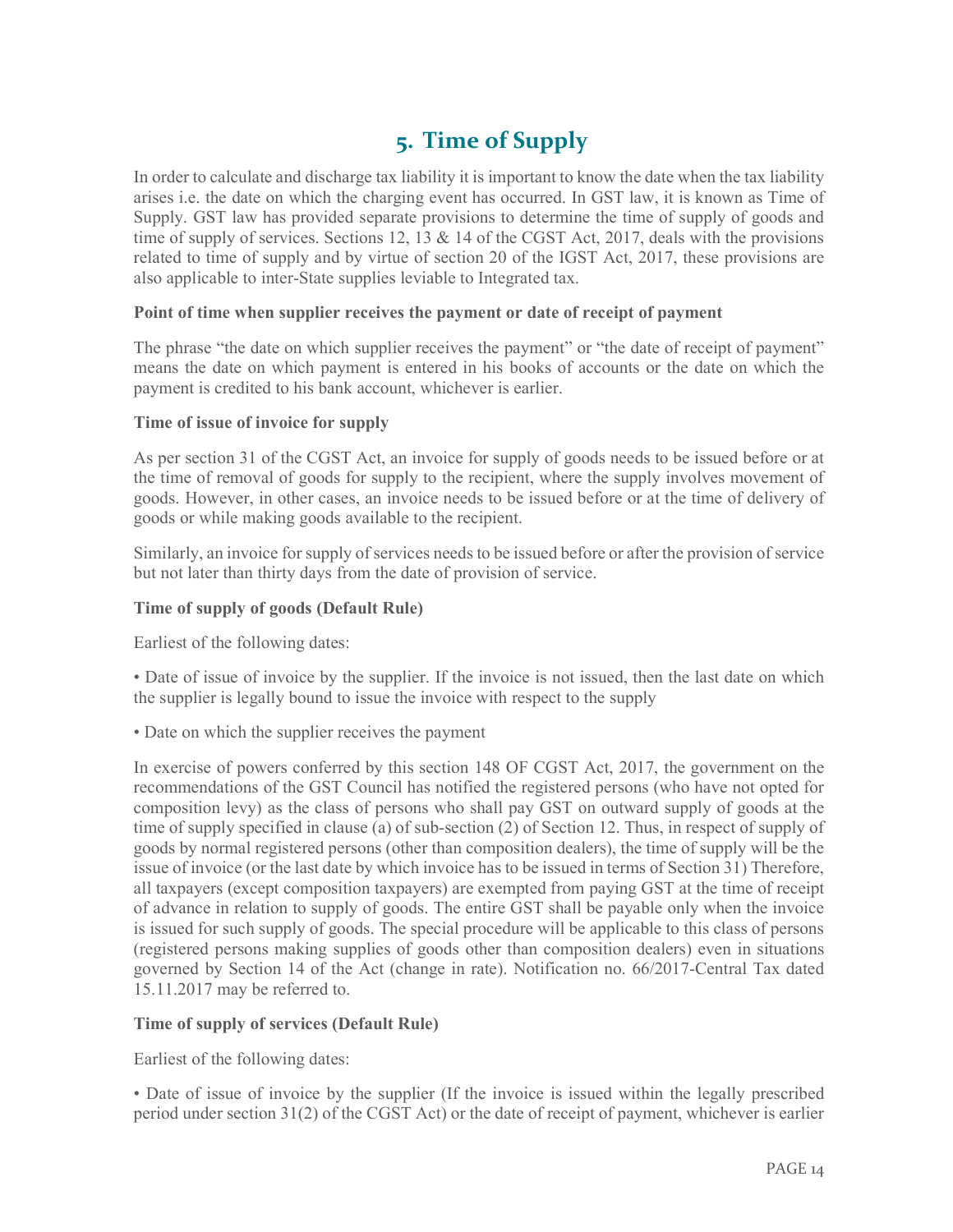• Date of provision of service (If the invoice is not issued within the legally prescribed period under section 31(2) of the CGST Act) or the date of receipt of payment, whichever is earlier

• Date on which the recipient shows the receipt of service in his books of account, in case the aforesaid two provisions do not apply.

The supply of goods or services shall be deemed to have been made to the extent it is covered by the invoice or by the payment, as the case may be. For example, Firm 'A' receives an advance of Rs. 2500/- on 29.07.17 for goods worth Rs. 10000/- to be supplied in the month of September, then it is deemed that firm 'A' has made a supply of Rs. 2500/- on 29.07.17 and tax liability on Rs. 2500/- is to be discharged by 20.08.17.

Although tax is payable on any advance received for a supply of goods or services, however for the convenience of trade, it is provided that if a supplier of taxable goods or services receives an amount upto Rs. 1000/- in excess of the amount indicated on the tax invoice, then the supplier has an option to take the date of issue of invoice in respect of such supply as the time of supply. For example, if a supplier has received an amount of Rs. 1500/- against an invoice of Rs.1100/- on 25.07.17 and the date of invoice of next supply to the said recipient is 14.08.17, then he has an option to treat the time of supply w.r.t Rs. 400/- either as 25.07.17 or 14.08.17.

#### Time of supply of goods when tax is to be paid on reverse charge basis

Earliest of the following dates:

• Date of receipt of goods

• Date on which the payment is entered in the books of accounts of the recipient or the date on which the payment is debited in his bank account, whichever is earlier

• Date immediately following 30 days from the date of issue of invoice or any other legal document in lieu of invoice by the supplier.

However, if it is not possible to determine the time of supply in aforesaid manner, then the time of supply is the date of entry of the transaction in the books of accounts of the recipient of supply.

#### Time of supply of services when tax is to be paid on reverse charge basis

Earliest of the following dates:

• Date of payment as entered in the books of account of the recipient or the date on which the payment is debited in his bank account, whichever is earlier

• Date immediately following 60 days from the date of issue of invoice or any other legal document in lieu of invoice by the supplier However, if it is not possible to determine the time of supply in aforesaid manner, then the time of supply is the date of entry of the transaction in the books of accounts of the recipient of supply.

#### Time of supply of services in case of supply by Associated Enterprises located outside India

In this case, the time of supply is the date of entry in the books of account of the recipient or the date of payment, whichever is earlier.

#### Time of supply in case of supply of vouchers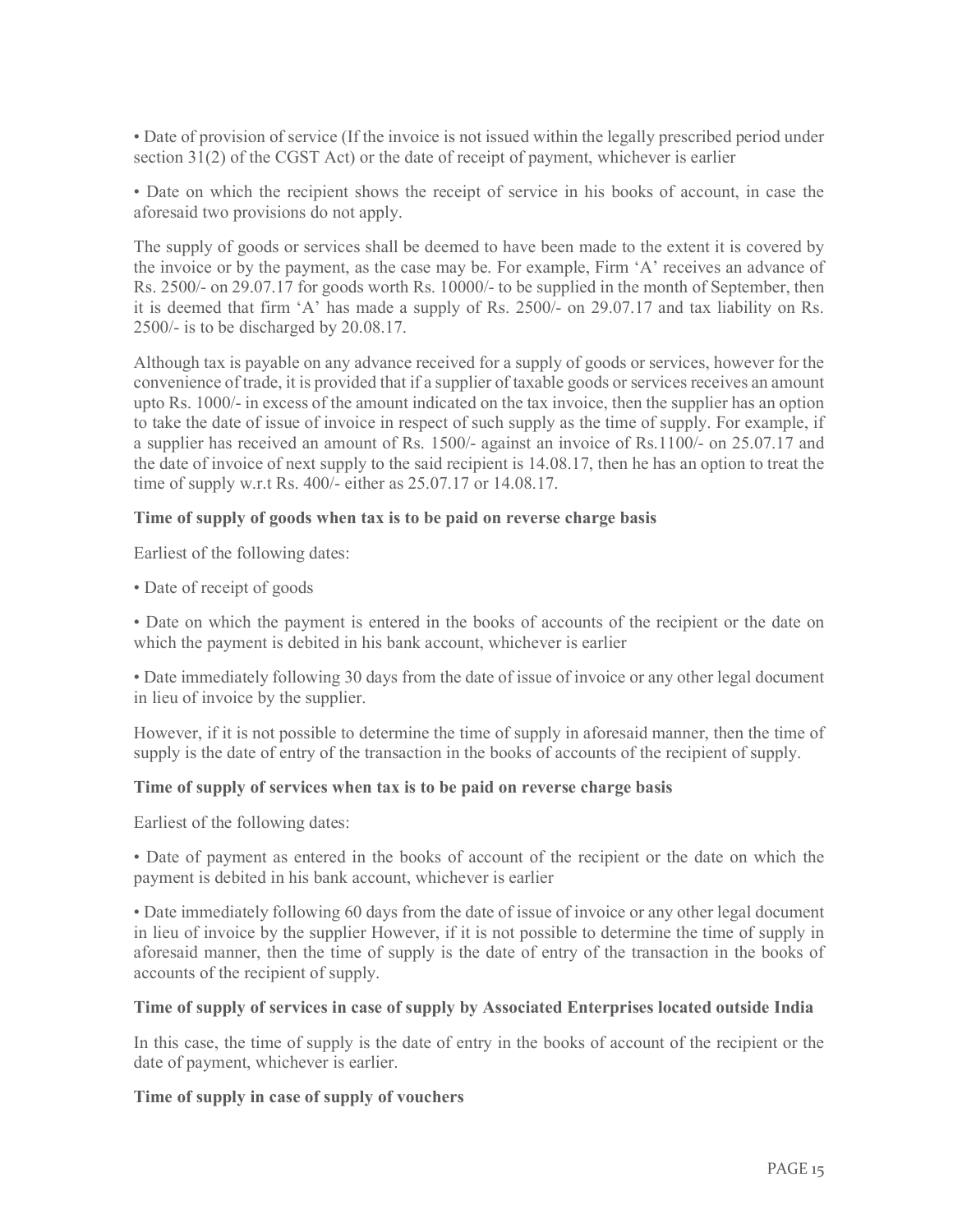A voucher has been defined in the CGST Act as an instrument where there is an obligation to accept it as consideration or part consideration for a supply of goods or services or both, and where the goods or services or both to be supplied or the identities of their potential suppliers are either indicated on the instrument itself or in related documentation, including the terms and conditions of use of such instrument. Vouchers are commonly used for transaction in the Indian economy. A shopkeeper may issue vouchers for a specific supply i.e. supply which is identifiable at the time of issuance of voucher. In trade parlance, these are known as single purpose vouchers. For example, vouchers for pressure cookers or television or for spa or haircut. Similarly a voucher can be a general purpose voucher which can be used for multiple purposes. For example a Rs. 1000/ voucher issued by Shoppers Stop store can be used for buying any product or service at any Shoppers Stop store. The time of supply is different in case of single purpose voucher and in the case of general purpose voucher.

Time of supply in the case of single purpose voucher i.e. case where supply is identifiable at the time of issuance of voucher is the date of issue of voucher. However, in all other cases of supply of vouchers, the time of supply is the date of redemption of voucher.

#### Time of supply of goods or services (Residual provisions)

In case it is not possible to determine the time of supply under aforesaid provisions, the time of supply is:

- Due date of filing of return, in case where periodical return has to be filed
- Date of payment of tax in all other cases

#### Time of supply of goods or services related to an addition in the value of supply by way of interest, late fees or penalty

Time of supply related to an addition in the value of supply by way of interest, late fee or penalty for delayed payment of any consideration shall be the date on which supplier receives such addition in value. For example, a supplier receives consideration in the month of September instead of due date of July and for such delay he is eligible to receive an interest amount of Rs. 1000/- and the said amount is received on 15.12.17. The time of supply of such amount (Rs. 1000/-) will be 15.12.17 i.e. the date on which it is received by the supplier and tax liability on this is to be discharged by 20.01.18.

#### Change in Rate of Tax in respect of supply of goods or services

The normal time of supply rules changes if there is a change in the rate of tax of supply of goods or services. In this scenario, time of supply has to be determined in the following manner:

| Invoice                                       | issued   Payment received   Time of supply |                                                    | Applicable rate |
|-----------------------------------------------|--------------------------------------------|----------------------------------------------------|-----------------|
|                                               | before the date of before the date of      |                                                    | of tax          |
| change in tax rate $\vert$ change in tax rate |                                            |                                                    |                 |
| No                                            | N <sub>0</sub>                             | Earliest of the date of invoice or New rate of tax |                 |
|                                               |                                            | payment                                            |                 |
| Yes                                           | $\rm No$                                   | Date of issue of invoice                           | Old tax rate    |
| N <sub>o</sub>                                | Yes                                        | Date of receipt of payment                         | Old tax rate    |

Supply is completed before the change in rate of tax: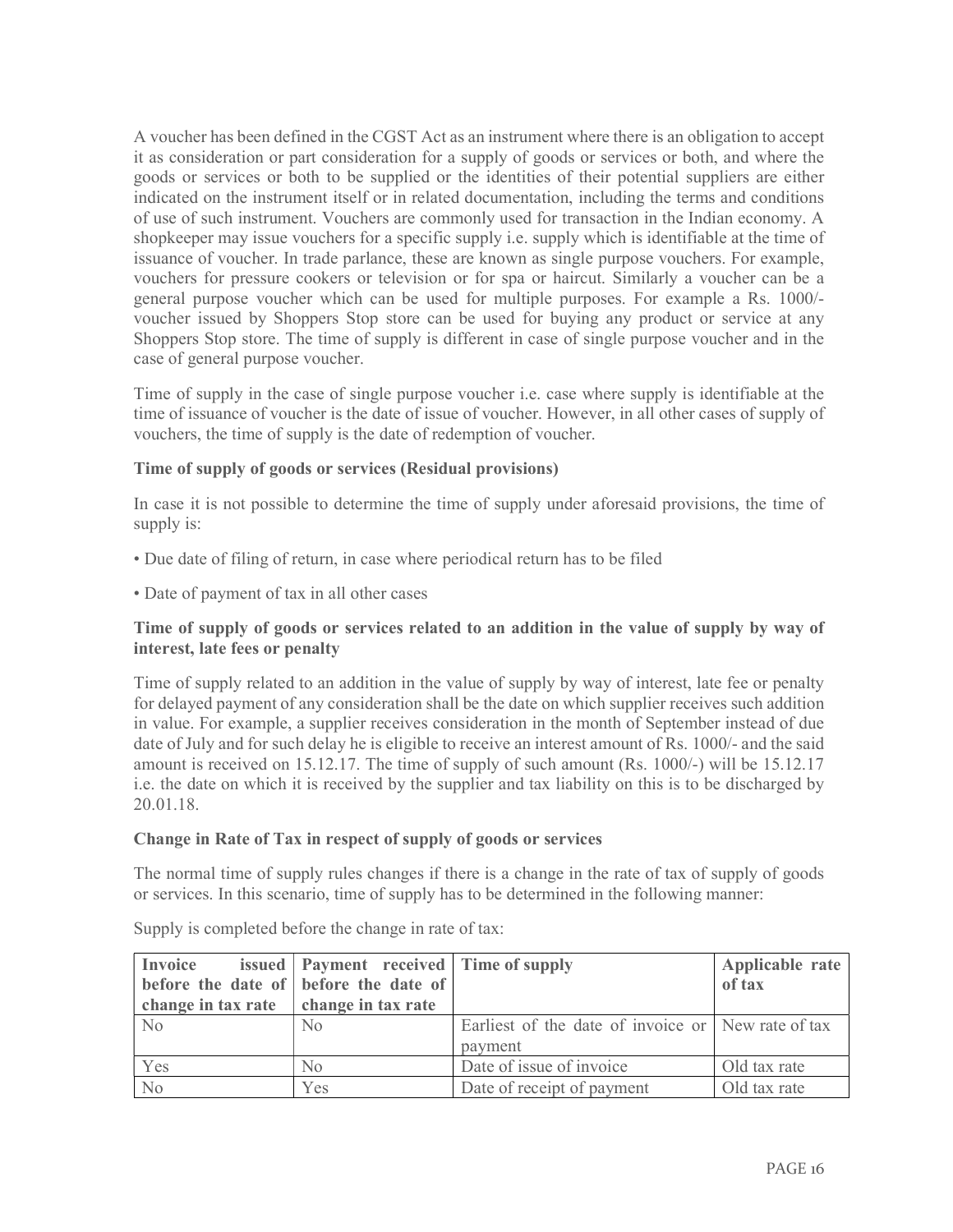However, the special procedure for payment of tax by suppliers of goods (other than composition dealers) notified by Government vide notification no. 66/2017-Central Tax dated 15.11.2017 under section 148 of the CGST Act, 2017, will continue to govern even in the above situation. In a nutshell, suppliers of goods other than composition dealers will have to pay tax at the time of issue of invoice only.

#### Date of receipt of payment in case of change in rate of tax

Normally the date of receipt of payment is the date of credit in the bank account of the recipient of payment or the date on which the payment is entered into his books of account, whichever is earlier. However, in cases of change in rate of tax, the date of receipt of payment is the date of credit in the bank account if such credit is after four working days from the date of change in rate of tax.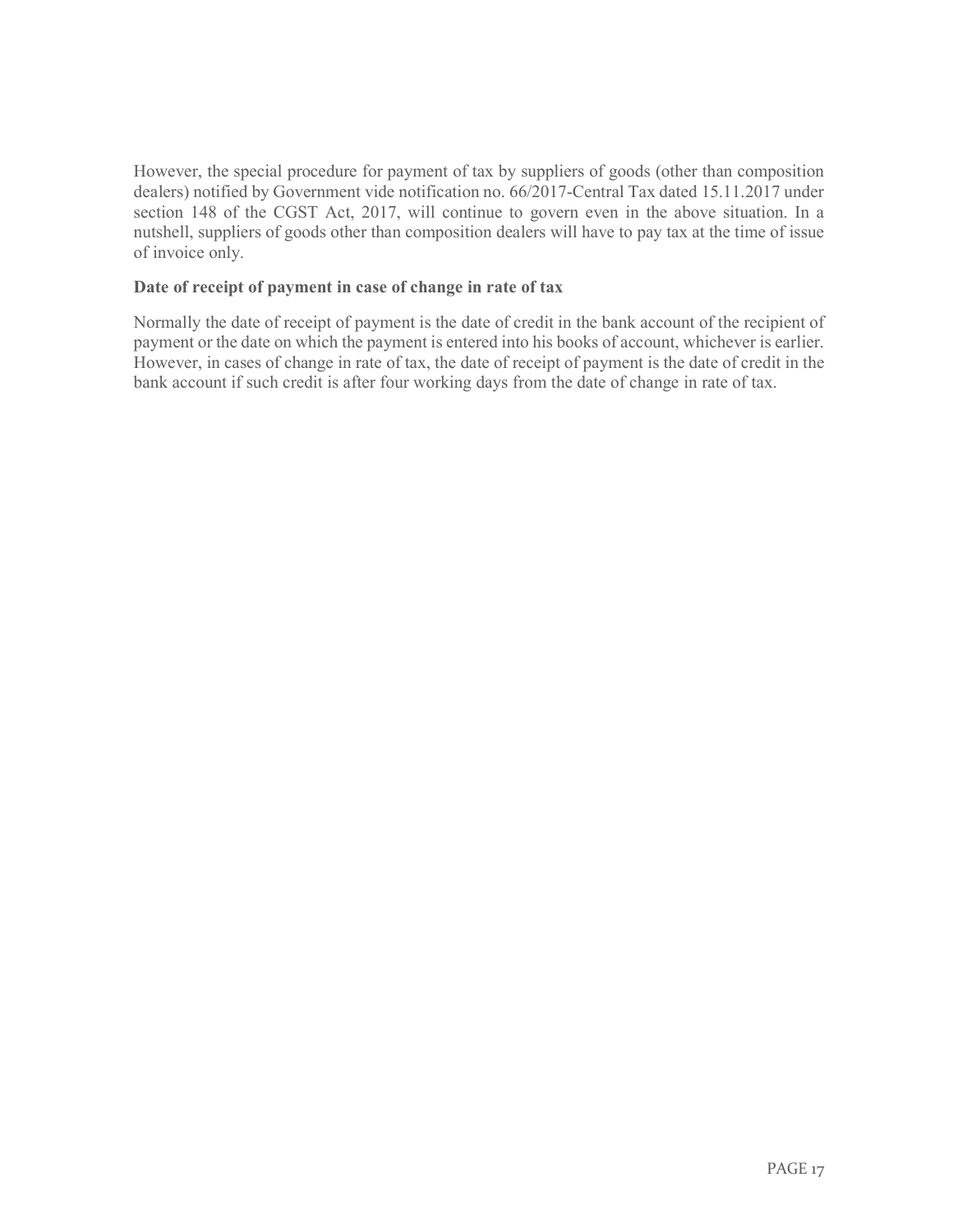## 6. Place of Supply

Places of supply provisions have been framed for goods and services, keeping in mind the destination/consumption principle. In other words, the place of supply is based on the place of consumption of goods or services. As goods are tangible, the determination of their place of supply, based on the consumption principle, is not difficult. Generally, the place of delivery of goods becomes the place of supply. However, the services being intangible in nature, it is not easy to determine the exact place where services are acquired, enjoyed and consumed. In respect of certain categories of services, the place of supply is determined with reference to a proxy.

 A distinction has been made between B2B (Business to Business) & B2C (Business to Consumer) transactions, as B2B transactions are wash transactions since the ITC is availed by the registered person (recipient) and no real revenue accrues to the Government.

Separate provisions for the supply of goods and services have been made for the determination of their place of supply. Separate provisions for the determination of the place of supply in respect of domestic supplies and cross border supplies have been framed.

It is very important to determine the nature of supply – whether it is inter-State or intra-State, as the kind of tax to be paid (IGST or CGST+SGST) depends on that.

- (i) Inter-State Supply: Subject to the place of supply provisions, where the location of the supplier and the place of supply are in: (a) Two different States; (b) Two different Union territories; or (c) A State and a Union Territory. Such supplies shall be treated as the supply of goods or services in the course of inter-State trade or commerce. Any supply of goods or services in the taxable territory, not being an intra-State supply, shall be deemed to be a supply of goods or services in the course of inter-State trade or commerce. Supplies to or by SEZs are defined as inter-State supply. Further, the supply of goods imported into the territory of India till they cross the customs frontiers of India or the supply of services imported into the territory of India shall be treated as supplies in the course of inter-State trade or commerce. Also, the supplies to international tourists are to be treated as inter-State supplies.
- (ii) Intra-State supply: It has been defined as any supply where the location of the supplier and the place of supply are in the same State or Union Territory.

| <b>Intra-State Supply</b> | • Supply of goods within the State or Union Territory.                      |  |
|---------------------------|-----------------------------------------------------------------------------|--|
|                           | • Supply of services within the State or Union Territory                    |  |
| <b>Inter-State Supply</b> | • Supply of goods from one State or Union Territory to another State or     |  |
|                           | <b>Union Territory</b>                                                      |  |
|                           | • Supply of services from one State or Union Territory to another State or  |  |
|                           | <b>Union Territory</b>                                                      |  |
|                           | • Import of goods till they the cross customs frontier                      |  |
|                           | • Import of services                                                        |  |
|                           | • Export of goods or services                                               |  |
|                           | • Supply of goods/services to/by SEZ                                        |  |
|                           | • Supplies to international tourists                                        |  |
|                           | • Any other supply in the taxable territory which is not intra-State supply |  |

Thus, the nature of the supply depends on the location of the supplier and the place of supply. Both these terms have been defined in the IGST Act.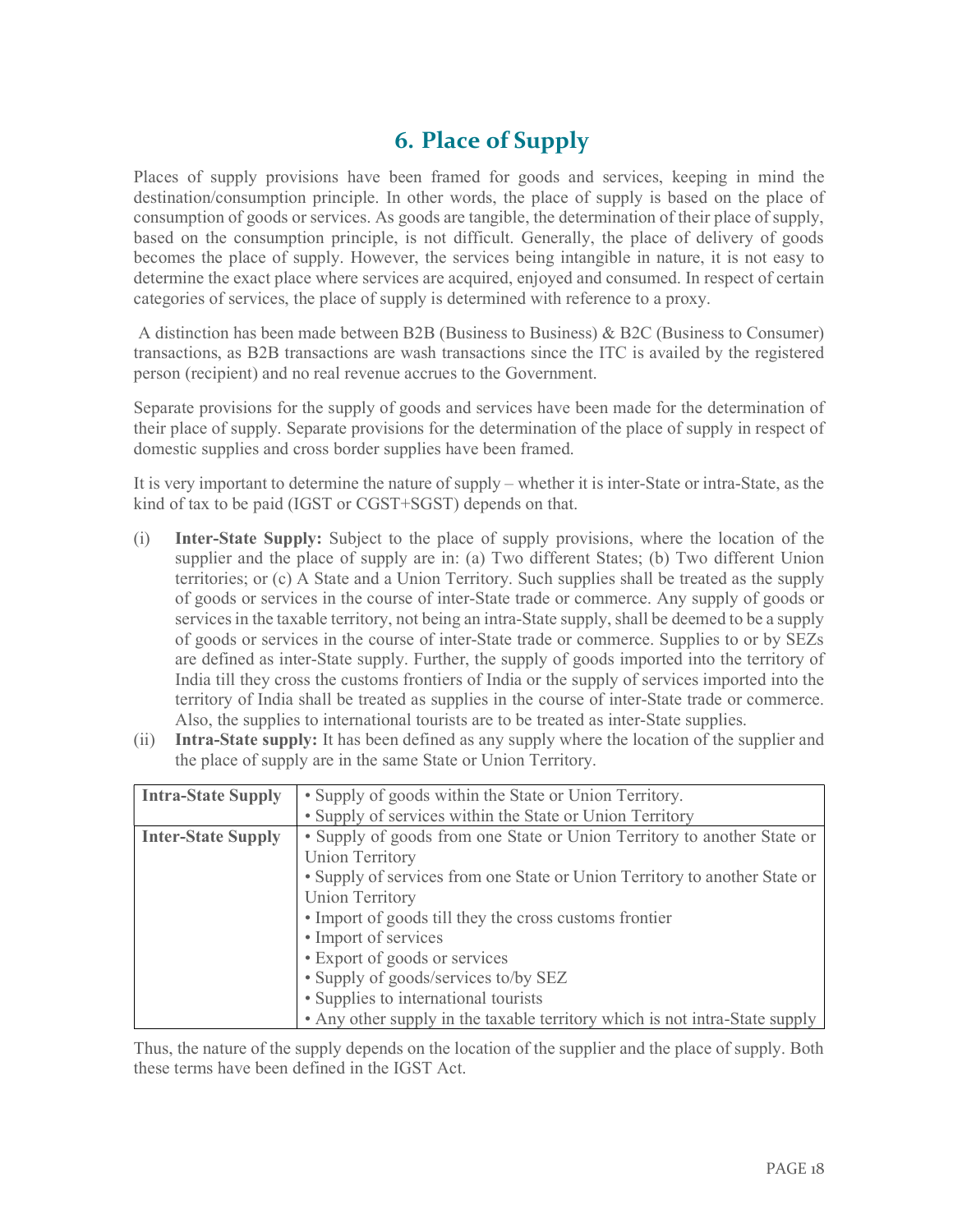#### Location of Supplier

Broadly, it is the registered place of business or the fixed establishment of the supplier from where the supply is made. Sometimes, a service provider has to go to a client location for providing service. However, such place would not be considered as the location of the supplier. It has to be either a regular place of business or a fixed establishment, which is having sufficient degree of permanence and suitable structure in terms of human and technical resources.

| Sr. No.        | <b>Nature of Supply</b>                                                                                                                                                                                                  | <b>Place of Supply</b>                                                                                              |
|----------------|--------------------------------------------------------------------------------------------------------------------------------------------------------------------------------------------------------------------------|---------------------------------------------------------------------------------------------------------------------|
|                | Where the supply involves the movement of<br>goods, whether by the supplier or the recipient<br>or by any other person                                                                                                   | Location of the goods at the time at<br>which, the movement of goods<br>terminates for delivery to the<br>recipient |
| $\overline{2}$ | Where the goods are delivered to the recipient,<br>or any person on the direction of the third person<br>by way of transfer of title or otherwise, it shall<br>be deemed that the third person has received the<br>goods | The principal place of business of<br>such person                                                                   |
| 3              | Where there is no movement of goods either by<br>supplier or recipient                                                                                                                                                   | Location of such goods at the time<br>of delivery to the recipient                                                  |
| 4              | Where goods are assembled or installed at site                                                                                                                                                                           | The place where the goods are<br>assembled or installed                                                             |
| $\overline{5}$ | Where the goods are supplied on-board a<br>conveyance like a vessel, aircraft, train or motor<br>vehicle                                                                                                                 | The place where such goods are<br>taken onboard the conveyance                                                      |
| 6              | Where the place of supply of goods cannot be<br>determined in terms of sub-sections $(2)$ , $(3)$ , $(4)$<br>and $(5)$                                                                                                   | It shall be determined in such<br>manner as may be prescribed                                                       |

| A. Place of supply of goods other than import and export [Section-10 of IGST Act 2017] |  |  |
|----------------------------------------------------------------------------------------|--|--|

#### B. Place of supply of goods in case of Import & Export [Section-11]

| <b>Sr. No.</b> Nature of Supply of Goods | <b>Place of Supply</b> |
|------------------------------------------|------------------------|
| Import                                   | Location of importer   |
| <b>Export</b>                            | Location outside India |

#### C. Place of supply of services in case of Domestic Supplies [Section 12] (Where the location of supplier of services and the location of the recipient of services is in India)

(i) In respect of the following 12 categories of services, the place of supply is determined with reference to a proxy. Rest of the services are governed by a default provision.

| <b>Sr. No.</b> | Nature of Service | <b>Place of Supply</b>                                                              |
|----------------|-------------------|-------------------------------------------------------------------------------------|
|                |                   | Immovable property related Location at which the immovable property or boat or      |
|                |                   | to services, including hotel vessel is located or intended to be located If located |
|                | accommodation     | outside India: Location of the recipient                                            |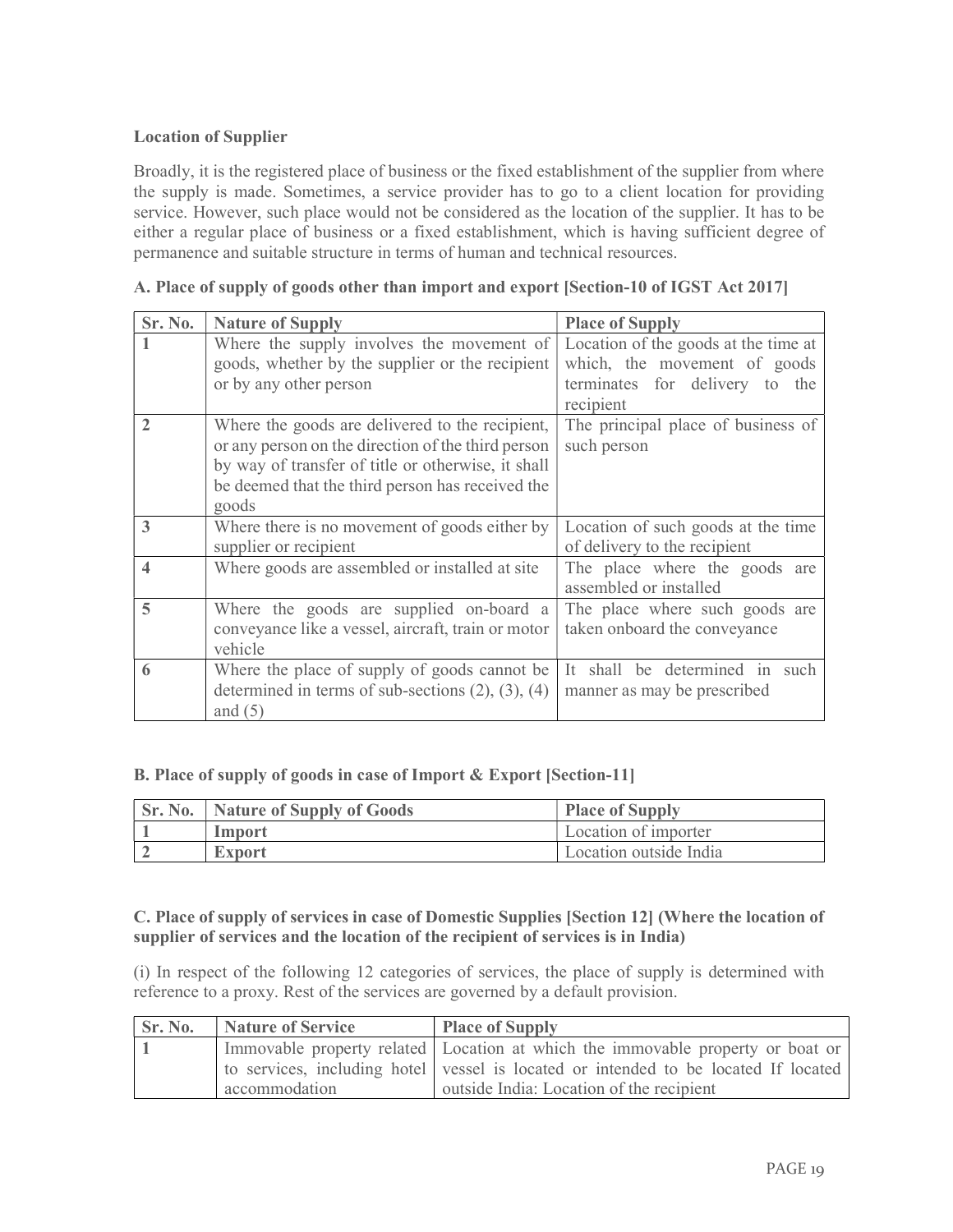| $\overline{2}$          | catering<br>and<br>Restaurant<br>services, personal grooming,<br>fitness, beauty treatment and<br>health service | Location where the services are actually performed                                                                                                                                                                                                                                                                                                                                                       |
|-------------------------|------------------------------------------------------------------------------------------------------------------|----------------------------------------------------------------------------------------------------------------------------------------------------------------------------------------------------------------------------------------------------------------------------------------------------------------------------------------------------------------------------------------------------------|
| 3                       | Training and performance<br>appraisal                                                                            | B2B: Location of such Registered Person<br>B2C: Location where the services are actually performed                                                                                                                                                                                                                                                                                                       |
| $\overline{\mathbf{4}}$ | Admission to an event or<br>amusement park                                                                       | Place where the event is actually held or where the park<br>or the other place is located                                                                                                                                                                                                                                                                                                                |
| 5                       | Organisation of an event                                                                                         | B2B: Location of such Registered person<br>B2C: Location where the event is actually held<br>If the event is held outside India: Location of the recipient                                                                                                                                                                                                                                               |
| 6                       | Transportation<br>of<br>goods,<br>including mails                                                                | B2B: Location of such Registered Person<br>B2C: Location at which such goods are handed over for<br>their transportation                                                                                                                                                                                                                                                                                 |
| $\overline{7}$          | Passenger transportation                                                                                         | B2B: Location of such Registered Person B2C: Place<br>where the passenger embarks on the conveyance for a<br>continuous journey                                                                                                                                                                                                                                                                          |
| 8                       | Services<br>board<br>on<br>a<br>conveyance                                                                       | Location of the first scheduled point of departure of that<br>conveyance for the journey                                                                                                                                                                                                                                                                                                                 |
| 9                       | Banking and other financial<br>services                                                                          | Location of the recipient of services on the records of the<br>supplier<br>Location of the supplier of services if the location of the<br>recipient of services is not available                                                                                                                                                                                                                         |
| 10                      | Insurance services                                                                                               | B2B: Location of such Registered Person<br>B2C: Location of the recipient of services on the records<br>of the supplier                                                                                                                                                                                                                                                                                  |
| 11                      | Advertisement services<br>to<br>the Government                                                                   | The place of supply shall be taken as located in each of<br>such States Proportionate value in case of multiple States                                                                                                                                                                                                                                                                                   |
| 12                      | Telecommunication services                                                                                       | Services involving fixed line, circuits, dish etc., and place<br>of supply is the location of such fixed equipment. In case<br>of mobile/ Internet post-paid services, it is the location of<br>billing address of the recipient. In case of sale of pre-paid<br>voucher, the place of supply is the place of sale of such<br>vouchers. In other cases, it is the address of the recipient<br>in records |

(ii) For the rest of the services other than those specified above, a default provision has been prescribed as under:

| Default Rule for the services other than the 12 specified services |                              |                                                                                                                                      |  |
|--------------------------------------------------------------------|------------------------------|--------------------------------------------------------------------------------------------------------------------------------------|--|
| Sr. No.                                                            | <b>Description of Supply</b> | <b>Place of Supply</b>                                                                                                               |  |
|                                                                    | B <sub>2</sub> B             | Location of such Registered Person                                                                                                   |  |
|                                                                    | B2C                          | (i) Location of the recipient where the address on record<br>exists, and (ii) Location of the supplier of services in other<br>cases |  |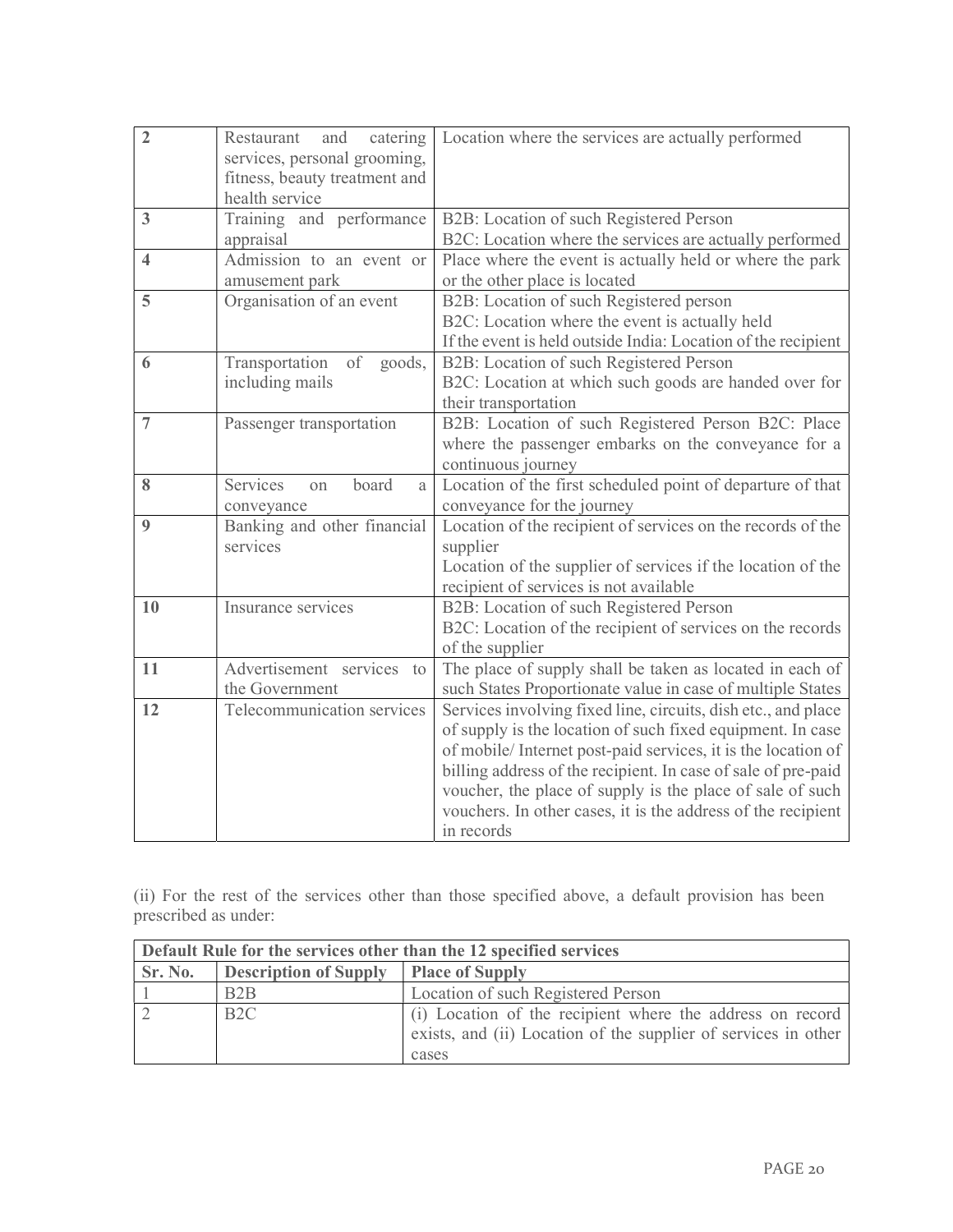#### D. Place of supply of services in case of cross-border supplies: (Section 13) (Where the location of the supplier of services or the location of the recipient of services is outside India)

(i) In respect of the following categories of services, the place of supply is determined with reference to a proxy. Rest of the services are governed by a default provision.

| Sr. No.                 | <b>Nature of Service</b>                                                  | <b>Place of Supply</b>              |
|-------------------------|---------------------------------------------------------------------------|-------------------------------------|
|                         | Services supplied for goods that are required to                          | The location where the services     |
|                         | be made physically available from a remote                                | actually performed, The<br>are      |
|                         | location by way of electronic means (Not                                  | location where the goods are        |
|                         | applicable in case of goods that are temporarily                          | situated                            |
|                         | imported into India for repairs and exported)                             |                                     |
| $\overline{2}$          | Services supplied to an individual and requiring                          | The location where the services     |
|                         | the physical presence of the receiver                                     | are actually performed              |
| 3                       | Immovable property-related services, including                            | Location at which the immovable     |
|                         | hotel accommodation                                                       | property is located                 |
| $\overline{\mathbf{4}}$ | Admission to or organisation of an event                                  | The place where the event is        |
|                         |                                                                           | actually held                       |
| 5                       | If the said three services are supplied at more than one locations. i.e., |                                     |
|                         | Goods & individual related<br>(i)                                         |                                     |
|                         | Immovable property-related<br>(ii)                                        |                                     |
|                         | (iii)<br>Event related                                                    |                                     |
| 5.1                     | At more than one location, including a location                           | Its place of supply shall be the    |
|                         | in the taxable territory                                                  | location in the taxable territory   |
|                         |                                                                           | where the greatest proportion of    |
|                         |                                                                           | the service is provided             |
| 5.2                     | In more than one State                                                    | Its place of supply shall be each   |
|                         |                                                                           | such State in proportion to the     |
|                         |                                                                           | value of services provided in each  |
|                         |                                                                           | State                               |
| 6                       | financial<br>institutions,<br><b>NBFC</b><br>Banking,                     | Location of the supplier of service |
|                         | Intermediary services,<br>hiring of vehicles'                             |                                     |
|                         | services etc.                                                             |                                     |
| $\overline{7}$          | Transportation of goods                                                   | The place of destination of the     |
|                         |                                                                           | goods                               |
| 8                       | Passenger transportation                                                  | Place<br>where<br>the<br>passenger  |
|                         |                                                                           | embarks on the conveyance for a     |
|                         |                                                                           | continuous journey                  |
| 9                       | Services on-board a conveyance                                            | The first scheduled point of        |
|                         |                                                                           | departure of that conveyance for    |
|                         |                                                                           | the journey                         |
| 10                      | Online information and database access or                                 | The location of recipient of        |
|                         | retrieval services                                                        | service                             |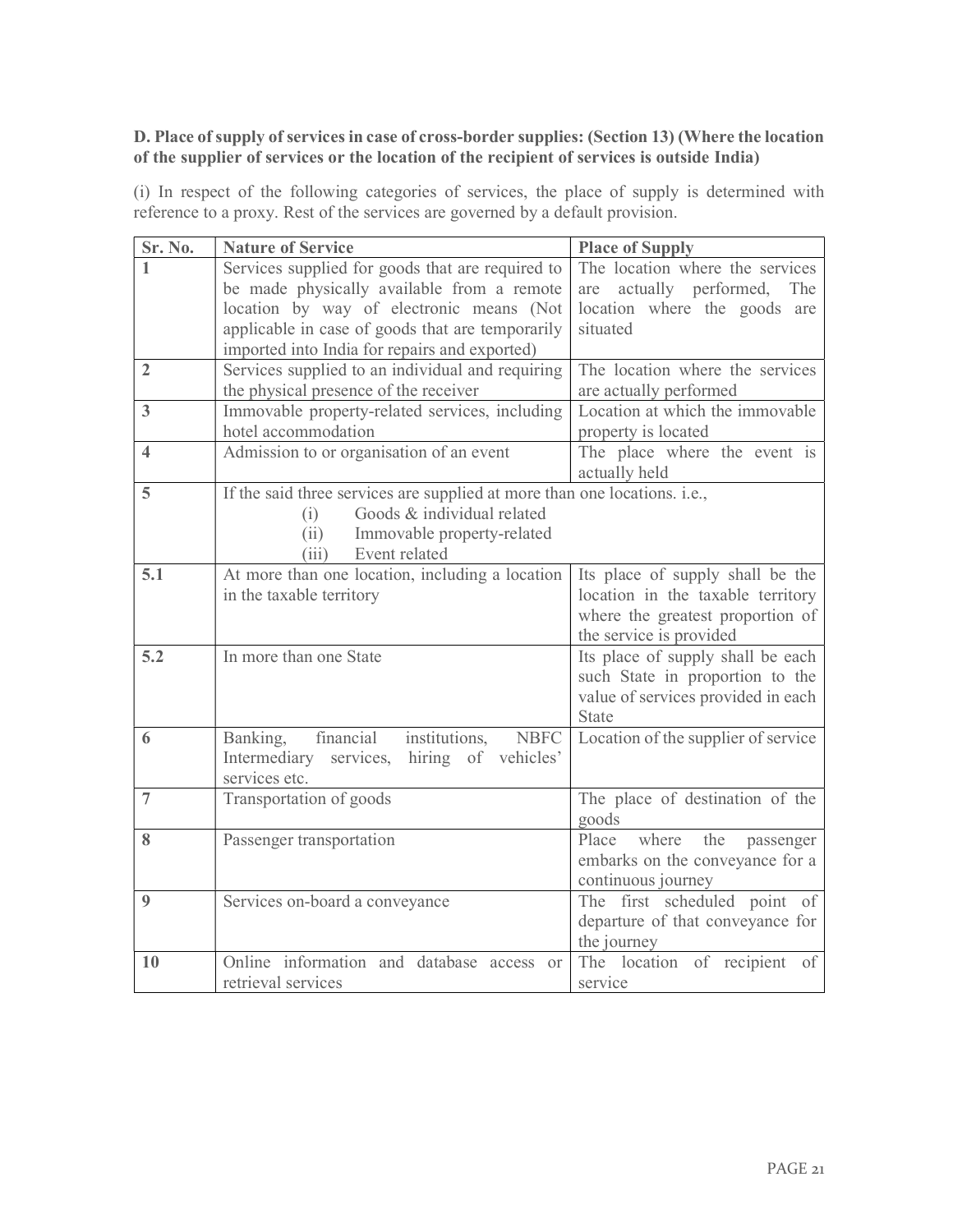(ii) For the rest of the services other than those specified above, a default provision has been prescribed as under:

| Default Rule for the cross border supply of services other than nine specified services |                              |                                                              |  |
|-----------------------------------------------------------------------------------------|------------------------------|--------------------------------------------------------------|--|
| <b>Sr. No.</b>                                                                          | <b>Description of Supply</b> | <b>Place of Supply</b>                                       |  |
|                                                                                         | Any                          | Location of the recipient of service If not available in the |  |
|                                                                                         |                              | ordinary course of business: The location of the supplier    |  |
|                                                                                         |                              | of service                                                   |  |

#### Supplies in territorial waters

Where the location of the supplier is in the territorial waters, the location of such supplier, or where the place of supply is in the territorial waters, the place of supply is deemed to be in the coastal State or Union Territory where the nearest point of the appropriate baseline is located.

#### Export/Import of services

A supply would be treated as import or export, if certain conditions are satisfied. These conditions are as under:

| <b>Export of Services</b>                                        | <b>Import of Services</b>                |
|------------------------------------------------------------------|------------------------------------------|
| Means the supply of any service, where                           | Means the supply of any service,         |
| (a) the supplier of service is located in India,                 | where                                    |
| (b) the recipient of service is located outside India,           | (a) the supplier of service is located   |
| (c) the place of supply of service is outside India,             | outside India,                           |
| (d) the payment for such service has been received by the        | (b) the recipient of service is located  |
| supplier of service in convertible foreign exchange, and         | in India, and                            |
| (e) the supplier of service and the recipient of service are not | (c) the place of supply of service is in |
| merely establishments of a distinct person in accordance         | India                                    |
| with explanation 1 of section 8                                  |                                          |

#### Zero rated supply

Exports and supplies to SEZs are considered as 'zero rated supply' on which no tax is payable. However, ITC is allowed, subject to such conditions, safeguards and procedure as may be prescribed, and refunds in respect of such supplies may be claimed by following either of these options:

- (i) Supply made without the payment of IGST under Bond and claim refund of unutilied ITC or
- (ii) Supply made on payment of IGST and claim refund of the same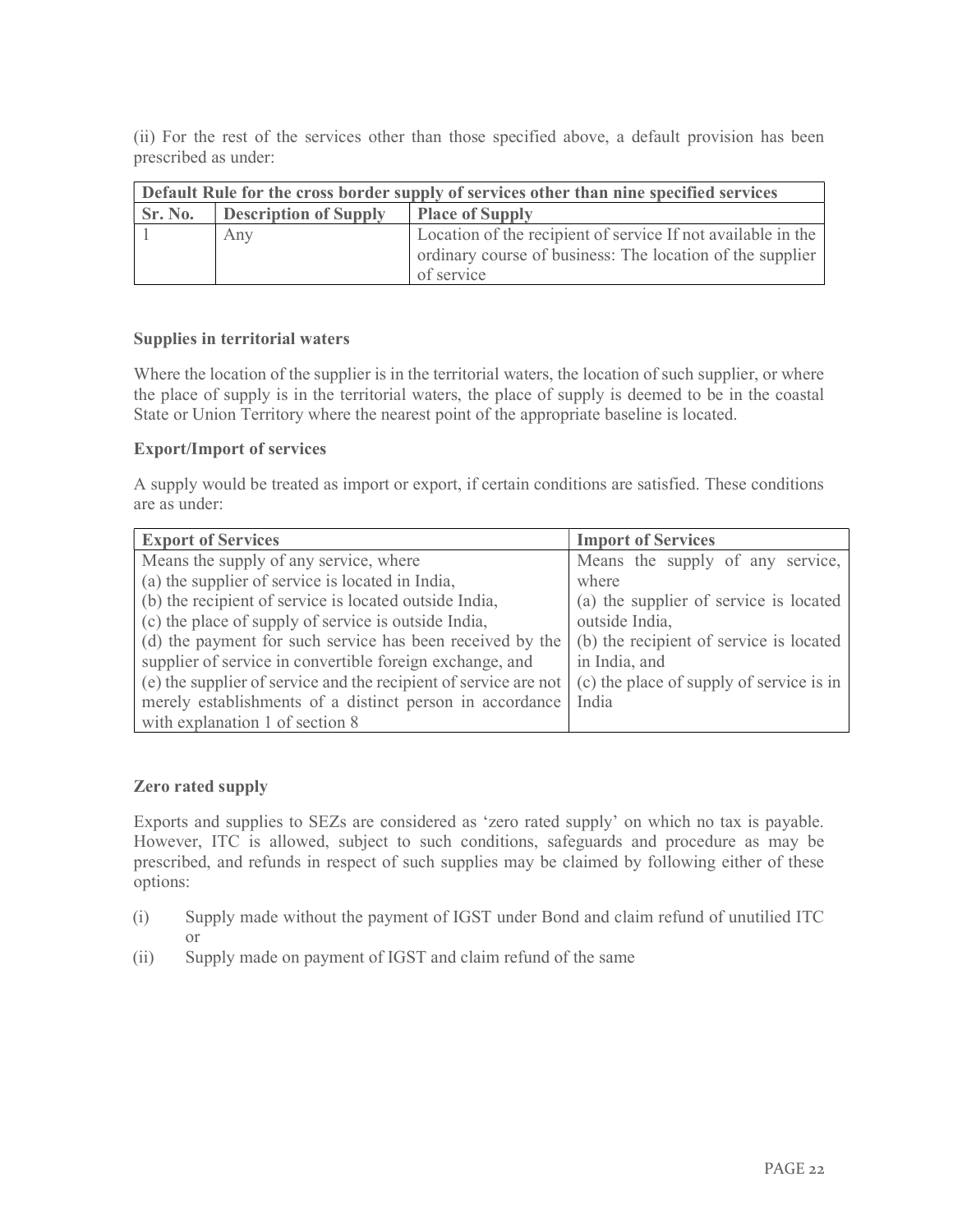#### Refund of integrated tax paid on supply of goods to tourist leaving India

Section 15 of the IGST Act provides for refund of IGST paid to an international tourist leaving India on goods being taken outside India, subject to such conditions and safeguards as may be prescribed. An international tourist has been defined as a non-resident of India who enters India for a stay of less than 6 months. IGST would be charged on such supplies as the same in the course of export.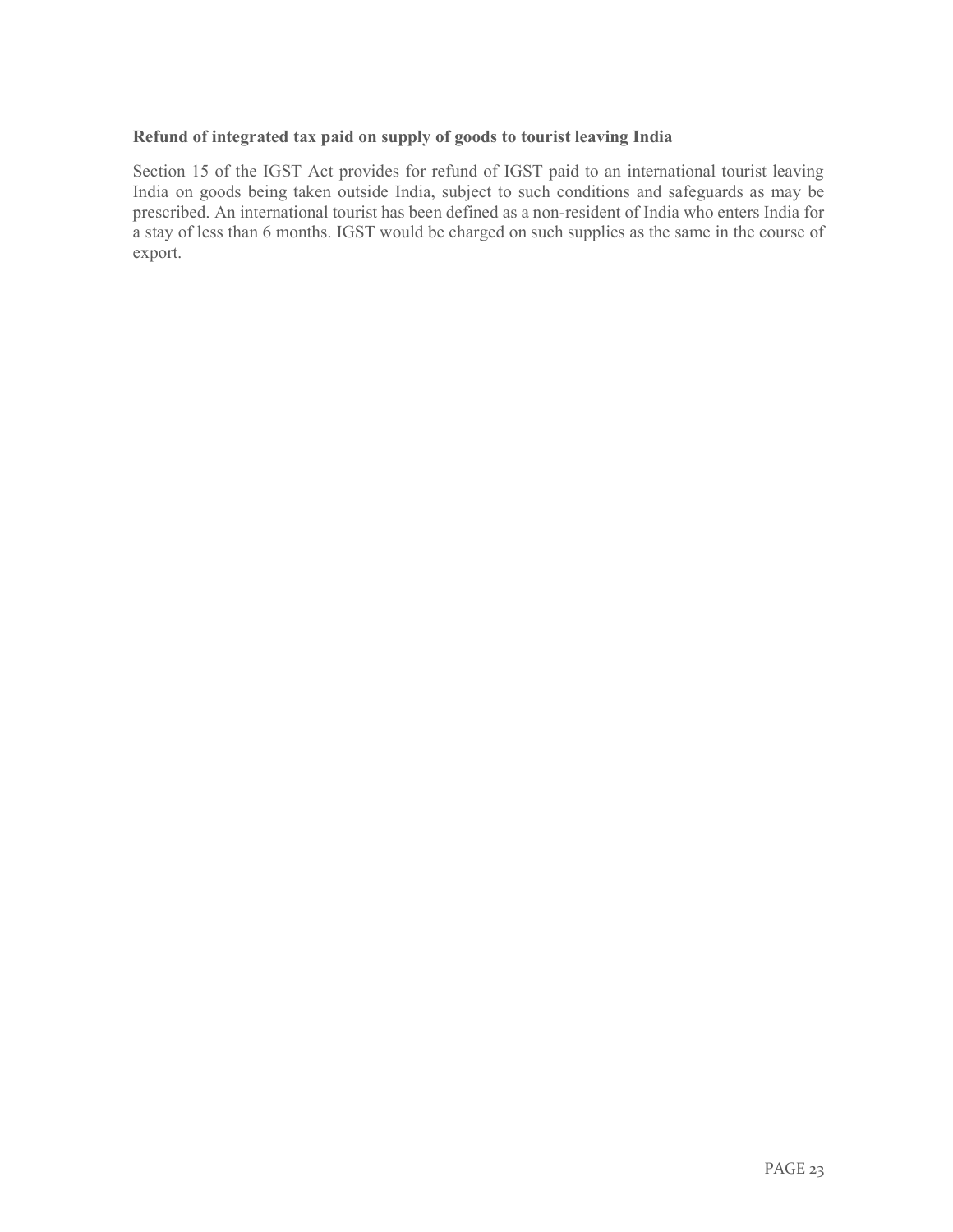# 7. Value of Supply

Every fiscal statute makes provision for the determination of value as tax which is normally payable on ad-valorem basis. In GST also, tax is payable on ad-valorem basis i.e percentage of value of the supply of goods or services. Section 15 of the CGST Act and Determination of Value of Supply, CGST Rules, 2017 contain provisions related to valuation of supply of goods or services made in different circumstances and to different persons.

#### Transaction Value

Under GST law, taxable value is the transaction value i.e. price actually paid or payable, provided the supplier & the recipient are not related, and price is the sole consideration. In most of the cases of regular normal trade, the invoice value will be the taxable value. However, to determine value of certain specific transactions, Determination of Value of Supply rules have been prescribed in CGST Rules, 2017.

#### Compulsory Inclusions

Any taxes, fees, charges levied under any law other than GST law, expenses incurred by the recipient on behalf of the supplier, incidental expenses like commission & packing incurred by the supplier, interest or late fees or penalty for delayed payment and direct subsidies (except government subsidies) are required to be added to the price (if not already added) to arrive at the taxable value.

#### Exclusion of discounts

Discounts like trade discount, quantity discount etc. are part of the normal trade and commerce. Therefore, pre-supply discounts i.e. discounts recorded in the invoice have been allowed to be excluded while determining the taxable value.

Discounts provided after the supply can also be excluded while determining the taxable value, provided two conditions are met, namely - (a) discount is established in terms of a pre supply agreement between the supplier & the recipient and such discount is linked to relevant invoices and (b) input tax credit attributable to the discounts is reversed by the recipient.

#### Taxable value when consideration is not solely in money

In some cases, where consideration for a supply is not solely in money, taxable value has to be determined as prescribed in the rules. In such cases following values have to be taken sequentially to determine the taxable value:

- i. Open Market Value of such supply.
- ii. Total money value of the supply i.e. monetary consideration plus money value of the non-monetary consideration.
- iii. Value of supply of like kind and quality.
- iv. Value of supply based on cost i.e. cost of supply plus 10% mark-up.
- v. Value of supply determined by using reasonable means consistent with principles & general provisions of GST law. (Best Judgement method)

Open Market Value means the full value of money excluding taxes under GST laws, payable by a person to obtain such supply at the time when supply being valued is made, provided such supply is between unrelated persons and price is the sole consideration for such supply.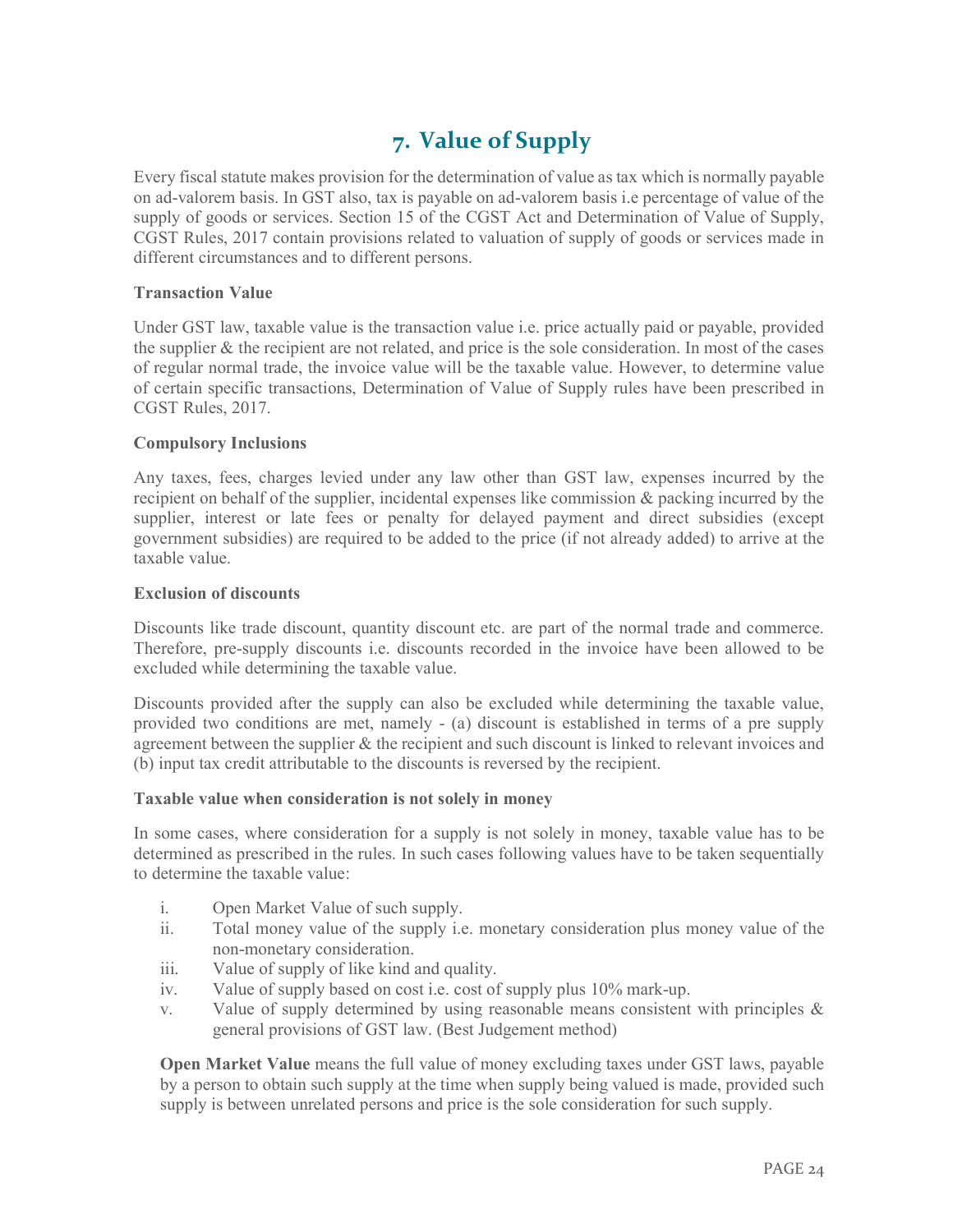Supply of like kind & quality means any other supply made under similar circumstances, is same or closely resembles in respect of characteristics, quality, quantity, functionality, reputation to the supply being valued.

Illustration:

(1) Where a new phone is supplied for Rs. 20000/- along with the exchange of an old phone and if the price of the new phone without exchange is Rs.24000/-, the open market value of the new phone is Rs 24000/-.

(2) Where a laptop is supplied for Rs. 40000/- along with a barter of printer that is manufactured by the recipient and the value of the printer known at the time of supply is Rs. 4000/- but the open market value of the laptop is not known, the value of the supply of laptop is Rs. 44000/-.

#### Value of supply between distinct and related persons (excluding Agents)

A person who is under influence of another person is called a related person like members of the same family or subsidiaries of a group company etc.

Under GST law various categories of related persons have been specified and as relation may influence the price between two related persons therefore special valuation rule has been framed to arrive at the taxable value of transactions between related persons. In such cases following values have to be taken sequentially to determine the taxable value:

- i. Open Market Value.
- ii. Value of supply of like kind and quality.
- iii. Value of supply based on cost i.e. cost of supply plus 10% markup.
- iv. Value of supply determined by using reasonable means consistent with principles  $\&$ general provisions of GST law. (Best Judgement method)

However if the recipient is eligible for full input tax credit, the invoice value will be accepted as taxable value. It has also been provided that where the goods being supplied are intended for further supply as such be the recipient, the value shall , at the option of the supplier, be an amount equivalent to 90% of the price charged for the supply of goods of like kind and quality by the recipient to his unrelated customer.

#### Value of supply of goods made or received through an agent

(a) Open market value of goods being supplied, or, at the option of the supplier, 90% of the price charged for the supply of goods of like kind and quality by the recipient to his unrelated customer.

Illustration: Where a principal supplies groundnut to his agent and the agent is supplying groundnuts of like kind and quality in subsequent supplies at a price of Rs. 5000/- per quintal on the day of supply. Another independent supplier is supplying groundnuts of like kind and quality to the said agent at the price of Rs. 4550/- per quintal. The value of the supply made by the principal shall be Rs. 4550/- per quintal or where he exercises the option the value shall be 90% of the Rs. 5000/- i.e. is Rs. 4500/- per quintal.

- (b) In case value cannot be determined under (a) then following values have to be taken sequentially to determine the taxable value:
	- i. Value of supply based on cost i.e. cost of supply plus 10% mark-up.
	- ii. Value of supply determined by using reasonable means consistent with principles  $\&$ general provisions of GST law. (Best Judgement method)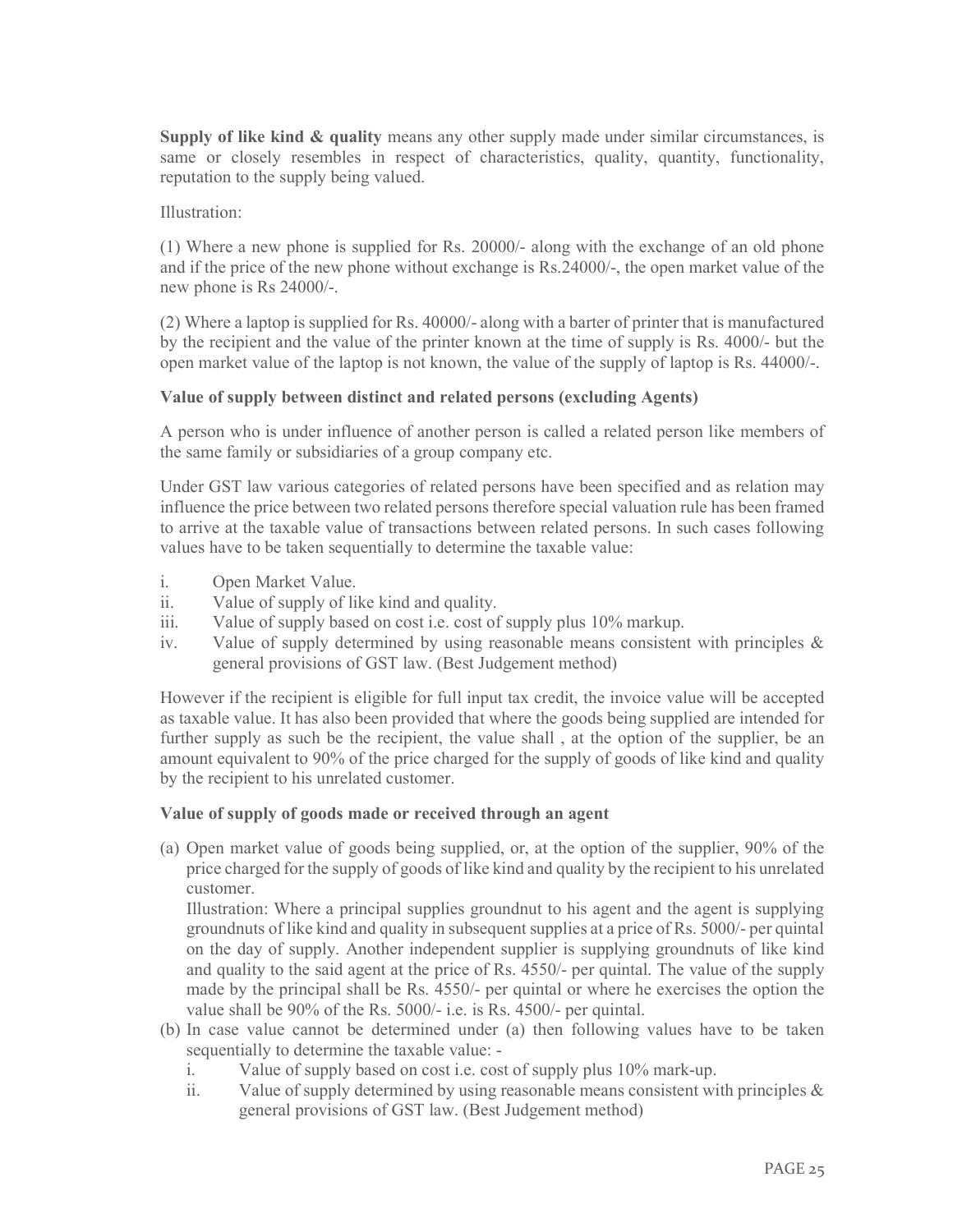#### Value of supply of services in case of a Pure Agent

Subject to fulfilment of certain conditions, the expenditure and costs incurred by the supplier as a pure agent of the recipient of supply of service, has to be excluded from the value of supply.

Illustration: Corporate services firm A is engaged to handle the legal work pertaining to the incorporation of Company B. Other than its service fees, A also recovers from B, Registration fee and Approval fee for the name of the company paid to Registrar of the Companies. The fees charged by the Registrar of the companies registration and approval of the name are compulsorily levied on B. A is merely acting as a pure agent in the payment of those fees. Therefore, A's recovery of such expenses is a disbursement and not part of the value of supply made by A to B.

#### Determination of value in respect of few specific supplies

Methods to determine Taxable value of following five specific supplies have also been prescribed under valuation Rules. These can be used by the supplier if he so desires.

- (a) Purchase or sale of foreign currency including money changing
- (b) Booking of tickets for air travel by an air travel agent
- (c) Life insurance business
- (d) Value of supply of Second hand goods
- (e) Value of redeemable vouchers/Stamps/Coupons/ tokens

The special provisions related to determination of these supplies are as below:

#### Special provision related to determination of Value of service of purchase or sale of foreign currency including money changing

#### Option-1

Case 1: Transaction where one of the currencies exchanged is Indian Rupees

Taxable value is difference between buying rate or selling rate of currency and RBI reference rate for that currency at the time of exchange multiplied by total units of foreign currency. However if RBI reference rate for a currency is not available then taxable value is 1% of the gross amount of Indian Rupees provided/received by the person changing the money.

Case 2: Transaction where neither of the currencies exchanged is Indian Rupees. Taxable value will be 1% of the lesser of the two amounts the person changing the money would have received by converting (at RBI reference rate) any of the two currencies in Indian Rupees.

#### Option-2

The person supplying the service may also exercise the following option to ascertain the taxable value, however, once opted then he cannot withdraw it during the remaining part of the financial year:

•One percent of the gross amount of currency exchanged for an amount upto one lakh rupees, subject to minimum amount of two hundred and fifty rupees.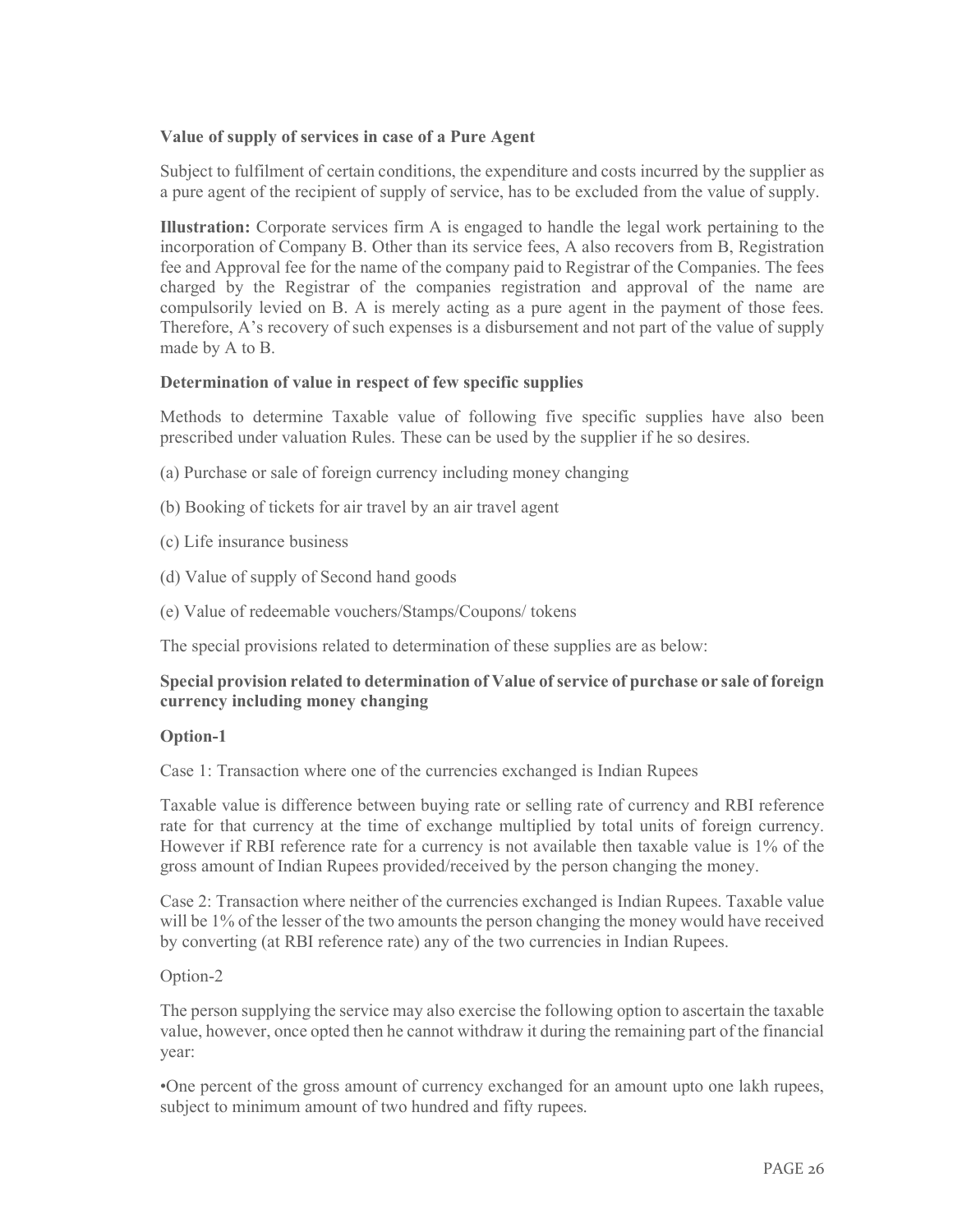•One thousand rupees and half of a percent of the gross amount of currency exchanged for an amount exceeding one lakh rupees and up to ten lakh rupees.

• Five thousand rupees and one tenth of a percent of the gross amount of currency exchanged for an amount exceeding ten lakhs rupees subject to a maximum amount of sixty thousand rupees.

#### Special provision related to determination of value of service of booking of tickets for air travel by an air travel agent

Taxable value is 5% of basic fare in case of domestic travel and 10% of basic fare in case of international travel. Basic fare means that part of the air fare on which commission is normally paid to the air travel agent by the airline.

The expression 'basic fare' means that part of the air fare on which commission is normally paid to the air travel agent by the airlines.

Special provision related to determination of value of service in relation to life insurance business

Taxable value varies with nature of insurance policy. The details are as follows:

• Where policy has dual benefits of risk coverage and investment – Taxable value is gross premium charged less amount allocated for investments or savings if such allocation is intimated to the policy holder at the time of collection of premium.

• Single premium annuity policy where allocation for investments and savings is not intimated to the policy holder – taxable value is ten percent of the single premium charged from the policy holder.

• Other cases- Twenty five percent of premium charged from the policy holder in the first year and twelve and a half percent of premium charged for subsequent years.

However, where insurance policy has benefit of risk coverage only, then taxable value is entire premium charged from the policy holder.

#### Special provision related to determination of value of second hand goods

The taxable value of supply of second hand goods i.e. used goods as such or after such minor processing which does not change the nature of goods shall be the difference between the purchase price and the selling price, provided no input tax credit has been availed on purchase of such goods. However, if the selling price is less than purchase price, that negative value will be ignored.

Persons who purchase second hand goods after payment of tax to supplier of such goods will be governed by this valuation rule only when they do not avail input tax credit on such input supply. If input tax credit is availed, then such supply will be governed by normal GST valuation.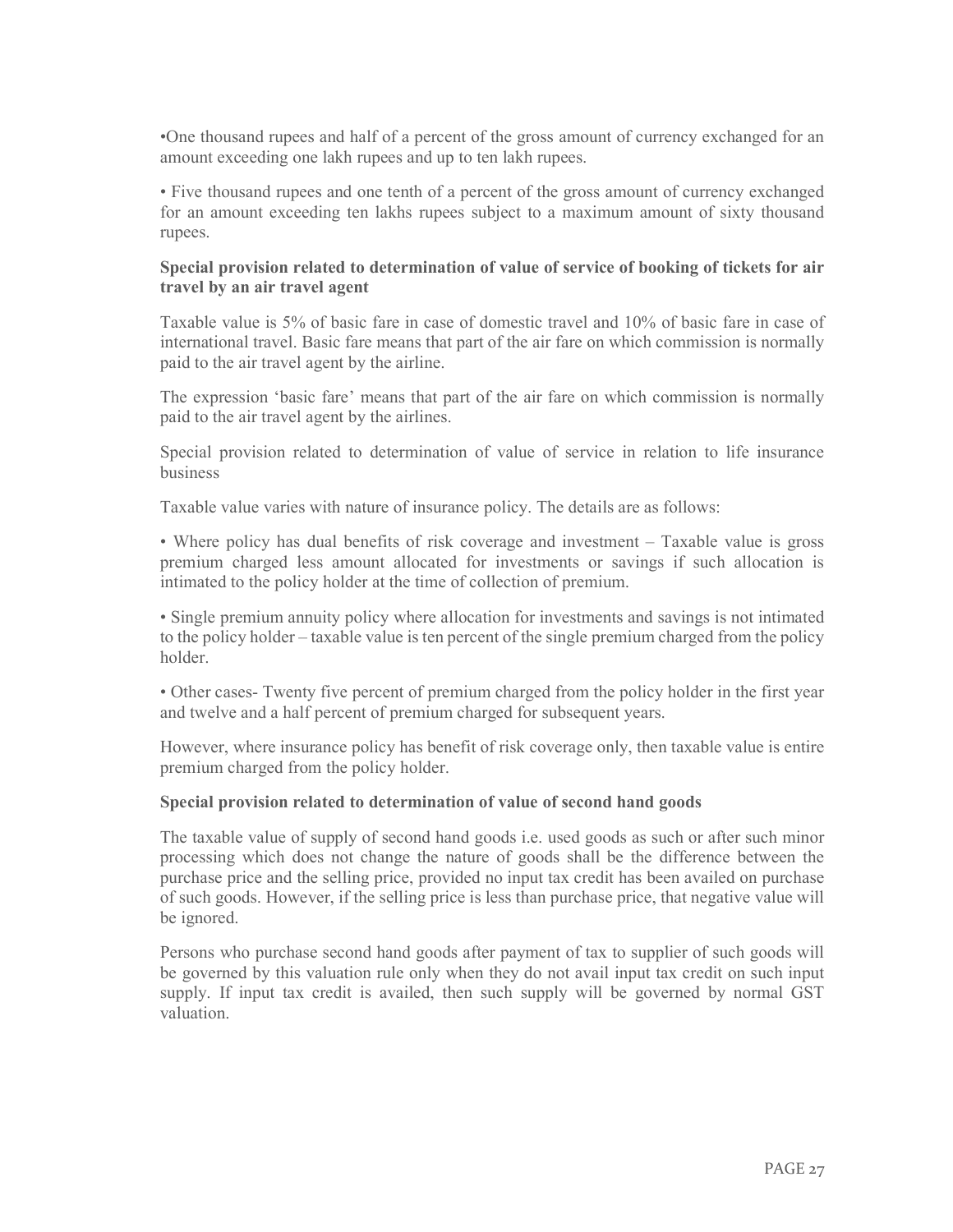#### Value of supply of goods repossessed from a defaulting borrower

If the defaulting borrower is not a registered person, the purchase value will be purchase price in the hands of such borrower reduced by five percentage points for every quarter or part thereof, between the date of purchase and the date of disposal by the person making such repossession. However, if the defaulting borrower is registered, the repossessing lender agency will discharge GST at the supply value without any reduction from actual/notional purchase value.

#### Special provisions related to determination of value of redeemable vouchers/ stamps/ coupons/ tokens

The value of a token, or a voucher, or a coupon, or a stamp (other than postage stamp) which is redeemable against a supply of goods or services or both shall be equal to the money value of the goods or services or both redeemable against such token, voucher, coupon, or stamp.

#### Value of taxable services provided by a notified class of service providers as referred to in Para 2 of Schedule 1 between the distinct persons

The taxable value is deemed to be Nil wherever input tax credit is available.

#### Valuation of certain works contract services

(i) Construction of a complex, building, civil structure or a part thereof, including a complex or building intended for sale to a buyer, wholly or partly, except where the entire consideration has been received after issuance of completion certificate, where required, by the competent authority or after its first occupation, whichever is earlier.

In case of supply of service mentioned above, involving transfer of property in land or undivided share of land, as the case may be, the value of supply of service and goods portion in such supply shall be equivalent to the total amount charged for such supply less the value of land or undivided share of land, as the case may be, and the value of land or undivided share of land, as the case may be, in such supply shall be deemed to be one third of the total amount charged for such supply.

"Total amount" means the sum total of:

(a) consideration charged for aforesaid service; and

(b) amount charged for transfer of land or undivided share of land, as the case may be.

#### Valuation in the case of supply of lottery

Value of supply of lottery shall be 100/112 of the face value or the price notified in the Official Gazette by the organising State, whichever is higher, in case of lottery run by State Government and 100/128 of the face value or the price notified in the Official Gazette by the organising State, whichever is higher, in case of lottery authorised by State Government.

#### Rate of exchange of currency, other than Indian rupees, for determination of value

The rate of exchange for determination of value of taxable goods or services or both shall be the applicable RBI reference rate for that currency on the date of time of supply as determined in terms of section 12 or section 13 of the CGST Act.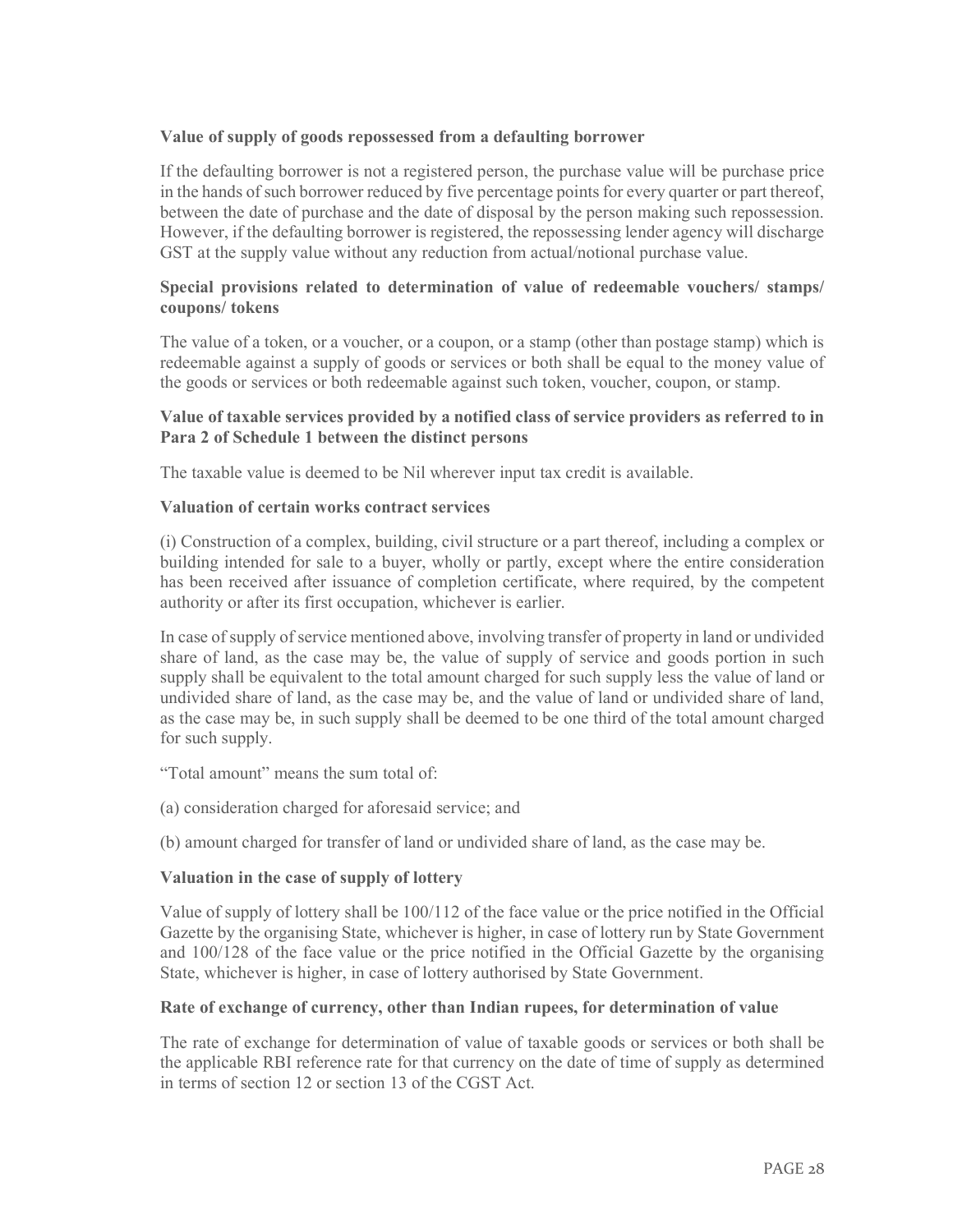#### Value of supply inclusive of integrated tax, central tax, State tax, Union territory tax

Where the value of supply is inclusive of GST, the tax amount shall be determined in the following manner, Tax amount= (Value inclusive of taxes X GST tax rate in % )/(100+ sum of GST tax rates in %) For example - If the value inclusive of tax is Rs. 100/- and applicable GST tax rate is 18% then Tax amount =  $(100x18)/(100+18) = 1800/118 = Rs. 15.25$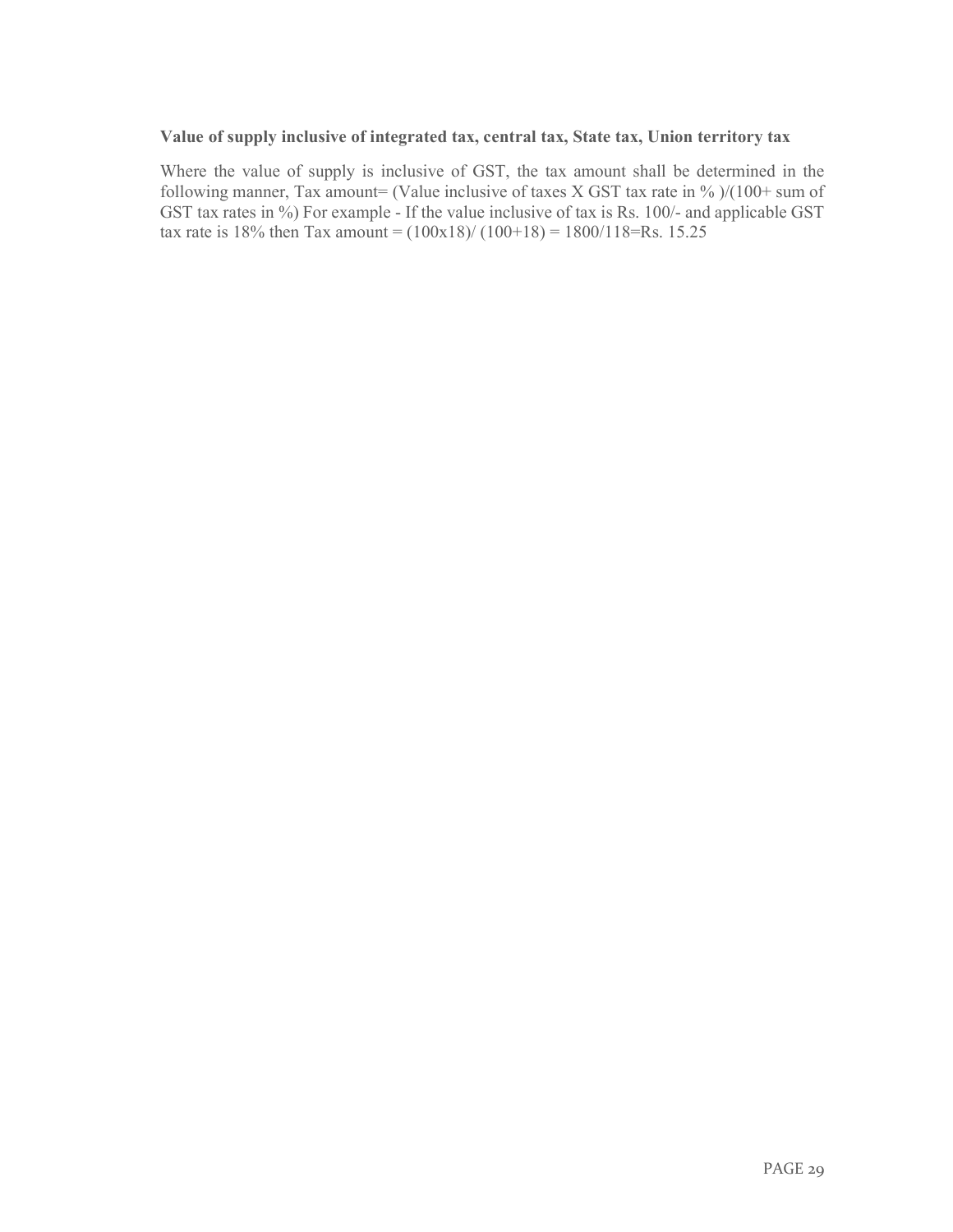### 8. Input Tax Credit

Uninterrupted and seamless chain of input tax credit (hereinafter referred to as, "ITC") is one of the key features of Goods and Services Tax. ITC is a mechanism to avoid cascading of taxes. Cascading of taxes, in simple language, is 'tax on tax'. Under the present system of taxation, credit of taxes being levied by Central Government is not available as set-off for payment of taxes levied by State Governments, and vice versa. One of the most important features of the GST system is that the entire supply chain would be subject to GST to be levied by Central and State Government concurrently. As the tax charged by the Central or the State Governments would be part of the same tax regime, the credit of tax paid at every stage would be available as set-off for payment of tax at every subsequent stage.

Let us understand how 'cascading' of taxes takes place in the present regime. Central excise duty charged on inputs used for manufacturing of final product can be availed as credit for payment of central excise duty on the final product. For example, to manufacture a pen, the manufacturer requires, plastic granules, refill tube, metal clip, etc. All these 'inputs' are chargeable to central excise duty. Once a 'pen' is manufactured by using these inputs, the pen is also chargeable to central excise duty. Let us assume that the cost of all the above mentioned inputs is say, Rs.10/- on which central excise duty  $\omega$ 10% is paid, means Re.1. The cost of the manufactured pen is say Rs.20/-, the central excise duty payable on the pen  $\omega$  10% will be Rs.2/-. Now the manufacturer of the pen can use the duty paid on inputs, i.e. Re.1/- for payment of duty on the pen. So he will use Re.1 paid on inputs and he will pay  $\text{Re}1/-$  through cash  $(1+1=2)$ , the price of the pen becomes Rs. 22/-. In effect, he actually pays duty on the 'value added' over and above the cost of the inputs. This mechanism eliminates cascading of taxes. However, when the pen is sold by the manufacturer to a trader, he is required to levy VAT on such sale. But under the present system, the manufacturer cannot use the credit of central excise duty paid on the pen for payment of VAT, as the two levies are being levied by Central and State government respectively with no statutory linkage between the two. Hence, he is required to pay VAT on the entire value of the pen, i.e. Rs.22/-, which actually includes the central excise duty to the tune of Rs.2/-. This is cascading of taxes or tax on tax, as now VAT is not only paid on the value of pen i.e. Rs.20/- but also on tax i.e. Rs.2/-.

Goods and Services Tax (GST) would mitigate such cascading of taxes. Under this new system, most of the indirect taxes levied by Central and the State Governments on supply of goods or services or both, would be combined together under a single levy.

GST comprises of the following levies:

a. Central Goods and Services Tax (CGST) [also known as Central Tax] on intra-state or intraunion territory without legislature supply of goods or services or both.

b. State Goods and Services Tax (SGST) [also known as State Tax] on intra-state supply of goods or services or both.

c. Union Territory Goods and Services Tax (UTGST) [also known as Union territory Tax] on intraunion territory supply of goods or services or both.

d. Integrated Goods and Services Tax (IGST) [also known as Integrated Tax] on inter-state supply of goods or services or both. In case of import of goods also, the present levy of Countervailing Duty (CVD) and Special Additional Duty (SAD) would be replaced by integrated tax.

The protocol to avail and utilise the credit of these taxes is as follows: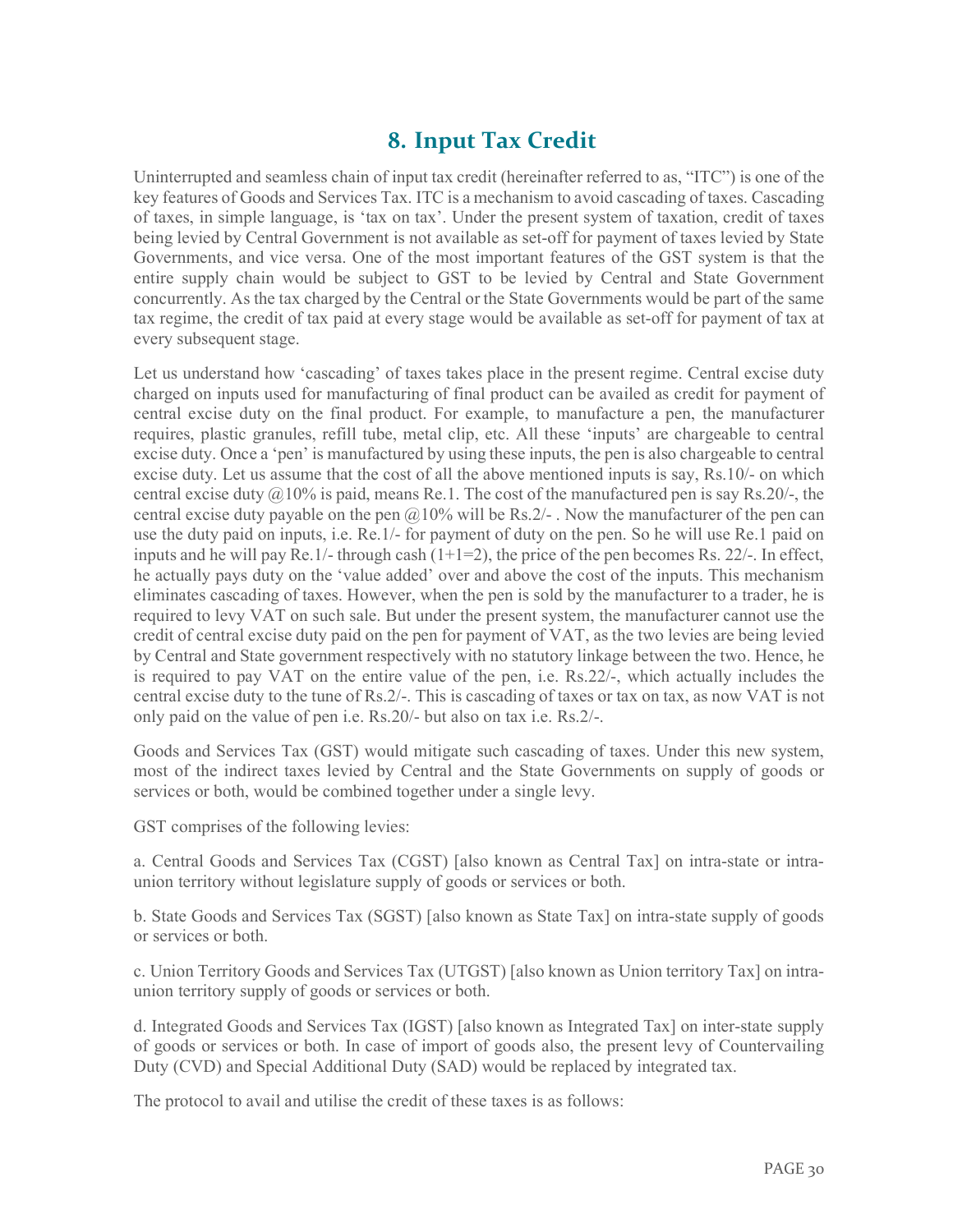| <b>Credit of</b> | To be utilised first for $\vert$ May be utilised further for<br>payment of | payment of            |
|------------------|----------------------------------------------------------------------------|-----------------------|
| ' CGST           | <b>CGST</b>                                                                | <b>IGST</b>           |
| SGST / UTGST     | SGST / UTGST                                                               | <b>IGST</b>           |
| <b>IGST</b>      | <b>IGST</b>                                                                | CGST, then SGST/UTGST |

Credit of CGST cannot be used for payment of SGST/UTGST and credit of SGST/UTGST cannot be utilised for payment of CGST.

Some of the technical aspects of the scheme of Input Tax Credit are as under:

A. Any registered person can avail credit of tax paid on the inward supply of goods or services or both, which is used or intended to be used in the course or furtherance of business.

- B. The pre-requisites for availing credit by registered person are:
	- a. He is in possession of tax invoice or any other specified tax paying document.
	- b. He has received the goods or services. "Bill to ship" scenarios also included.
	- c. Tax is actually paid by the supplier.
	- d. He has furnished the return
	- e. If the inputs are received in lots, he will be eligible to avail the credit only when the last lot of the inputs is received.
	- f. He should pay the supplier, the value of the goods or services along with the tax within 180 days from the date of issue of invoice, failing which the amount of credit availed by the recipient would be added to his output tax liability, with interest [rule  $2(1)$  &  $(2)$  of ITC Rules]. However, once the amount is paid, the recipient will be entitled to avail the credit again. In case part payment has been made, proportionate credit would be allowed.
- C. Documents on the basis of which credit can be availed are:
	- a. Invoice issued by a supplier of goods or services or both
	- b. Invoice issued by recipient alongwith proof of payment of tax
	- c. A debit note issued by supplier
	- d. Bill of entry or similar document prescribed under Customs Act
	- e. Revised invoice
	- f. Document issued by Input Service Distributor

D. No ITC beyond September of the following FY to which invoice pertains or date of filing of annual return, whichever is earlier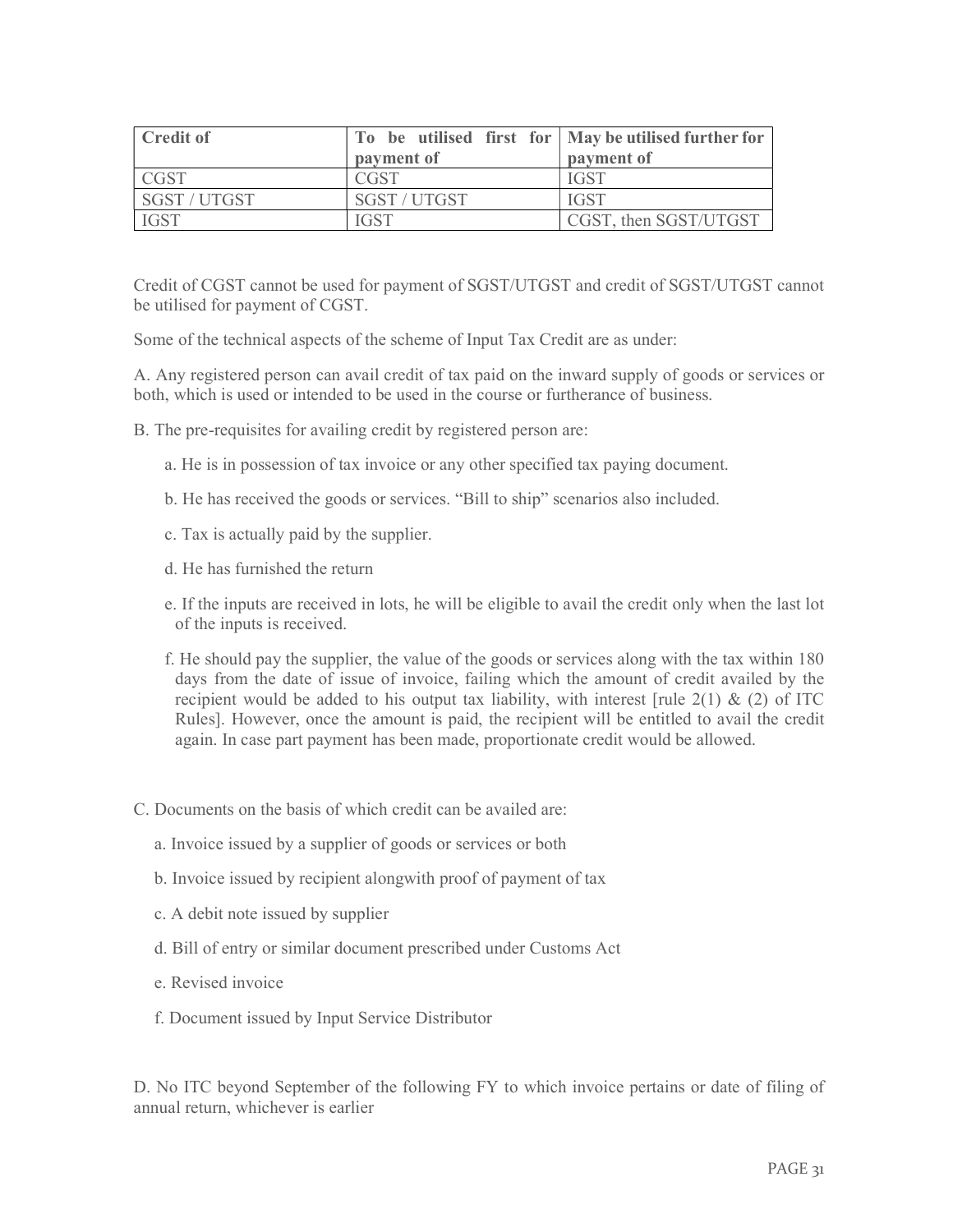E. The Input Service Distributor (ISD) may distribute the credit available for distribution in the same month in which, it is availed. The credit of CGST, SGST, UTGST and IGST shall be distributed as per the provisions of Rule 4(1) (d) of ITC Rules. ISD shall issue invoice in accordance with the provisions made under Rule 9(1) of Invoice Rules.

F. ITC is not available in some cases as mentioned in section 17(5) of CGST Act, 2017. Some of them are as follows:

a. motor vehicles and other conveyances except under specified circumstances.

b. goods and/or services provided in relation to:

- i. Food and beverages, outdoor catering, beauty treatment, health services, cosmetic and plastic surgery, except under specified circumstances;
- ii. Membership of a club, health and fitness center;
- iii. Rent-a-cab, life insurance, health insurance except where it is obligatory for an employer under any law;
- iv. Travel benefits extended to employees on vacation such as leave or home travel concession;

c. Works contract services when supplied for construction of immovable property, other than plant & machinery, except where it is an input service for further supply of works contract;

d. Goods or services received by a taxable person for construction of immovable property on his own account, other than plant & machinery, even when used in course or furtherance of business;

e. Goods and/or services on which tax has been paid under composition scheme;

f. Goods and/or services used for private or personal consumption, to the extent they are so consumed;

g. Goods lost, stolen, destroyed, written off, gifted, or free samples;

h. Any tax paid due to short payment on account of fraud, suppression, mis-declaration, seizure, detention.

G. Special circumstances under which ITC is available:

a. A person who has applied for registration within 30 days of becoming liable for registration is entitled to ITC of input tax in respect of goods held in stock (inputs as such and inputs contained in semi-finished or finished goods) on the day immediately preceding the date from which he becomes liable to pay tax.

b. A person who has taken voluntary registration under section 23(3) of the CGST Act, 2017 is entitled to ITC of input tax in respect of goods held in stock (inputs as such and inputs contained in semi-finished or finished goods) on the day, immediately preceding the date of registration.

c. A person switching over to normal scheme from composition scheme under section 10 is entitled to ITC in respect of goods held in stock (inputs as such and inputs contained in semi-finished or finished goods) and capital goods on the day immediately preceding the date from which he becomes liable to pay tax as normal taxpayer.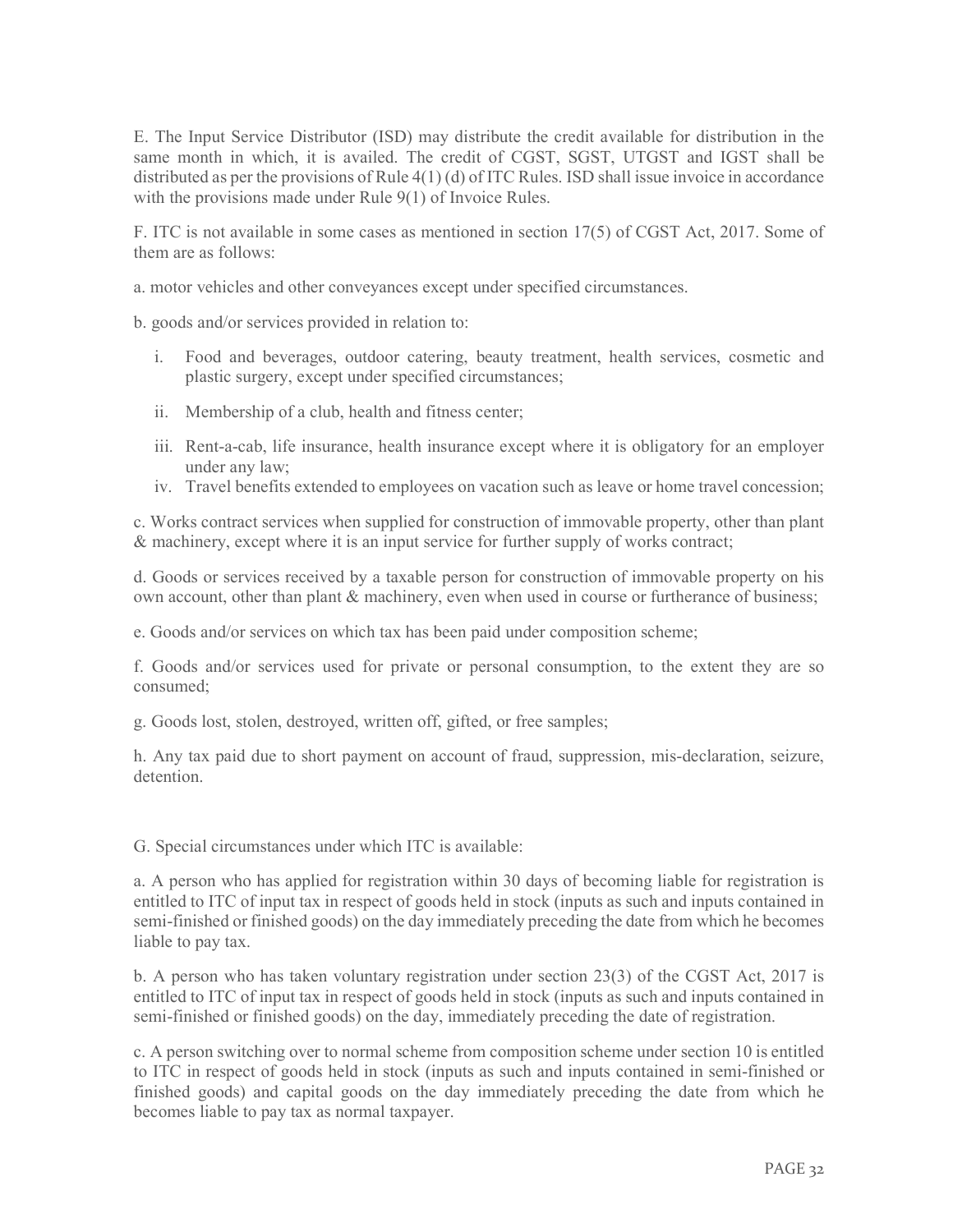d. Where an exempt supply of goods or services or both become taxable, the person making such supplies shall be entitled to take ITC in respect of goods held in stock (inputs as such and inputs contained in semi-finished or finished goods) relatable to exempt supplies. He shall also be entitled to take credit on capital goods used exclusively for such exempt supply, subject to reductions for the earlier usage as prescribed in the rules.

e. ITC, in all the above cases, is to be availed within 1 year from the date of issue of invoice by the supplier.

f. In case of change of constitution of a registered person on account of sale, merger, demerger etc, the unutilised ITC shall be allowed to be transferred to the transferee.

g. A person switching over from composition scheme under section 10 to normal scheme or where a taxable supply become exempt, the ITC availed in respect of goods held in stock (inputs as such and inputs contained in semi-finished or finished goods) as well as capital goods will have to be paid.

h. In case of supply of capital goods or plant and machinery, on which ITC is taken, an amount equivalent to ITC availed minus the reduction as prescribed in rules (5% for every quarter or part thereof) shall have to be paid. In case the tax on transaction value of the supply is more, the same would have to be paid.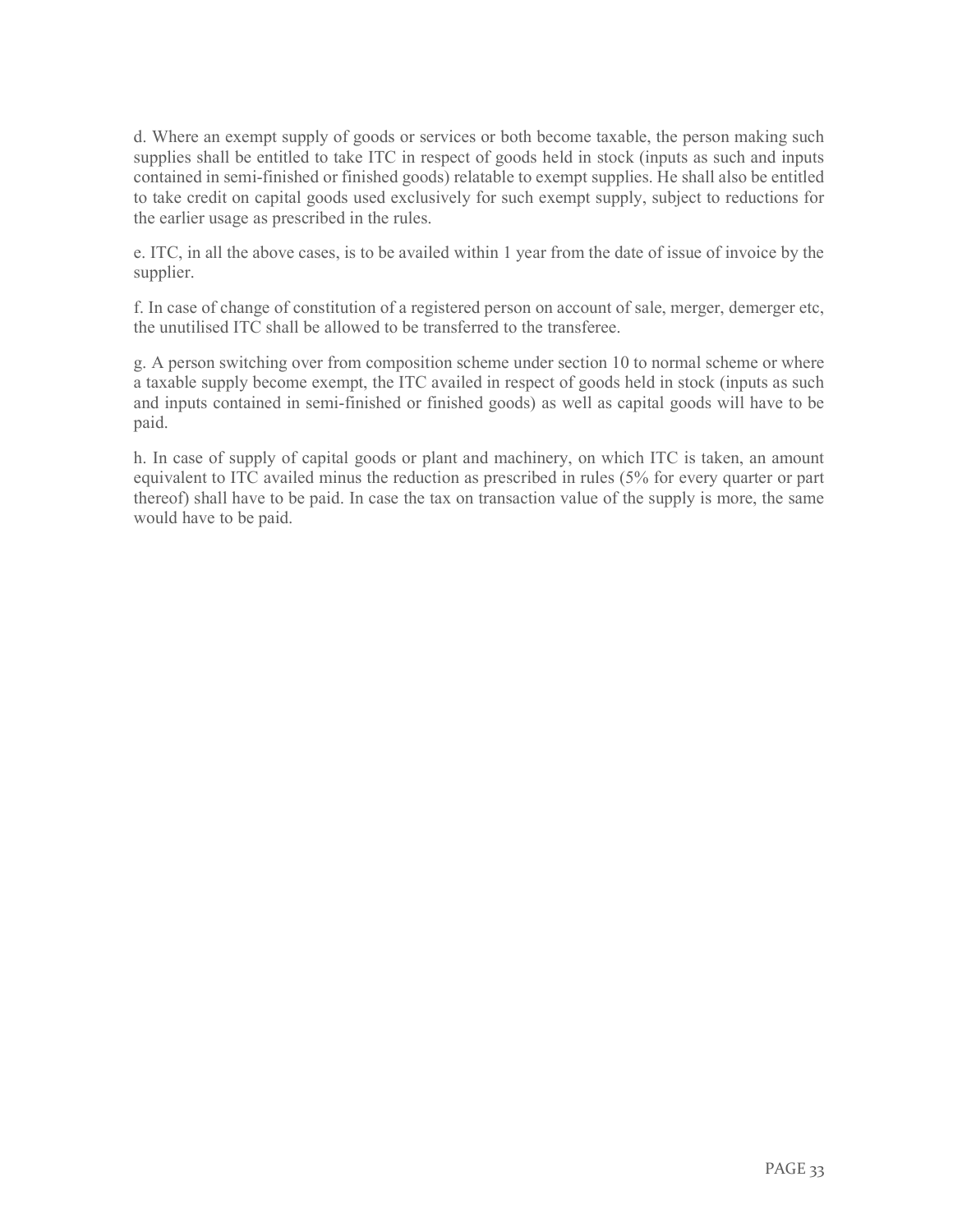### 9. Registration

In any tax system registration is the most fundamental requirement for identification of tax payers ensuring tax compliance in the economy. Registration of any business entity under the GST Law implies obtaining a unique number from the concerned tax authorities for the purpose of collecting tax on behalf of the government and to avail Input tax credit for the taxes on his inward supplies. Without registration, a person can neither collect tax from his customers nor claim any input tax credit of tax paid by him.

#### Need and advantages of registration

Registration will confer the following advantages to a taxpayer:

• He is legally recognized as supplier of goods or services.

• He is legally authorized to collect tax from his customers and pass on the credit of the taxes paid on the goods or services supplied to the purchasers/ recipients.

• He can claim input tax credit of taxes paid and can utilize the same for payment of taxes due on supply of goods or services.

• Seamless flow of Input Tax Credit from suppliers to recipients at the national level.

#### Liability to register

GST being a tax on the event of "supply", every supplier needs to get registered. However, small businesses having all India aggregate turnover below Rupees 20 lakh (10 lakhs if business is in Assam, Arunachal Pradesh, Himachal Pradesh, Uttarakhand, Manipur, Mizoram, Sikkim, Meghalaya, Nagaland or Tripura) need not register. The small businesses, having turnover below the threshold limit can, however, voluntarily opt to register.

The aggregate turnover includes supplies made by him on behalf of his principals, but excludes the value of job-worked goods if he is a job worker. But persons who are engaged exclusively in the business of supplying goods or services or both that are not liable to tax or wholly exempt from tax or an agriculturist, to the extent of supply of produce out of cultivation of land are not liable to register under GST. Also, if all the supplies being made by a supplier are taxable under reverse charge, there is no requirement for such a supplier to register in light of Notification No. 5/2017- Central Tax dated 19.06.2017.

#### Nature of Registration

The registration in GST is PAN based and State specific. Supplier has to register in each of such State or Union territory from where he effects supply. In GST registration, the supplier is allotted a 15-digit GST identification number called "GSTIN" and a certificate of registration incorporating therein this GSTIN is made available to the applicant on the GSTN common portal. The first 2 digits of the GSTIN is the State code, next 10 digits are the PAN of the legal entity, the next two digits are for entity code, and the last digit is check sum number. Registration under GST is not tax specific which means that there is single registration for all the taxes i.e. CGST, SGST/UTGST, IGST and cesses.

A given PAN based legal entity would have one GSTIN per State, that means a business entity having its branches in multiple States will have to take separate State wise registration for the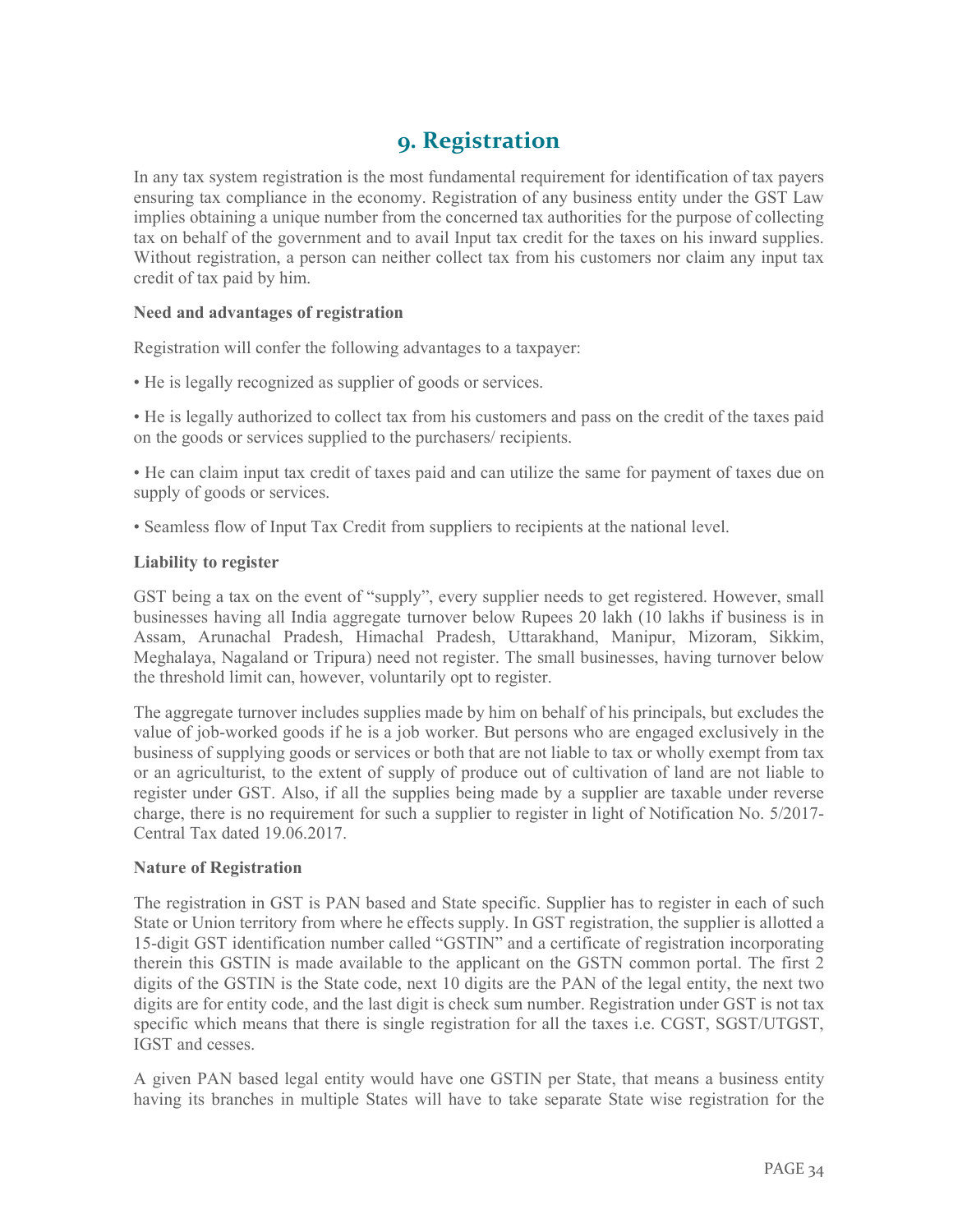branches in different States. But within a State an entity with different branches would have single registration wherein it can declare one place as principal place of business and other branches as additional place of business. However, a business entity having separate business verticals (as defined in section 2 (18) of the CGST Act, 2017) in a state may obtain separate registration for each of its business verticals. Further a unit in SEZ or a SEZ developer needs to necessarily obtain separate registration.



Generally, the liability to register under GST arises when you are a supplier within the meaning of the term, and also your aggregate turn over in the financial year is above the exemption threshold of 20 lakh rupees (10 lakh rupees in special category states except  $J & K$ ). However, the GST law enlists certain categories of suppliers who are required to get compulsory registration irrespective of their turnover that is to say, the threshold exemption of 20 lakh rupees or 10 lakh rupees as the case may be is not available to them. Some of such suppliers who need to register compulsorily irrespective of the size of their turnover are those who are: -

• Inter-state suppliers; However, persons making inter-state supplies of taxable services and having an aggregate turnover, to be computed on all India basis, not exceeding an amount of twenty lakh rupees (ten lakh rupees for special category States except J & K) are exempted from obtaining registration vide Notification No. 10/2017-Integrated Tax dated 13.10.2017.

• A person receiving supplies on which tax is payable by recipient on reverse charge basis

• Casual taxable person who is not having fixed place of business in the State or Union Territory from where he wants to make supply. However casual taxable persons making supplies of specified handicraft goods need not take compulsory registration and are entitled to the threshold exemption of Rs. 20 Lakhs. Handicraft goods are specified in Notification no. 33/2017-Central Tax dated 15.09.2017 as amended by Notification no. 38/2017-Central Tax dated 13.10.2017.

• Non-resident taxable persons who is not having fixed place of business in India

- A person who supplies on behalf of some other taxable person (i.e. an Agent of some Principal)
- E-commerce operators, who provide platform to the suppliers to make supply through it

• Suppliers of goods who supply through such e-commerce operator who are liable to collect tax at source. Persons supplying services through e-commerce operators need not take compulsory registration and are entitled to avail the threshold exemption of Rs. 20 Lakhs as per Notification No. 65/2017-Central tax dated 15.11.2017.

• Those ecommerce operators who are notified as liable for GST payment under Section 9(5) of the CGST Act, 2017

• TDS Deductor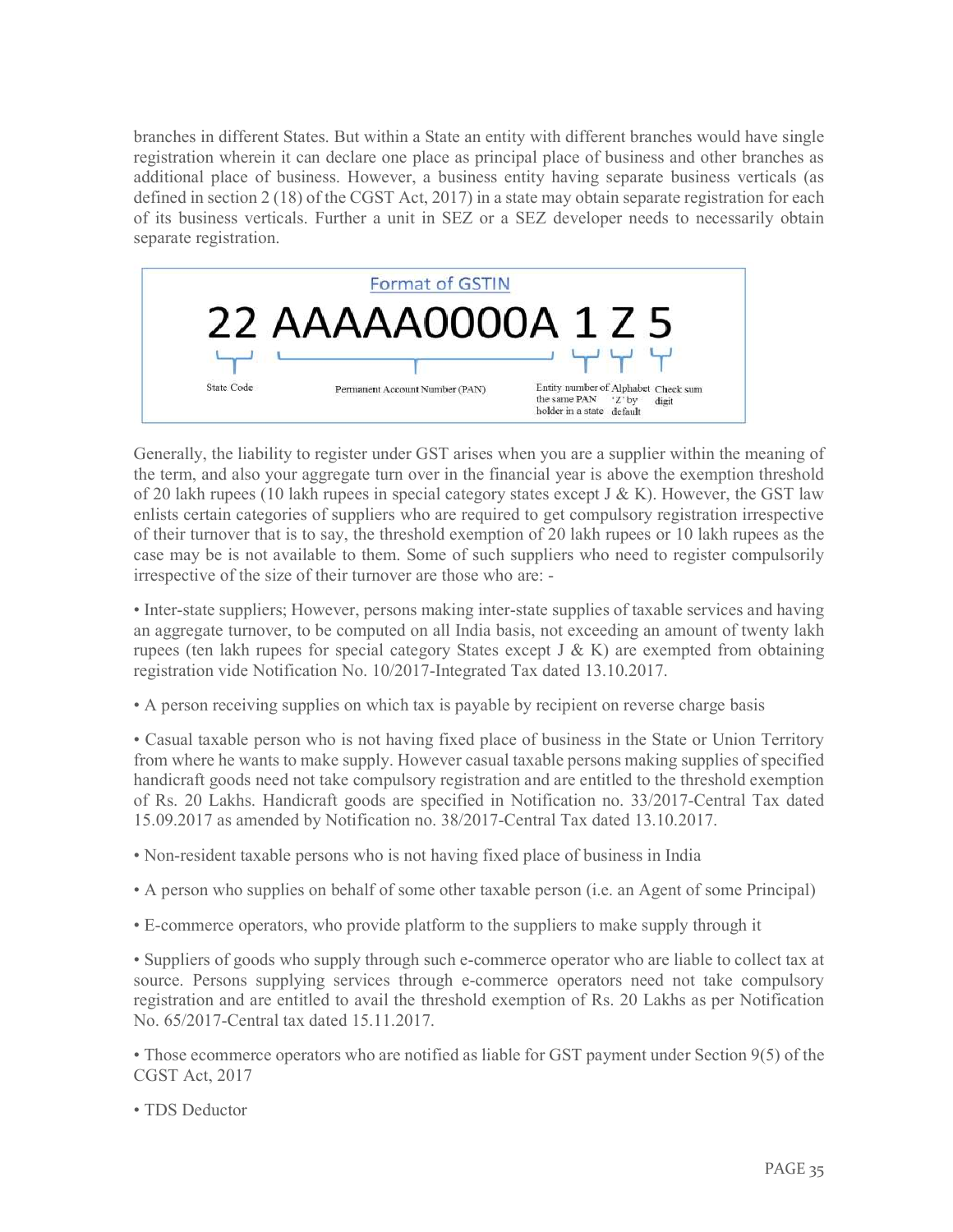• Input service distributor

• Those supplying online information and data base access or retrieval services from outside India to a non-registered person in India

A casual taxable person is one who has a registered business in some State in India, but wants to effect supplies from some other State in which he is not having any fixed place of business. Such person needs to register in the State from where he seeks to supply as a casual taxable person. A non-resident taxable person is one who is a foreigner and occasionally wants to effect taxable supplies from any State in India, and for that he needs GST registration. GST law prescribe special procedure for registration, as also for extension of the operation period of such casual or nonresident taxable persons. They have to apply for registration at least five days in advance before making any supply. Also, registration is granted to them or period of operation is extended only after they make advance deposit of the estimated tax liability.

In respect of supplies to some notified agencies of United Nations organisation, multinational financial institutions and other organisations, a centralised unique identification number (UIN) is issued.

#### Standardisation of procedures

A total of 30 forms / formats have been prescribed in the GST registration rules. For every process in the registration chain such as application for registration, acknowledgment, query, rejection, registration certificate, show cause notice for cancellation, reply, cancellation, amendment, field visit report etc., there are standard formats. This will make the process uniform all over the country. The decision making process will also be fast. Strict time lines have been stipulated for completion of different stages of registration process.

An application has to be submitted on line through the common portal (GSTN) within thirty days from the date when liability to register arose. The casual and nonresident taxable persons need to apply at least five days prior to the commencement of the business. For transferee of a business as going concern, the liability to register arises on the date of transfer.

The Proper Officer has to either raise a query or approve the grant of registration within three working days failing which registration would be considered as deemed to have been approved. The applicant would have to respond within seven working days starting from the fourth day of filing the original application. The proper officer would have to grant or reject the application for registration within seven working days thereafter.

#### Amendment of Registration

Except for the changes in some core information in the registration application, a taxable person shall be able to make amendments without requiring any specific approval from the tax authority. In case the change is for legal name of the business, or the State of place of business or additional place of business, the taxable person will apply for amendment within 15 days of the event necessitating the change. The proper officer, then, will approve the amendment within next 15 days. For other changes like name of day to day functionaries, e-mail Ids, Mobile numbers etc. no approval of the proper officer is required, and the amendment can be affected by the taxable person on his own on the common portal.

Generally, the amendments take effect from the date of application for amendment. Commissioner, however, has been given powers to permit amendments with retrospective effect.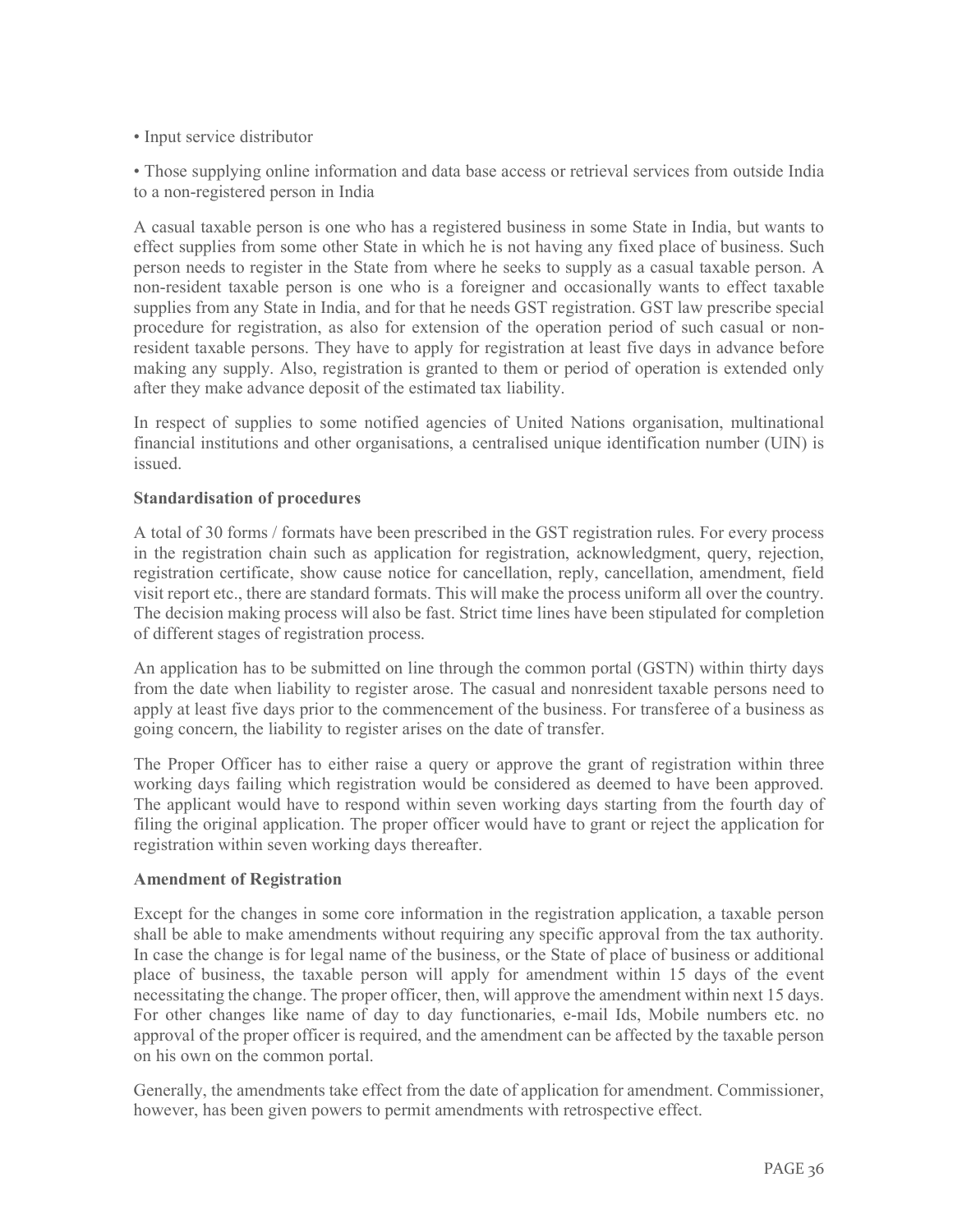#### Cancellation of Registration

The GST law provides for two scenarios where cancellation of registration can take place; the one when the taxable person no more requires it (voluntary cancellation), and another when the proper officer considers the registration liable for cancellation in view of certain specified defaults (Suo moto cancellation) like when the registrant is not doing business from the registered place of business or if he issues tax invoice without making the supply of goods or services. The taxable person desirous of cancellation of Registration will apply on the common portal within 30 days of event warranting cancellation. He will also declare in the application the stock held on the date with effect from which he seeks cancellation. He will also work out and declare the quantum of dues of payments and credit reversal, and the particulars of payments made towards discharge of such liabilities. In case of voluntary registration (taken despite not being liable for obtaining registration), no cancellation is allowed until expiry of one year from the effective date of registration. If satisfied, the proper officer has to cancel the registration within 30 days from the date of application or the date of reply to notice (if issued, when rejection is concluded by the officer).

#### Revocation of Cancellation

In case where registration is cancelled suo-moto by the proper officer, the taxable person can apply within 30 days of service of cancellation order, requesting the officer for revoking the cancellation ordered by him. However, before so applying, the person has to make good the defaults (by filing all pending returns, making payment of all dues and so) for which the registration was cancelled by the officer. If satisfied, the proper officer will revoke the cancellation earlier ordered by him. However, if the officer concludes to reject the request for revocation of cancellation, he will first observe the principle of natural justice by way of issuing notice to the person and hearing him on the issue.

#### Physical verification in connection with registration

Physical verification is to be resorted to only where it is found necessary in the subjective satisfaction of the proper officer. If at all, it is felt necessary, it will be undertaken only after granting the registration and the verification report along with the supporting documents and photographs shall have to be uploaded on the common portal within fifteen working days.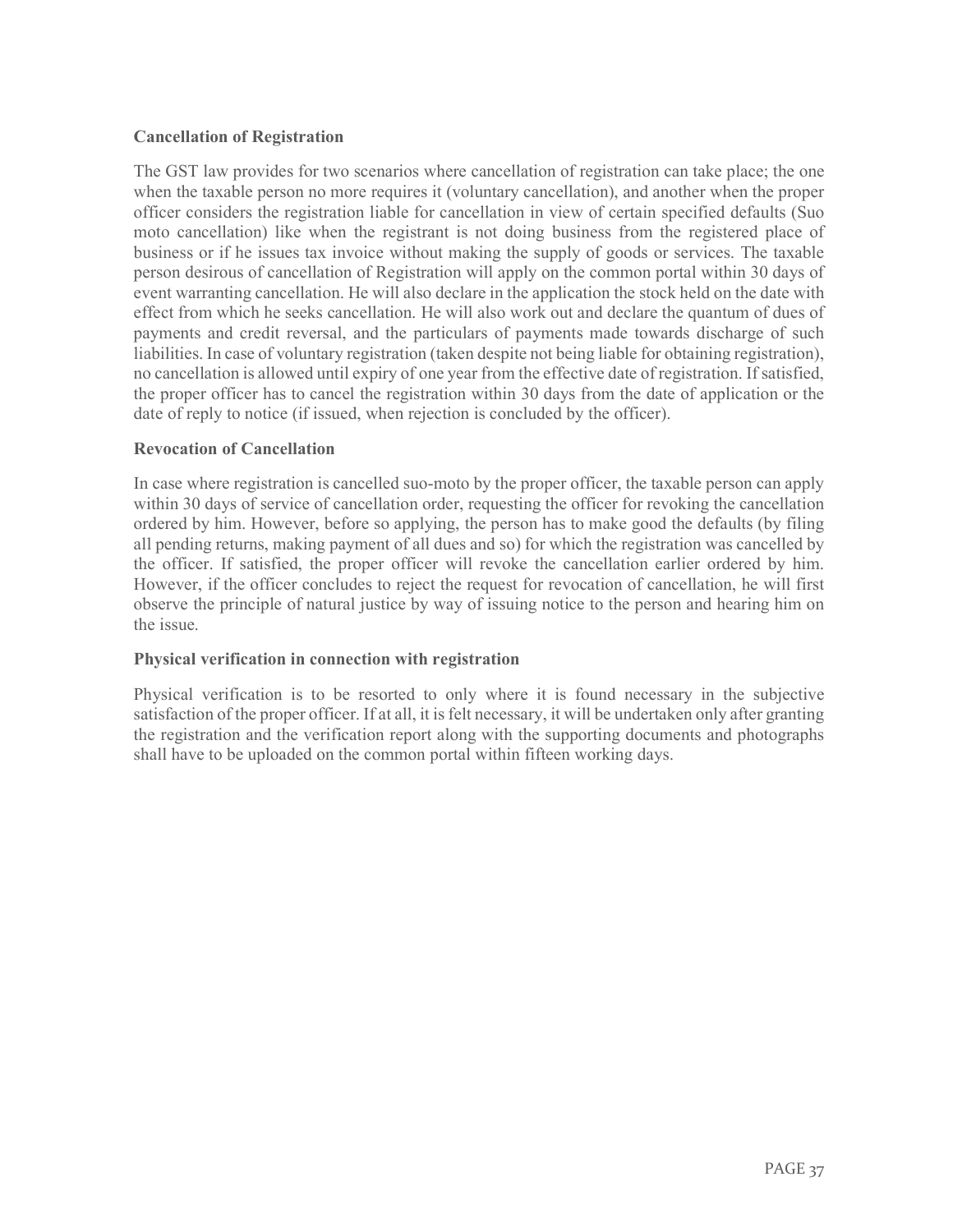### 10. Tax Invoice, Credit and Debit notes

Generally speaking, an invoice is a commercial instrument issued by a seller to a buyer. It identifies both the trading parties, and lists, describes, and quantifies the items sold, shows the date of shipment and mode of transport, prices and discounts, if any, and the delivery and payment terms.

In certain cases, (especially when it is signed by the seller or seller's agent), an invoice serves as a demand for payment and becomes a document of title when paid in full. Types of invoices include: Bill of Sale or Contract of Sale.

#### Invoice under GST

Under the GST regime, an "invoice" or "tax invoice" means the tax invoice referred to in section 31 of the CGST Act, 2017. This section mandates the issuance of an invoice or a bill of supply for every supply of goods or services. It is not necessary that only a person supplying goods or services needs to issue an invoice. The GST law mandates that any registered person buying goods or services from an unregistered person needs to issue a payment voucher as well as a tax invoice. The type of invoice to be issued depends upon the category of registered person making the supply. For example, if a registered person is making or receiving supplies (from unregistered persons), then a tax invoice needs to be issued by such registered person. However, if a registered person is dealing only in exempted supplies or is availing the composition scheme (composition dealer), then such a registered person needs to issue a bill of supply in lieu of invoice. The invoice should contain description, quantity and value & such other prescribed particulars (in case of supply of goods), and the description and value & such other prescribed particulars (in case of supply of services). An invoice or a bill of supply need not be issued if the value of the supply is less than Rs. 200/-, subject to specified conditions.

#### Importance of tax invoice under GST

Under GST, a tax invoice is an important document. It not only evidences the supply of goods or services, but is also an essential document for the recipient to avail Input Tax Credit (ITC). A registered person cannot avail Input Tax Credit unless he is in possession of a tax invoice or a debit note.

GST is chargeable at the time of supply. Invoice is an important indicator of the time of supply. Broadly speaking, the time of supply of goods or services is the date of issuance of an invoice or receipt of payment, whichever is earlier.

Thus the importance of an invoice under GST cannot be over-emphasised. Suffice it to say, the tax invoice is the primary document evidencing the supply and vital for availing Input Tax Credit.

#### When should a tax invoice or a bill of supply be issued by a registered person

#### Goods

The time for issuing an invoice would depend on the nature of supply viz. whether it is a supply of goods or services. A registered person supplying taxable goods shall, before or at the time of removal of goods (where supply involves movement of goods) or delivery or making available there of to the recipient, issue a tax invoice showing the description, quantity and value of goods, the tax charged thereon and such other particulars as prescribed in the Invoice Rules.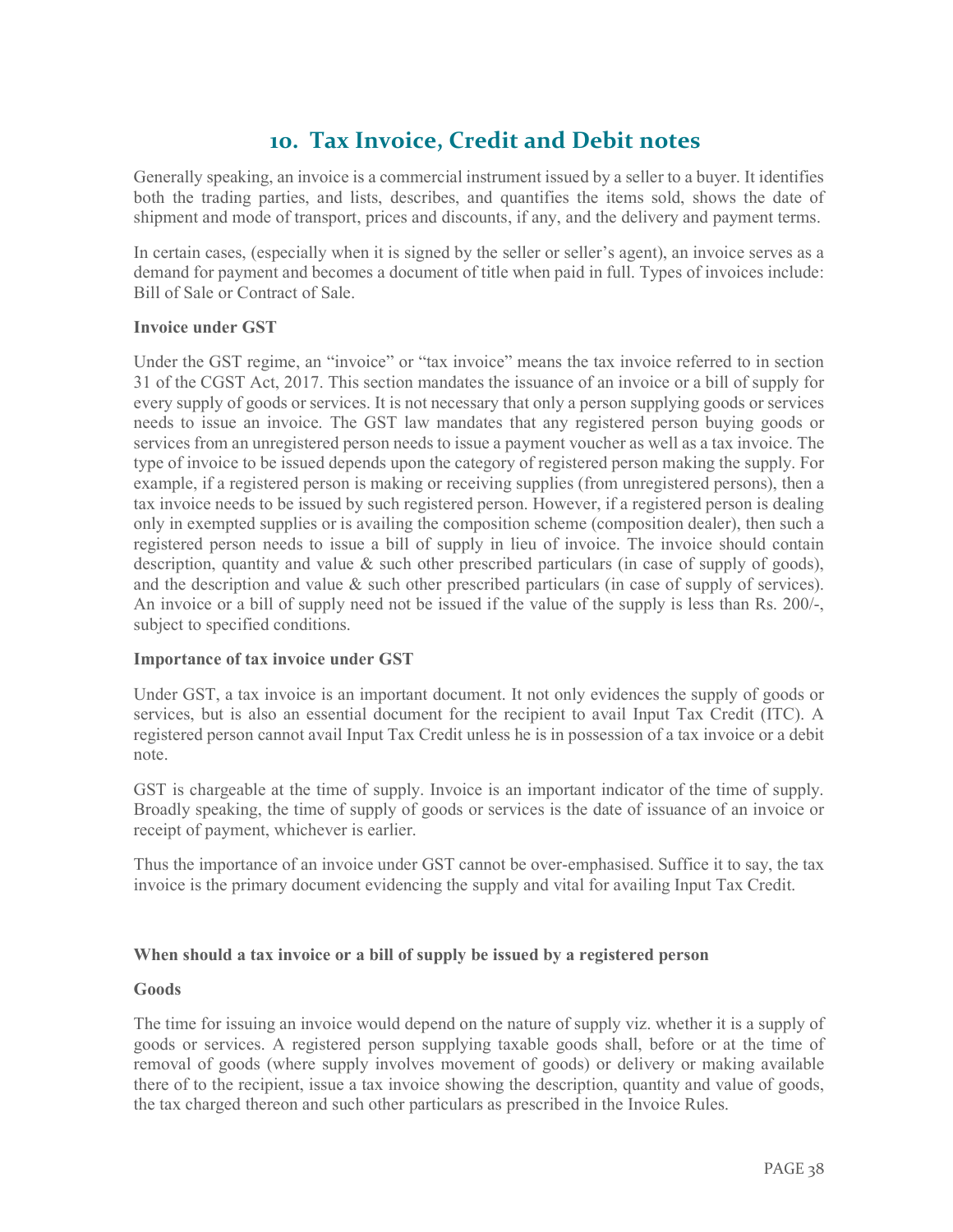The Government may, on the recommendations of the Council, by notification, specify the categories of goods or supplies in respect of which a tax invoice shall be issued, within such time and in such manner as may be prescribed.

#### Contents of invoice

There is no format prescribed for an invoice, however, Invoice rules makes it mandatory for an invoice to have the following fields (only applicable field are to be filled):

(a) Name, address and GSTIN of the supplier (b) A consecutive serial number, in one or multiple series, containing alphabets or numerals or special characters like hyphen or dash and slash symbolised as "-" and "/" respectively, and any combination there of, unique for a financial year

(c) Date of its issue

(d) Name, address and GSTIN or UIN, if registered, of the recipient

(e) Name and address of the recipient and the address of delivery, along with the name of State and its code, if such recipient is un-registered and where the value of taxable supply is fifty thousand rupees or more

- (f) HSN code of goods or Accounting Code of Services
- (g) Description of goods or services
- (h) Quantity in case of goods and unit or Unique Quantity Code there of
- (i) Total value of supply of goods or services or both

(j) Taxable value of supply of goods or services or both, taking into account the discount or abatement, if any

(k) Rate of tax (Central tax, State tax, Integrated tax, union territory tax or cess)

(l) Amount of tax charged in respect of taxable goods or services (Central tax, State tax, Integrated tax, union territory tax or cess)

(m) Place of supply along with the name of State, in case of a supply in the course of inter-State trade or commerce

- (n) Address of delivery where the same is different from the place of supply
- (o) Whether the tax is payable on reverse charge basis
- (p) Signature or digital signature of the supplier or his authorized representative

#### Contents of Bill of Supply

A bill of supply shall be issued by the supplier containing the following details:

(a) Name, address and GSTIN of the supplier

(b) A consecutive serial number, in one or multiple series, containing alphabets or numerals or special characters like hyphen or dash and slash symbolised as "-" and "/" respectively, and any combination there of, unique for a financial year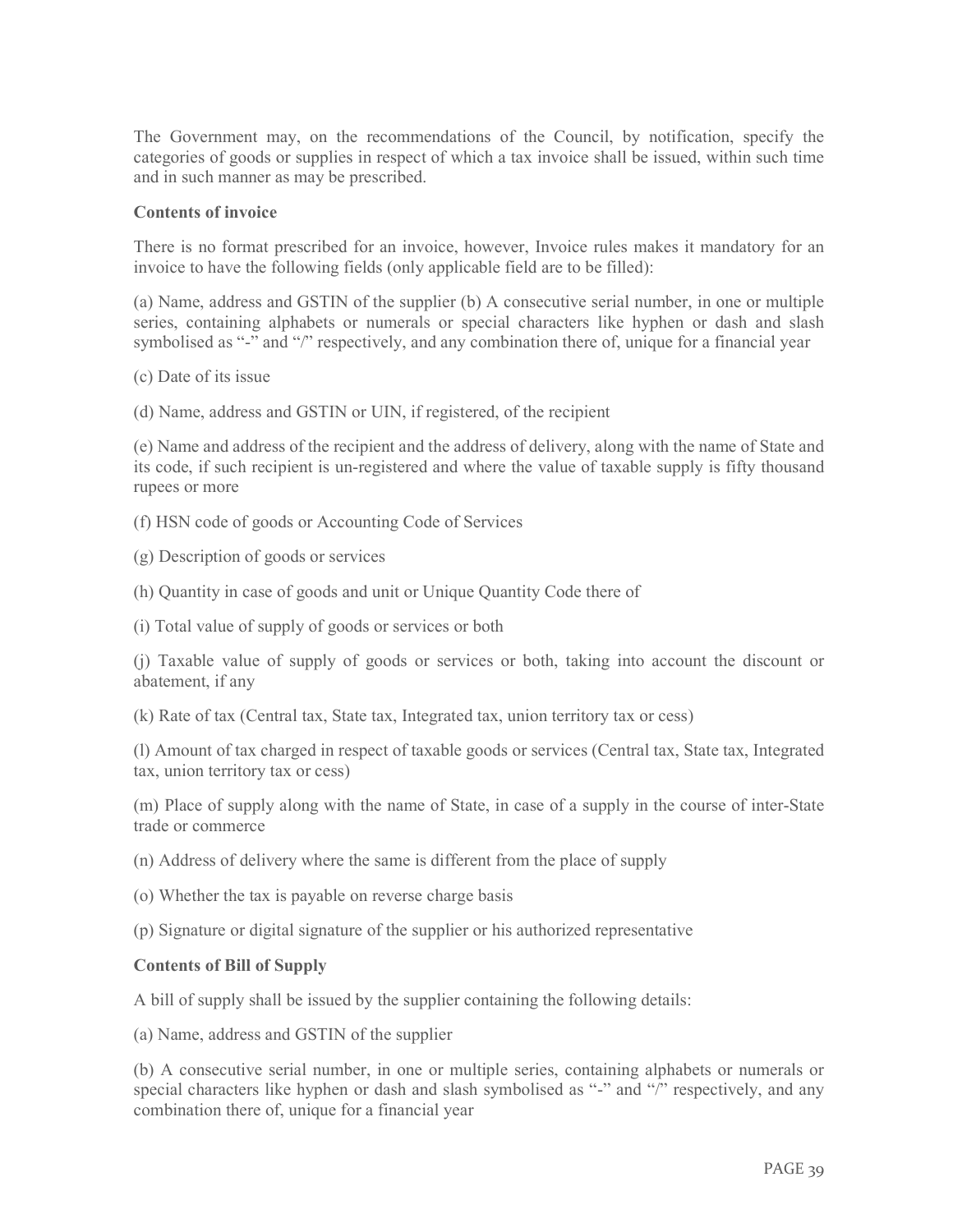(c) Date of its issue

- (d) Name, address and GSTIN or UIN, if registered, of the recipient
- (e) HSN Code of goods or Accounting Code for Services
- (f) Description of goods or services or both
- (g) Value of supply of goods or services or both taking into account discount or abatement, if any
- (h) Signature or digital signature of the supplier or his authorized representative

#### **Services**

A registered person supplying taxable services shall, before or after the provision of service but within a prescribed period, issue a tax invoice, showing the description, value, tax charged thereon and such other particulars as prescribed in the Invoice Rules.

The Government may, on the recommendations of the Council, by notification and subject to such conditions as may be mentioned therein, specify the categories of services in respect of which:

(a) Any other document issued in relation to the supply shall be deemed to be a tax invoice; or

(b) Tax invoice may not be issued.

Thus, it can be seen that in case of goods, an invoice has to be issued before or at the time of supply. In case of services, however, an invoice has to be issued before or after the provision of services. If the invoice is issued after the provision of service, it has to be done within the specified period of 30 days from the date of supply of service, as per invoice rules.

#### Revised Invoice

A registered person may, within one month from the date of issuance of certificate of registration and in such manner as prescribed in the Invoice Rules, issue a revised invoice against the invoice already issued during the period beginning with the effective date of registration till the date of issuance of certificate of registration to him. This provision is necessary, as a person who becomes liable for registration has to apply for registration within 30 days of becoming liable for registration. When such an application is made within the time period and registration is granted, the effective date of registration is the date on which the person became liable for registration. Thus there would be a time lag between the date of grant of certificate of registration and the effective date of registration. For supplies made by such person during this intervening period, the law enables the issuance of a revised invoice, so that ITC can be availed by the recipient on such supplies.

#### Receipt Voucher/Refund voucher on receipt of advance payment

Whenever a registered person receives an advance payment with respect to any supply of goods or services or both, he has to issue a receipt voucher or any other document, containing such particulars as prescribed in the Invoice Rules, evidencing the receipt of such payment.

Where any such receipt voucher is issued, but subsequently no supply is made and no tax invoice is issued, the registered person who has received the advance payment can issue a refund voucher against such payment.

A receipt voucher needs to contain the following particulars: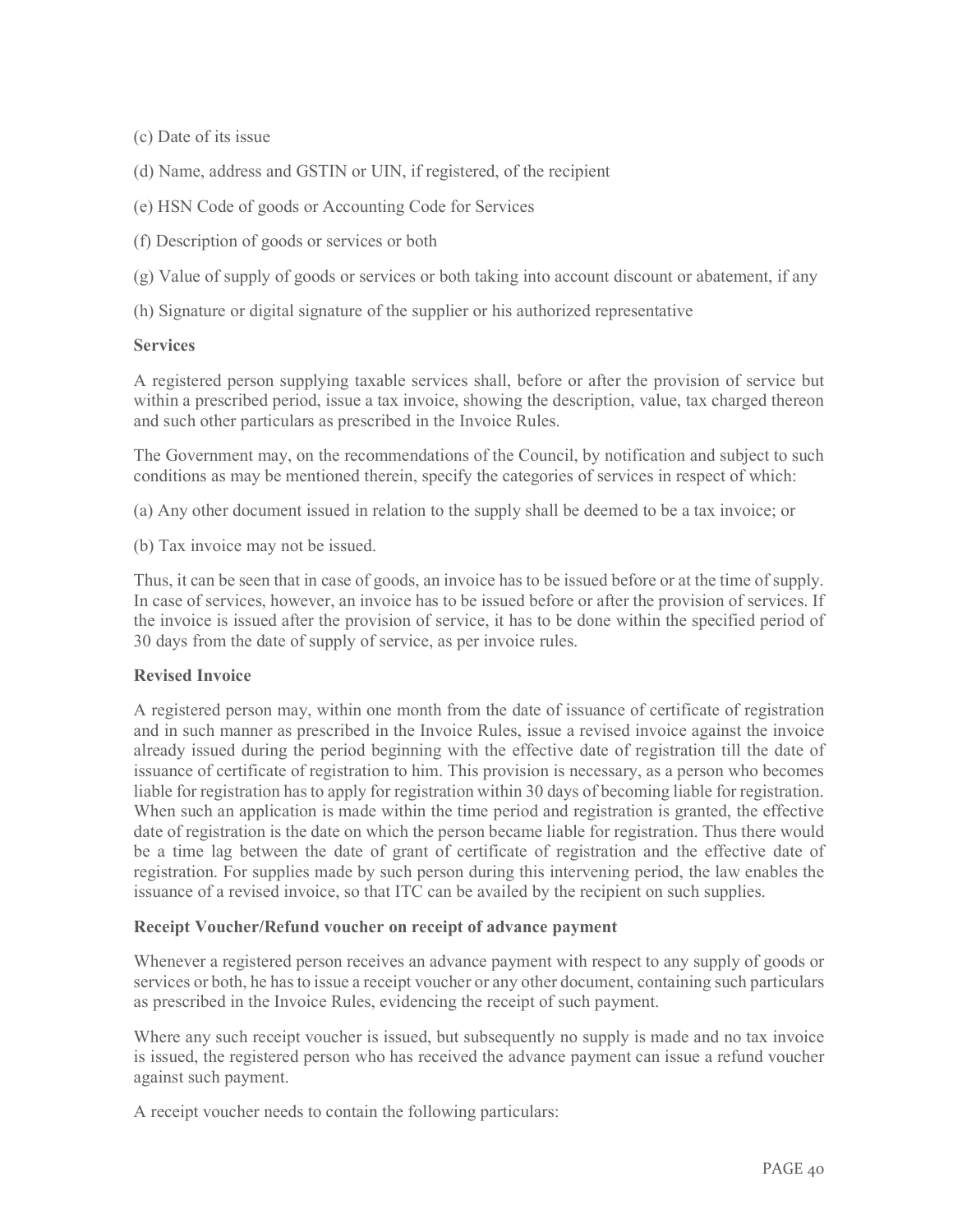(a) Name, address and GSTIN of the supplier

(b) A consecutive serial number containing alphabets or numerals or special characters like hyphen or dash and slash symbolised as "-" and "/" respectively, and any combination thereof, unique for a financial year

- (c) Date of its issue
- (d) Name, address and GSTIN or UIN, if registered, of the recipient
- (e) Description of goods or services
- (f) Amount of advance taken
- (g) Rate of tax (Central tax, State tax, Integrated tax, Union territory tax or cess)

(h) Amount of tax charged in respect of taxable goods or services (Central tax, State tax, Integrated tax, union territory tax or cess);

(i) Place of supply along with the name of State and its code, in case of a supply in the course of inter-State trade or commerce

(j) Whether the tax is payable on reverse charge basis

(k) Signature or digital signature of the supplier or his authorized representative

It has also been provided in the Invoice Rules that if at the time of receipt of advance,

- (i) He rate of tax is not determinable, the tax may be paid $\omega$ 18%;
- (ii) The nature of supply is not determinable, the same shall be treated as inter-State supply.

#### Invoice and payment voucher by a person liable to pay tax under reverse charge

A registered person liable to pay tax under reverse charge (both for supplies on which the tax is payable under reverse charge mechanism and supplies received from unregistered persons) has to issue an invoice in respect of goods or service or both received by him. Such a registered person in respect of such supplies also has to issue a payment voucher at the time of making payment to the supplier.

#### Invoice in case of continuous supply of goods

In case of continuous supply of goods, where successive statements of accounts or successive payments are involved, the invoice shall be issued before or at the time each such statement is issued or, as the case may be, each such payment is received.

#### Invoice in case of continuous supply of services

In case of continuous supply of services, where:

(a) The due date of payment is ascertainable from the contract, the invoice shall be issued on or before the due date of payment.

(b) The due date of payment is not ascertainable from the contract, the invoice shall be issued before or at the time when the supplier of service receives the payment.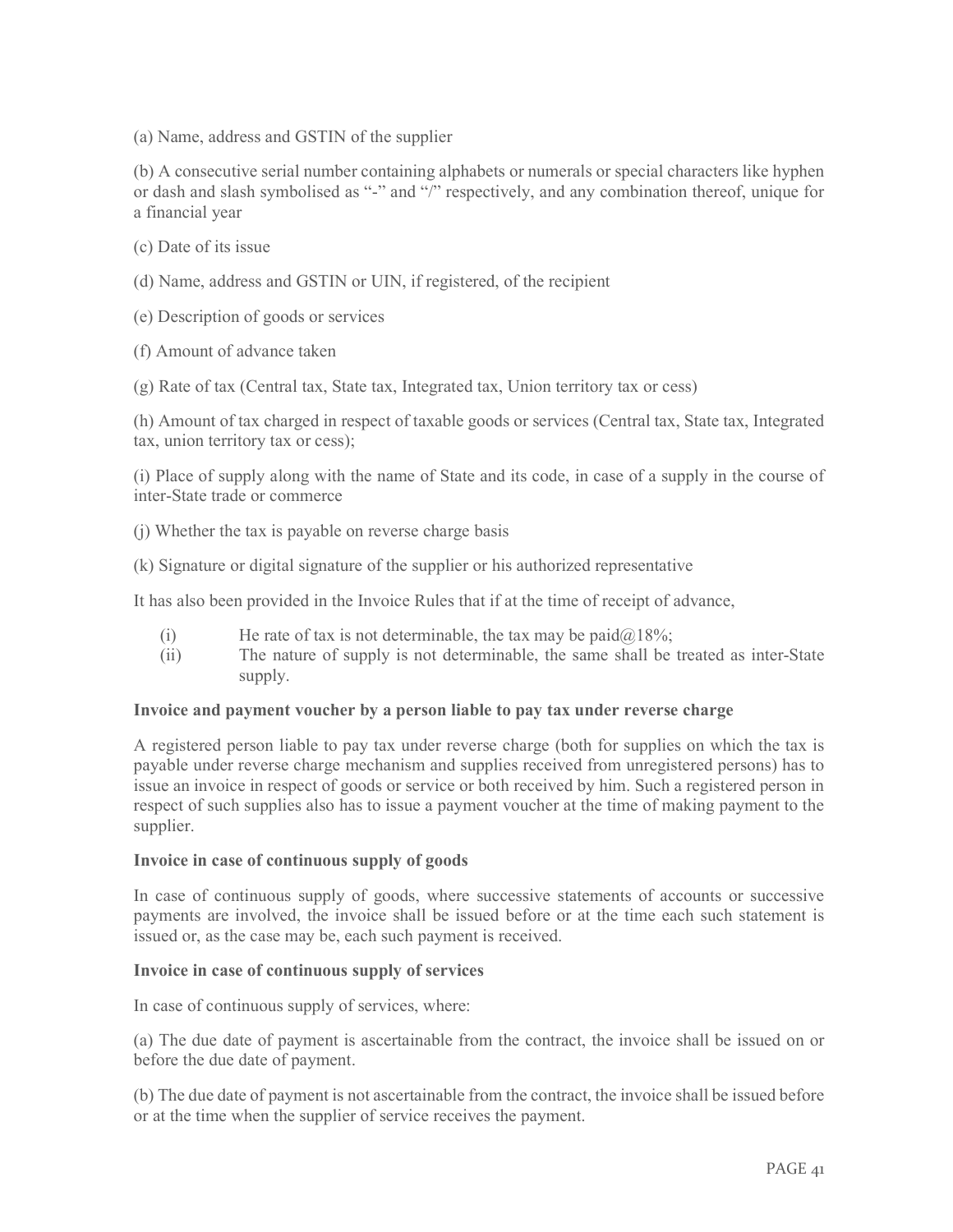(c) The payment is linked to the completion of an event, the invoice shall be issued on or before the date of completion of that event.

#### Issue of invoice in case, where supply of service ceases under a contract before the completion of supply

In a case where the supply of services ceases under a contract before the completion of the supply, the invoice shall be issued at the time when the supply ceases and such invoice shall be issued to the extent of the supply made before such cessation.

#### Sale on approval basis

Where the goods being sent or taken on approval for sale or return are removed before the supply takes place, the invoice shall be issued before or at the time of supply or six months from the date of removal, whichever is earlier.

#### Credit and Debit Notes

In cases where tax invoice has been issued for a supply and subsequently it is found that the value or tax charged in that invoice is more than what is actually payable/chargeable or where the recipient has returned the goods, the supplier can issue a credit note to the recipient. A registered person who issues such a credit note has to declare details of such credit note in the return for the month during which such credit note has been issued but not later than September following the end of the financial year in which such supply was made or the date of furnishing of the relevant annual return, whichever is earlier. The tax liability of the registered person will be adjusted in accordance with the credit note issued, however no reduction in output tax liability of the supplier shall be permitted, if the incidence of tax and interest on such supply has been passed on to any other person.

In cases where tax invoice has been issued for a supply and subsequently it is found that the value or tax charged in that invoice is less than what is actually payable/chargeable, the supplier can issue a debit note to the recipient.

Any registered person who issues a debit note in relation to a supply of goods or services or both, shall declare the details of such debit note in the return for the month during which such debit note has been issued and the tax liability shall be adjusted in such manner as may be prescribed.

A revised tax invoice and credit or debit note has to contain the following particulars:

- (a) The word "Revised Invoice", wherever applicable, indicated prominently
- (b) Name, address and GSTIN of the supplier
- (c) Nature of the document

(d) A consecutive serial number containing alphabets or numerals or special characters like hyphen or dash and slash symbolised as "-" and "/" respectively, and any combination thereof, unique for a financial year

- (e) Date of issue of the document
- (f) Name, address and GSTIN or UIN, if registered, of the recipient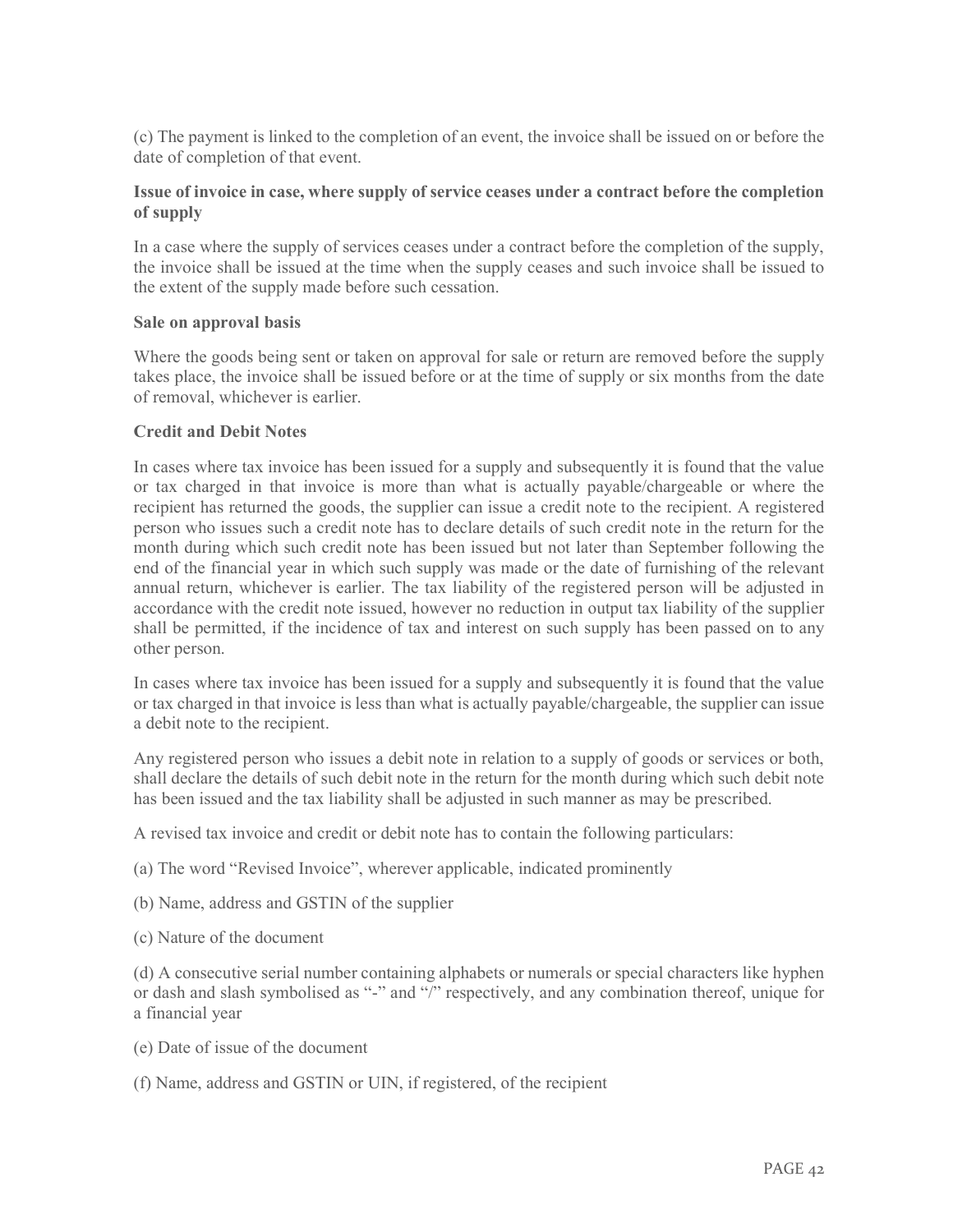(g) Name and address of the recipient and the address of delivery, along with the name of State and its code, if such recipient is un-registered

(h) Serial number and date of the corresponding tax invoice or, as the case may be, bill of supply

(i) Value of taxable supply of goods or services, rate of tax and the amount of the tax credited or, as the case may be, debited to the recipient.

(j) Signature or digital signature of the supplier or his authorized representative.

#### Manner of issuing invoice

The invoice shall be prepared in triplicate, in case of supply of goods, in the following manner:

(a) The original copy being marked as ORIGINAL FOR RECIPIENT

(b) The duplicate copy being marked as DUPLICATE FOR TRANSPORTER

(c) The triplicate copy being marked as TRIPLICATE FOR SUPPLIER

The invoice shall be prepared in duplicate, in case of supply of services, in the following manner:

(a) The original copy being marked as ORIGINAL FOR RECIPIENT

(b) The duplicate copy being marked as DUPLICATE FOR SUPPLIER

The serial number of invoices issued during a tax period shall be furnished electronically through the Common Portal in Form GSTR-1.

#### Tax invoice in Special Cases

An ISD invoice or, as the case may be, an ISD credit note issued by an Input Service Distributor shall contain the following details:

(a) Name, address and GSTIN of the Input Service Distributor

(b) A consecutive serial number containing alphabets or numerals or special characters like hyphen or dash and slash symbolised as , "-", "/", respectively, and any combination thereof, unique for a financial year

(c) Date of its issue

(d) Name, address and GSTIN of the recipient to whom the credit is distributed

(e) Amount of the credit distributed

(f) Signature or digital signature of the Input Service Distributor or his authorized representative

#### Tax Invoice in special cases

Where the Input Service Distributor is an office of a banking company or a financial institution, including a non-banking financial company, a tax invoice shall include any document in lieu thereof, by whatever name called, whether or not serially numbered but containing the prescribed information.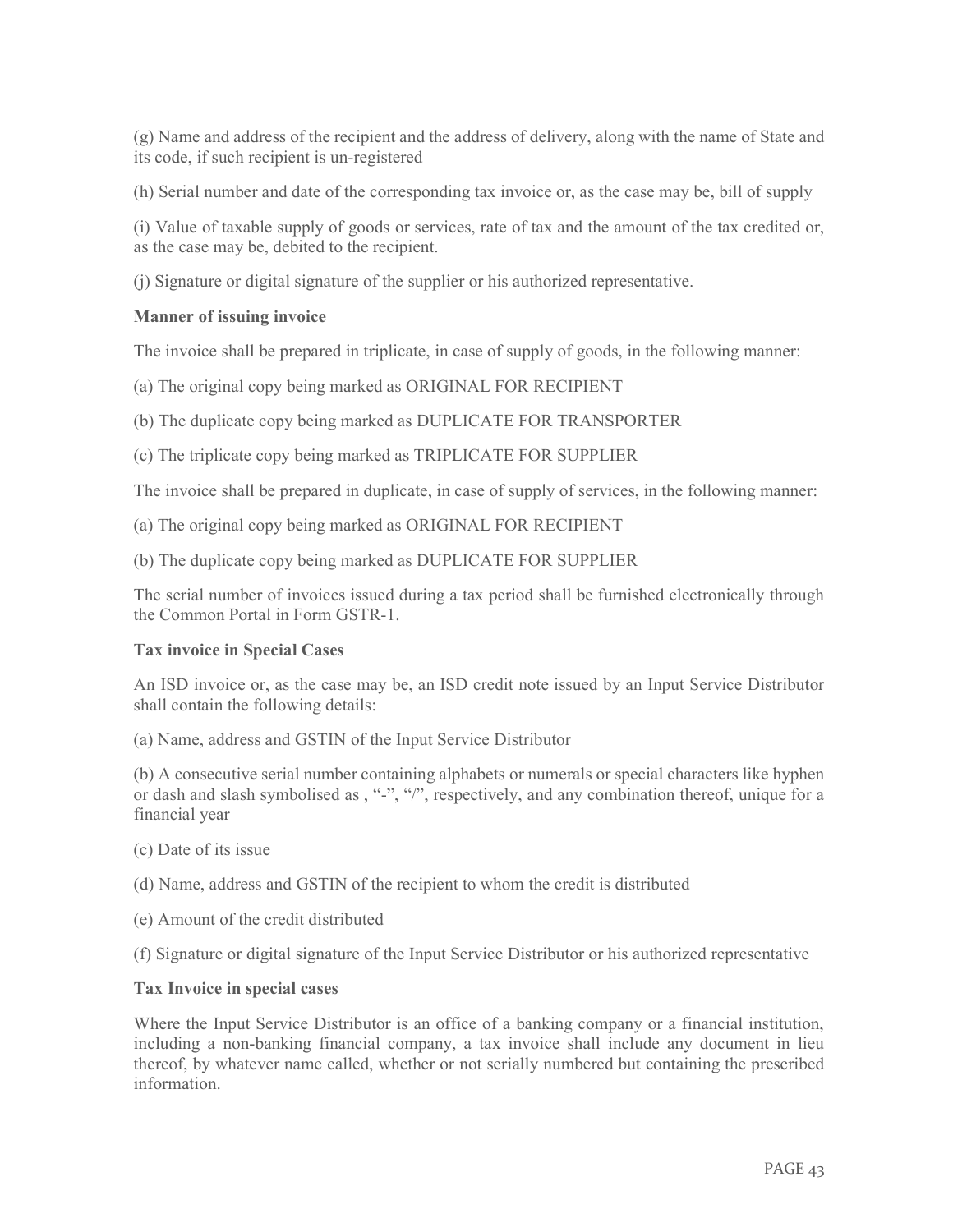Where the supplier of taxable service is an insurer or a banking company or a financial institution, including a nonbanking financial company, the said supplier shall issue a tax invoice or any other document in lieu thereof, by whatever name called, whether or not serially numbered, and whether or not containing the address of the recipient of taxable service but containing other information as prescribed under rule 1 of Invoice Rules.

Where the supplier of taxable service is a goods transport agency supplying services in relation to transportation of goods by road in a goods carriage, the said supplier shall issue a tax invoice or any other document in lieu thereof, by whatever name called, containing the gross weight of the consignment, name of the consignor and the consignee, registration number of goods carriage in which the goods are transported, details of goods transported, details of place of origin and destination, GSTIN of the person liable for paying tax whether as consignor, consignee or goods transport agency, and also containing other information as prescribed under rule 1 of Invoice Rules.

Where the supplier of taxable service is supplying passenger transportation service, a tax invoice shall include ticket in any form, by whatever name called, whether or not serially numbered, and whether or not containing the address of the recipient of service but containing other information as prescribed under rule 1 of Invoice Rules.

#### Transportation of goods without an invoice

In the following cases it is permissible for the consignor to issue a delivery challan in lieu of invoice at the time of removal of goods:

(a) Supply of liquid gas where the quantity at the time of removal from the place of business of the supplier is not known

- (b) Transportation of goods for job work
- (c) Transportation of goods for reasons other than by way of supply
- (d) Such other supplies as may be notified by the Board

The delivery challan, serially numbered not exceeding 16 characters, in one or multiple series, shall contain the following details:

- (i) Date and number of the delivery challan
- (ii) Name, address and GSTIN of the consigner, if registered
- (iii) Name, address and GSTIN or UIN of the consignee, if registered
- (iv) HSN code and description of goods
- (v) Quantity (provisional, where the exact quantity being supplied is not known)
- (vi) Taxable value
- (vii) Tax rate and tax amount Central tax, State tax, Integrated tax, Union territory tax or cess, where the transportation is for supply to the consignee
- (viii) Place of supply, in case of inter-State movement
- (ix) Signature

The delivery challan shall be prepared in triplicate, in case of supply of goods, in the following manner:

(a) The original copy being marked as ORIGINAL FOR CONSIGNEE

(b) The duplicate copy being marked as DUPLICATE FOR TRANSPORTER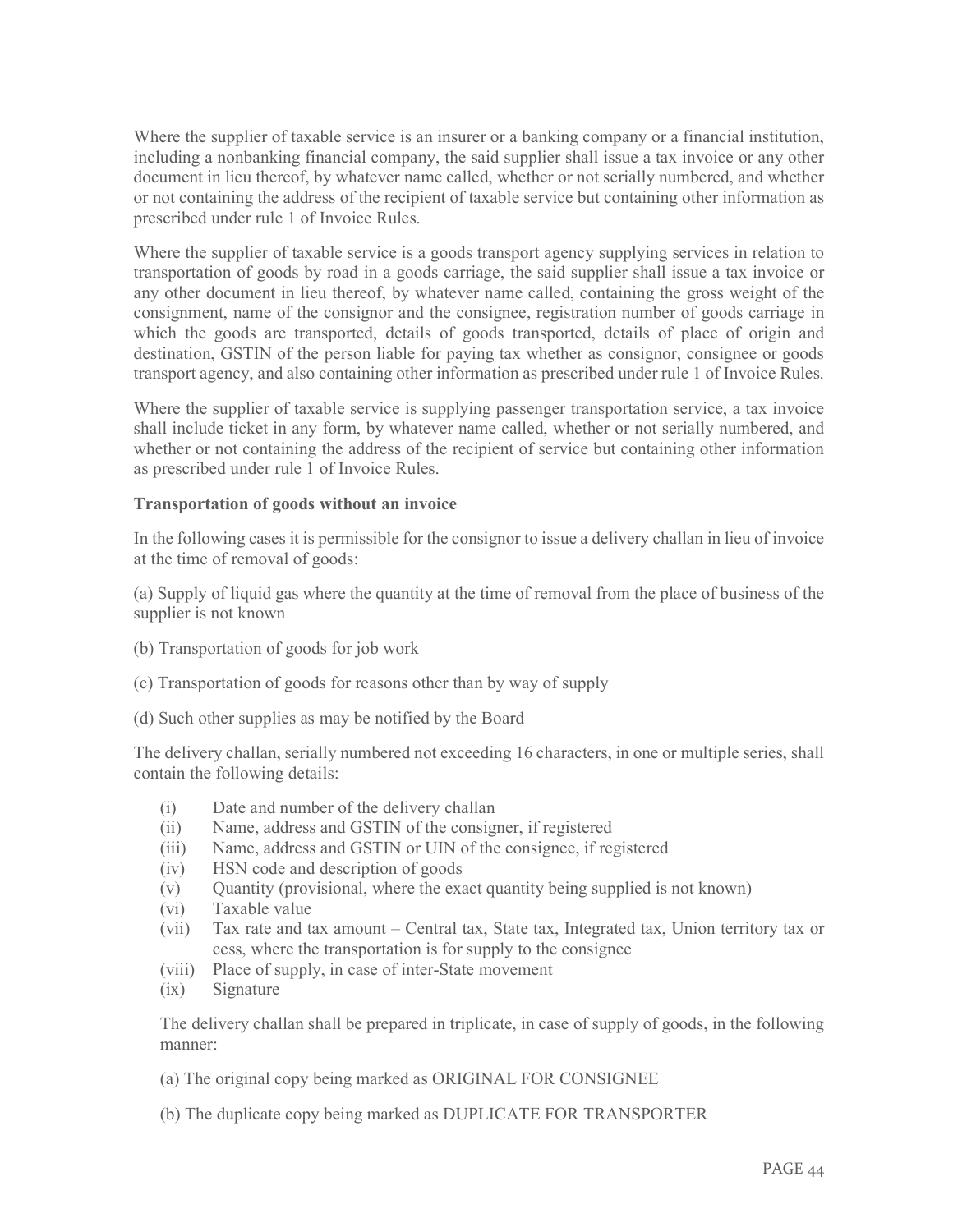(c) The triplicate copy being marked as TRIPLICATE FOR CONSIGNER

Where goods are being transported on a delivery challan in lieu of invoice, the same shall be declared in FORM [WAYBILL].

Where the goods being transported are for the purpose of supply to the recipient but the tax invoice could not be issued at the time of removal of goods for the purpose of supply, the supplier shall issue a tax invoice after the delivery of goods.

Where the goods are being transported in a semi knocked down or completely knocked down condition:

(a) The supplier shall issue the complete invoice before dispatch of the first consignment

(b) The supplier shall issue a delivery challan for each of the subsequent consignments, giving reference of the invoice

(c) Each consignment shall be accompanied by copies of the corresponding delivery challan along with a duly certified copy of the invoice

(d) The original copy of the invoice shall be sent along with the last consignment.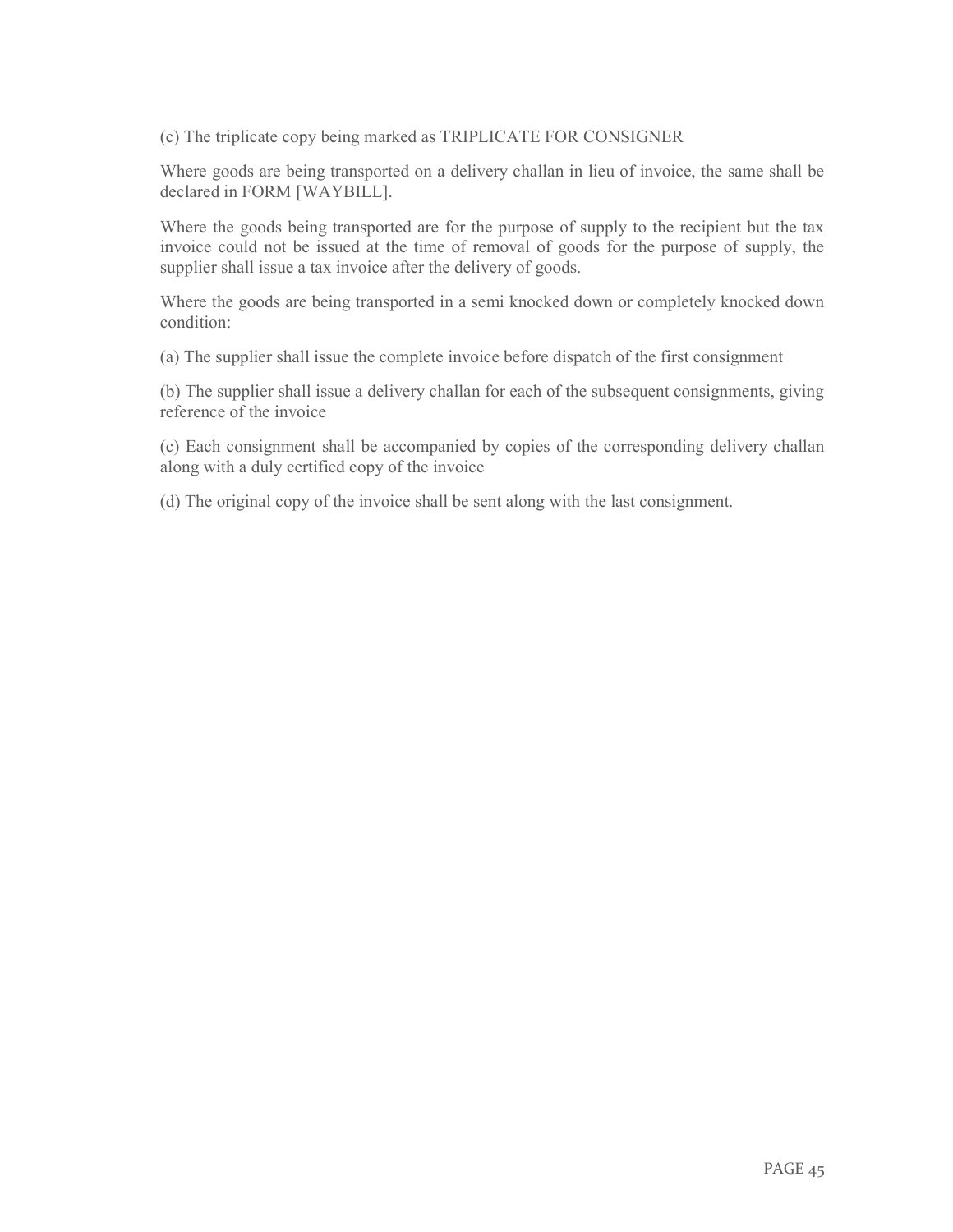### 11. Returns

The basic features of the return mechanism in GST includes electronic filing of returns, uploading of invoice level information, auto-population of information relating to input tax credit from returns of supplier to that of recipient, invoice level information matching and auto-reversal of input tax credit in case of mismatch. The returns mechanism is designed to assist the taxpayer to file returns and avail ITC.

Under GST, a regular taxpayer needs to furnish monthly returns and one annual return. There are separate returns for a taxpayer registered under the composition scheme, non-resident taxpayer, taxpayer registered as an Input Service Distributor, a person liable to deduct or collect the tax (TDS/TCS), a person granted Unique Identification Number. It is important to note that a taxpayer is NOT required to file all the types of returns. In fact, taxpayers are required to file returns depending on the activities they undertake. The GST Council has however recommended to ease the compliance requirements for small tax payers by allowing taxpayers with annual aggregate turnover up to Rs. 1.5 Crore to file details of outward supplies in FORM GSTR-1 on a quarterly basis and on monthly basis by taxpayers with annual aggregate turnover greater than Rs. 1.5 Crore. Further, GST Council has recommended to postpone the date of filing of Forms GSTR-2 and GSTR-3 for all normal tax payers, irrespective of turnover, till further announcements are made in this regard.

All the returns are to be filed online. Returns can be filed using any of the following methods:

- 1. GSTN portal (www.gst.gov.in)
- 2. Offline utilities provided by GSTN
- 3. GST Suvidha Providers (GSPs).

If a tax payer is already using the services of an ERP providers such as Tally, SAP, Oracle etc, there is a high likelihood that these ERP providers would provide inbuilt solutions in the existing ERP systems.

| Return    | Description                                                          | Who files                                            | Standard date of                               |
|-----------|----------------------------------------------------------------------|------------------------------------------------------|------------------------------------------------|
| $GSTR-1*$ | Statement of Outward<br>supplies of Goods or<br>Services             | Normal Registered Person                             | Filling<br>10th of the next<br>month           |
| $GSTR-2*$ | Statement of Inward<br>supplies of Goods or<br>services              | Normal Registered person                             | 15th of the next<br>month                      |
| $GSTR-3*$ | Return for a normal<br>taxpayer                                      | Normal Registered Person                             | 20th of the next<br>month                      |
| GSTR-3B   | Simple Monthly<br>Return for the period<br>Jul 2017 to March<br>2019 | Normal Registered Person                             | 20th of the next<br>month                      |
| GSTR-4    | <b>Quarterly Return</b>                                              | Taxable Person opting for<br><b>Composition Levy</b> | 18th of the month<br>succeeding the<br>quarter |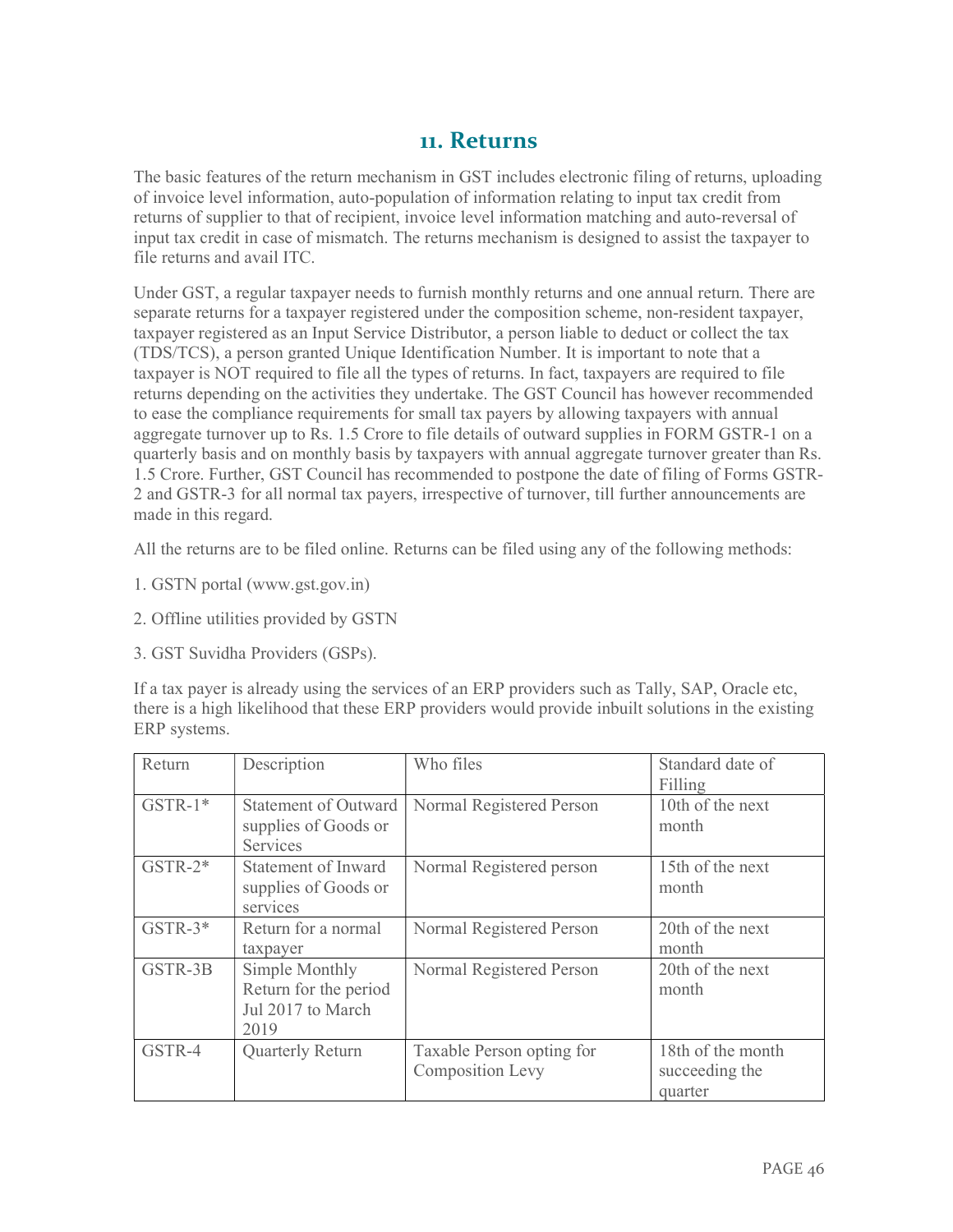| GSTR-5  | Monthly return for a<br>nonresident taxpayer                                                                                           | Non-resident taxpayer                                                                                             | 20th of the month<br>succeeding tax period<br>& within 7 days after<br>expiry of registration                     |
|---------|----------------------------------------------------------------------------------------------------------------------------------------|-------------------------------------------------------------------------------------------------------------------|-------------------------------------------------------------------------------------------------------------------|
| GSTR-5A | Monthly return for a<br>person supplying<br><b>OIDAR</b> services from<br>a place outside India<br>to a nontaxable<br>online recipient | Supplier of OIDAR Services                                                                                        | 20th of the next<br>month                                                                                         |
| GSTR-6  | Monthly return for an<br><b>Input Service</b><br>Distributor (ISD)                                                                     | Input Service Distributor                                                                                         | 13th of the next<br>month                                                                                         |
| GSTR-7  | Monthly return for<br>authorities deducting<br>tax at source                                                                           | <b>Tax Deductor</b>                                                                                               | 10th of the next<br>month                                                                                         |
| GSTR-8  | Monthly statement<br>for E-Commerce<br>Operator depicting<br>supplies effecting<br>through it.                                         | <b>E-Commerce Operator</b>                                                                                        | 10th of the next<br>month                                                                                         |
| GSTR-9  | <b>Annual Return</b>                                                                                                                   | Registered Person other than an<br>ISD, TDS/TCS Taxpayer,<br>casual taxable person and Non-<br>resident taxpayer. | 31st December of<br>next Financial Year                                                                           |
| GSTR-9A | Simplified Annual<br>Return under<br><b>Composition Scheme</b>                                                                         | Taxable Person opting for<br><b>Composition Levy</b>                                                              | 31st December of<br>next Financial Year                                                                           |
| GSTR-10 | <b>Final Return</b>                                                                                                                    | Taxable person whose<br>registration has been<br>surrendered or cancelled.                                        | Within three months<br>of the date of<br>cancellation or date of<br>order of cancellation,<br>whichever is later. |
| GSTR-11 | Details of inward<br>supplies to be<br>furnished by a person<br>having UIN                                                             | Taxable Person opting for<br><b>Composition Levy</b>                                                              | 31st December of<br>next Financial Year                                                                           |

\* Registered persons having aggregate turnover of up to 1.5 Crore rupees in the preceding financial year or the current financial year shall furnish GSTR-1on a quarterly basis. Other Registered persons having aggregate turnover of more than 1.5 Crore rupees shall furnish these returns on a monthly basis. Filing of GSTR-2 and GSTR-3 has been postponed till a further announcement in this regard is made.

Note: Due dates have not been notified for GSTR-2 and GSTR-3 for any of the months. That is, a taxpayer need not file GSTR-2 and GSTR-3 for any of the months from July 2017 until a notification is issued in this regard mentioning the due dates. Till such time, Form GSTR-3B is required to be filed by tax payers instead of Form GSTR-3.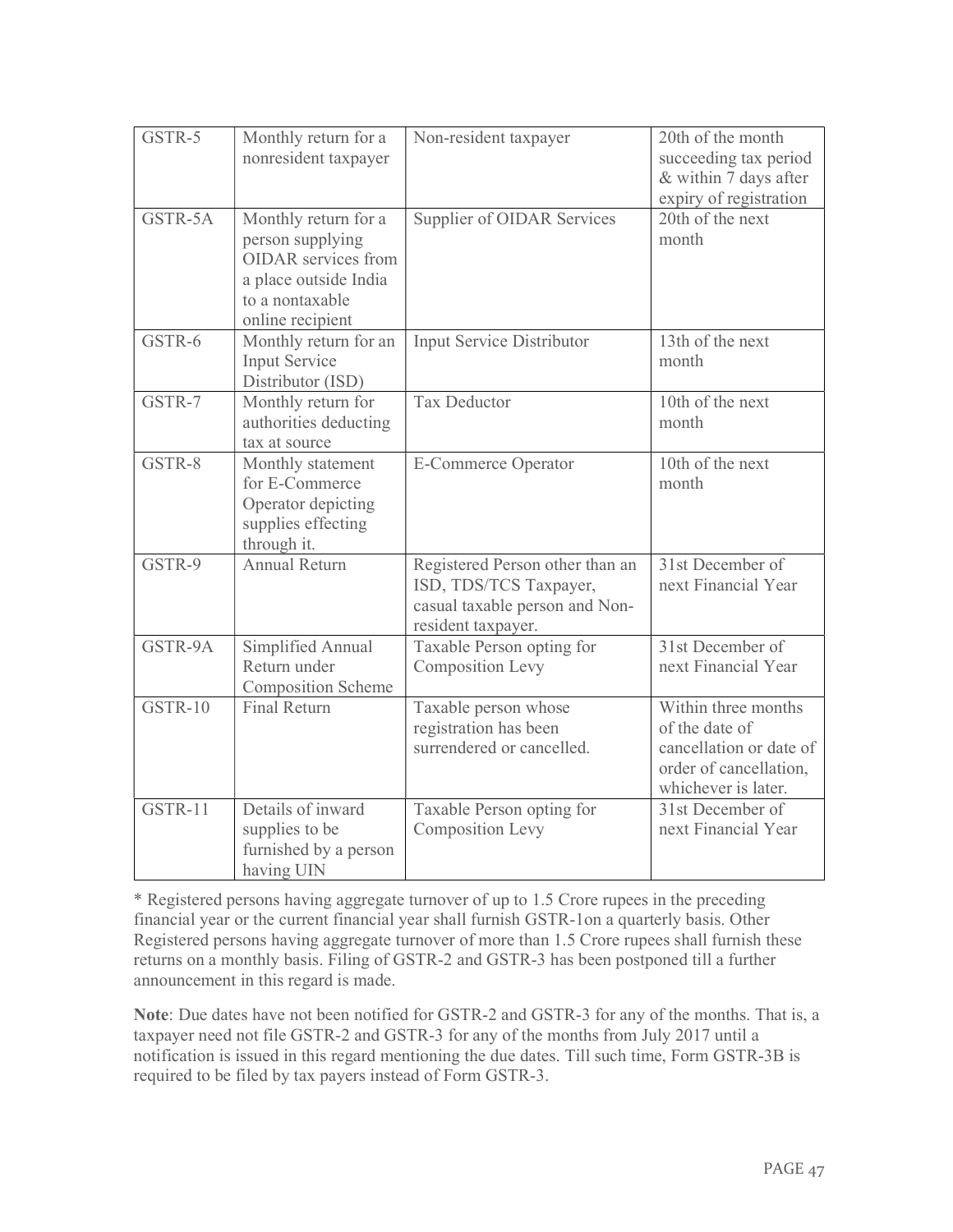#### Revision of Returns:

The mechanism of filing of revised returns for any correction of errors/ omissions has been done away with. The rectification of errors/omissions is allowed in the return for subsequent month(s). However, no rectification is allowed after furnishing of the return for the month of September following the end of the financial year to which such details pertain, or furnishing of the relevant annual return, whichever is earlier.

#### Interest on Late GST Payment

An interest of 18 percent is levied on the late payment of taxes under the GST regime. The interest would be levied for the days for which tax was not paid after the due date.

#### Penalty for non-filing of GST Returns

In case a taxpayer does not file his/her return within the due dates, he/she shall have to pay a late fee of Rs. 200/- i.e. Rs.100/- for CGST and Rs.100/- for SGST per day (up to a maximum of Rs. 5,000/-) from the due date to the date when the returns are actually filed.

#### Note: In case of GSTR-3B,

• For the months July to September, 2017, the late fee payable for failure to furnish the return has been waived completely.

• From the month of October 2017 onwards, the GST Council has recommended that the amount of late fee payable by a taxpayer whose tax liability for that month is 'NIL' is Rs. 20/- per day (Rs. 10/- per day each under CGST  $\&$  SGST Acts). However, if the tax liability for that month is not 'NIL', the amount of late fee is Rs 50/- per day (Rs. 25/- per day each under CGST & SGST Acts)